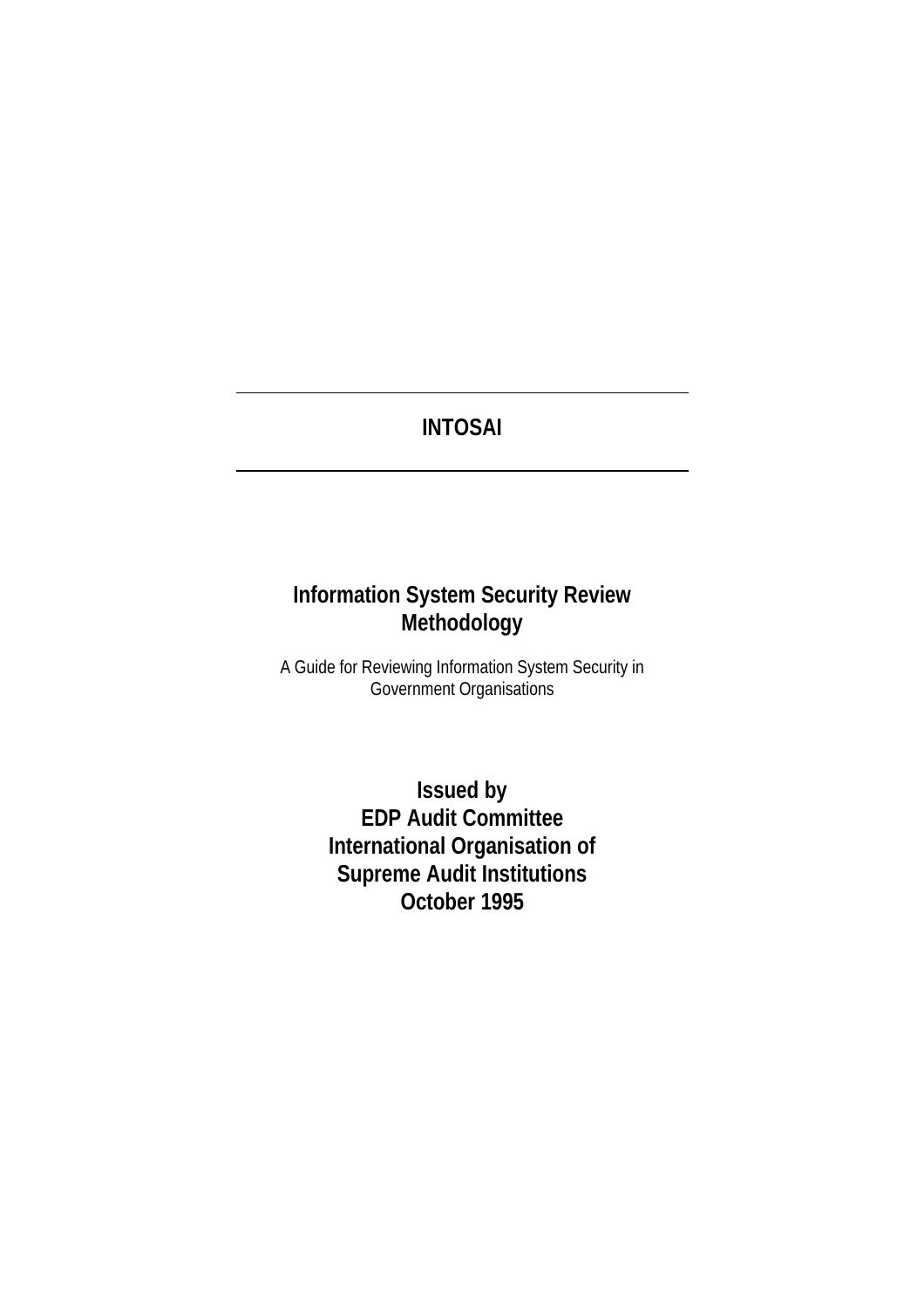# **Contents**

# **Page**

## **Volume 1**

| Overview                                                                 | 7  |
|--------------------------------------------------------------------------|----|
| What is Information Security                                             | 7  |
| Information Security Framework                                           | 9  |
| Two-Tier Approach to Information System Security<br><b>Reviews</b>       | 10 |
| The Top-Down Information System Security Review<br>Approach              | 12 |
| The Detailed Information System Security Method                          | 13 |
| How to Use the Two-Tier Approach to Information<br><b>System Reviews</b> | 14 |
| When and How to Use the Top-Down Review Approach                         | 14 |
| When and How to Use the Detailed Information Security<br><b>Methods</b>  | 15 |

# **Volume 2 - A Top Down Approach**

| 21 |
|----|
| 22 |
| 22 |
| 22 |
| 23 |
|    |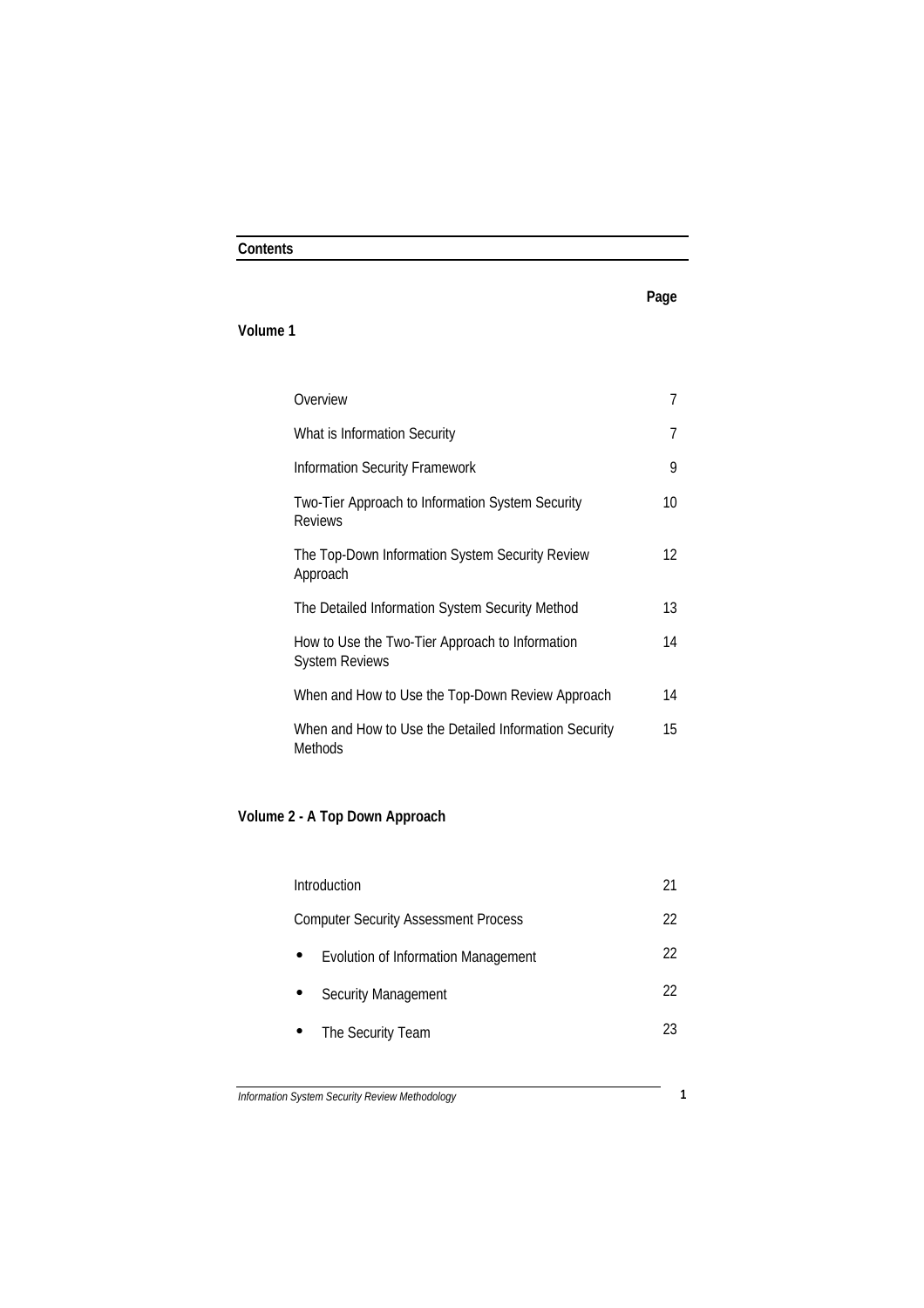| The Process                                                                          | 23 |
|--------------------------------------------------------------------------------------|----|
| Completion of an Information Sensitivity Statement &<br>Security Classification Form | 24 |
| Completion of a Business Impact and Threat<br>Assessment Form                        | 25 |
| Threat and Risk Assessment                                                           | 25 |
| <b>Business Impact Assessment</b>                                                    | 26 |
| Security Exposure Rating                                                             | 27 |
| <b>Summary of Security Assessments</b>                                               | 28 |
| Security Decision and Recommended Action                                             | 29 |
| <b>Computer Security Assessment Steps</b>                                            | 30 |

## **APPENDICES**

| А. | Evolution of Information Management                                   | 33 |
|----|-----------------------------------------------------------------------|----|
| В. | <b>Computer Security Assessment Process</b>                           | 34 |
| C. | Information Sensitivity Statement & Security<br>Classification - Form | 35 |
| D. | Summary Description of Information Systems                            | 41 |
| Е. | <b>Business Impact and Threat Assessment -</b><br>Form                | 42 |
| F. | <b>Exposure Rating - Chart</b>                                        | 44 |
| G. | <b>Summary of Security Assessments</b>                                | 45 |
| Н. | <b>Baseline Threats and Security</b><br>Countermeasures               | 47 |
| L  | <b>Definitions</b>                                                    | 88 |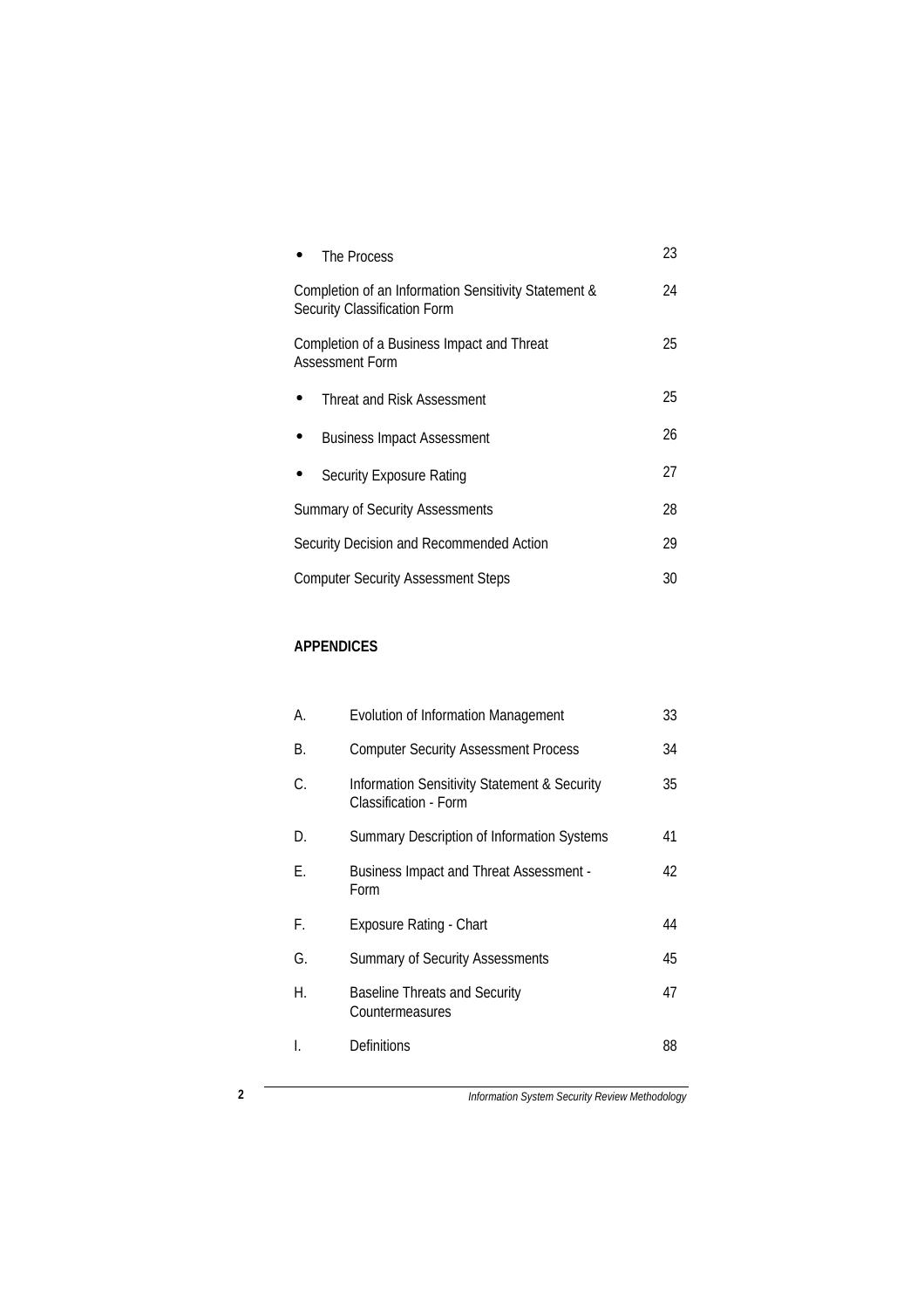## **Volume 3 - A Detailed Information System Security Method**

| Overview                    | 95  |
|-----------------------------|-----|
| Infrastructure              | 96  |
| Boundary                    | 98  |
| The Team                    | 98  |
| Threats / Vulnerability     | 99  |
| Valuation                   | 100 |
| <b>Security Requirement</b> | 102 |
| Countermeasures             | 103 |
| Security Administration     | 104 |
|                             |     |

**Short Glossary** 105

*Information System Security Review Methodology* **3**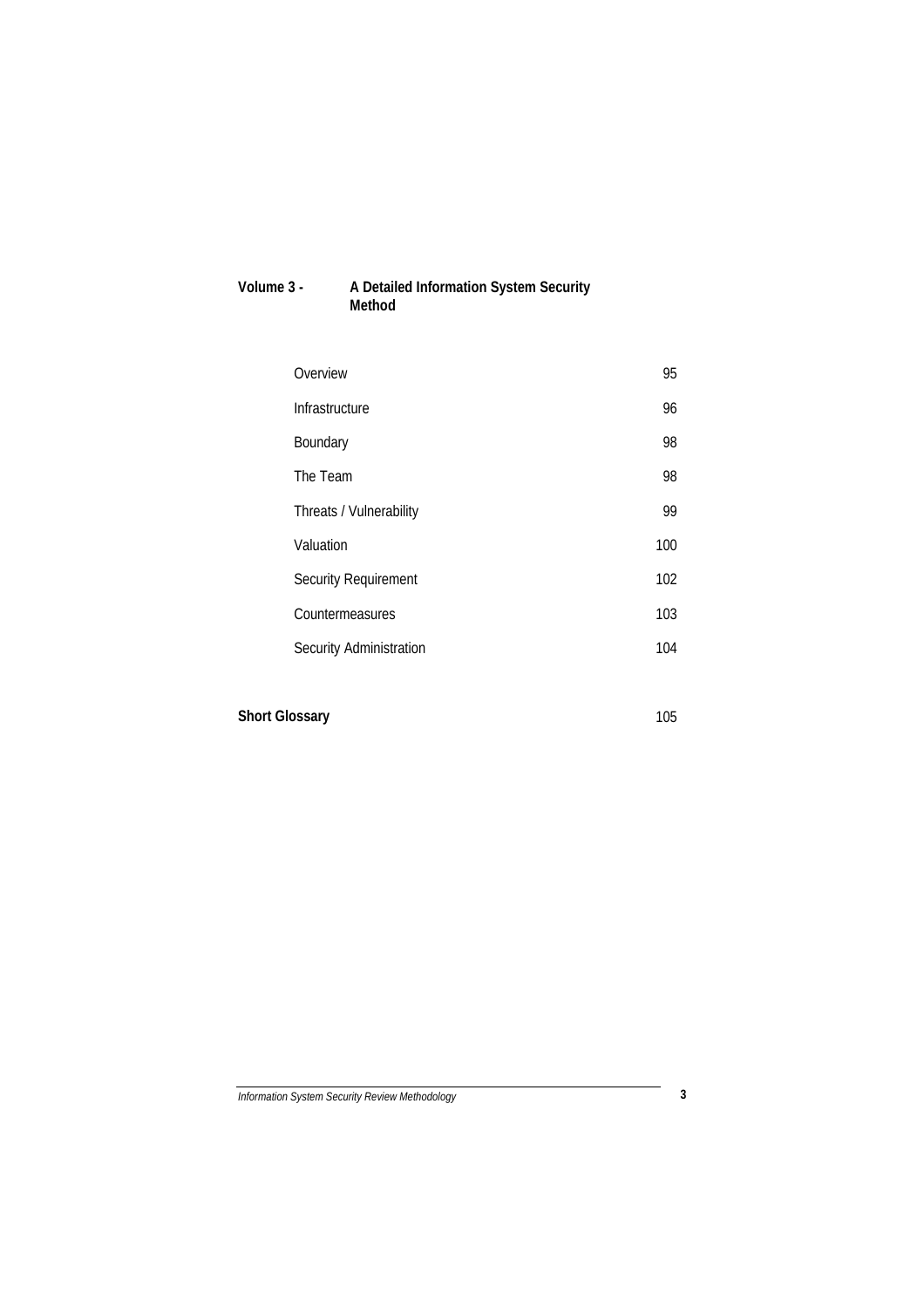**Information System Security Review Methodology**

**A Guide for Reviewing Information System Security in Government Organisations**

**Volume 1 : Overview**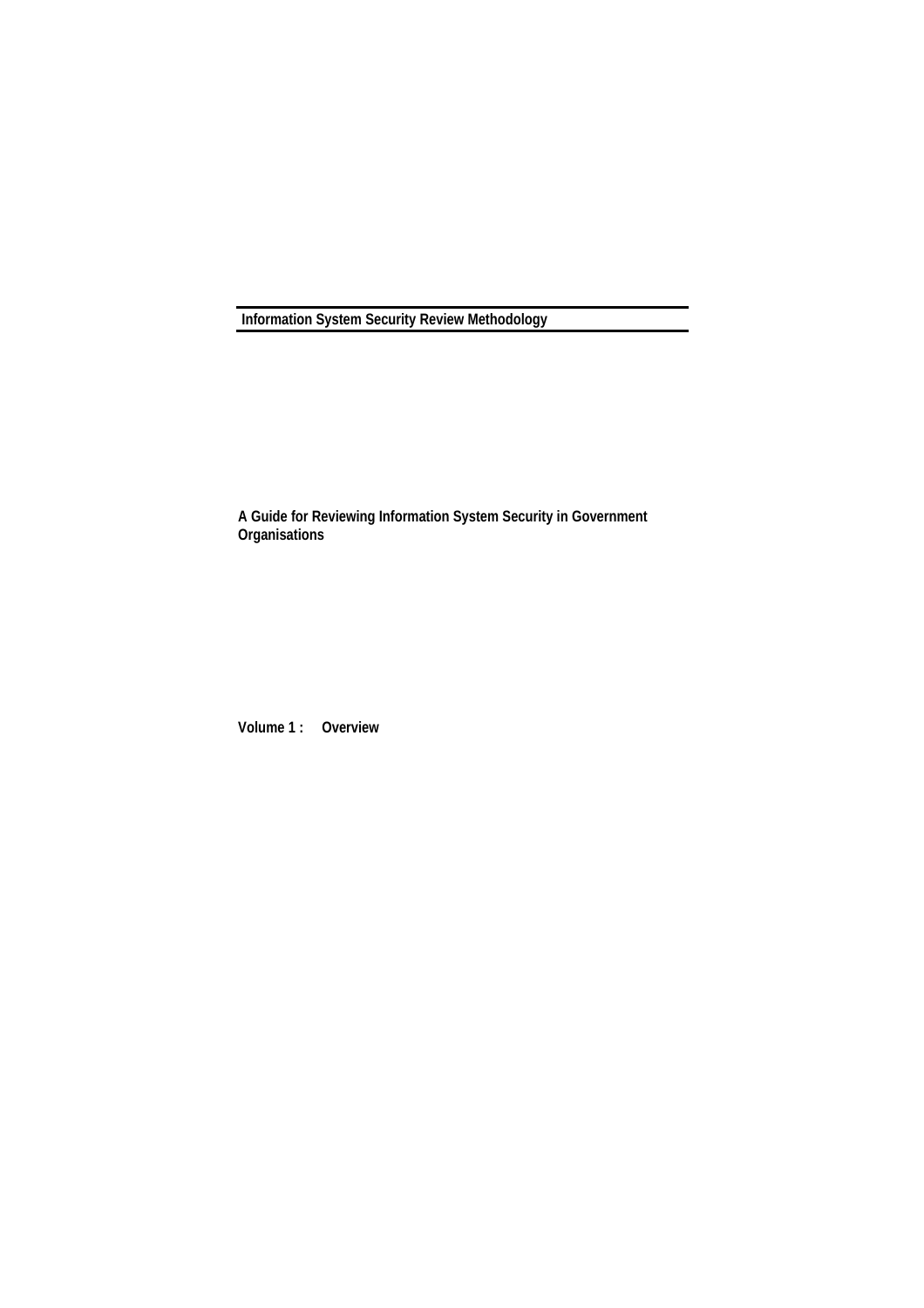#### **Overview**

Users should read this overview before referring to the other volumes of the INTOSAI Information System Security (ISS) Review Methodology Guide. The purpose of this overview is to explain how this methodology is organised and in what circumstances to use it.

The ISS Review Methodology Guide is applicable to any environment (mainframe, microcomputer or local network of microcomputers).

The ISS Review Methodology Guide proposes a two-tier approach. Tier 1 offers Supreme Audit Institutions (SAI) a method to do a simple manual information system review, especially when resources are limited or reporting needs do not require otherwise (Volume 2) . Tier 2 is a more sophisticated method based on the monetary value of information security exposures (Volume 3).

The main objective of this guide is to assist Supreme Audit Institutions that have such a mandate to review information system security programmes put in place by various government organisations. It can also be used by SAIs to set up comprehensive and cost effective security programmes covering key information systems in their own office. This is not a detailed security audit guide: it is a description of a structured approach to assessing and managing risk in information systems.

## **What Is Information System Security**

The objective of an information system security programme is to protect an organisation's information by reducing the risk of loss of confidentiality, integrity and availability of that information to an acceptable level.

A good information security programme involves two major elements, risk analysis and risk management.

In the risk analysis phase, an inventory of all information systems is taken. For each system, its value to the organisation is established and the degree to which the organisation is exposed to risk is determined. Risk management, on the other hand, involves selecting the controls and security measures that reduce the organisation's exposure to risk to an acceptable level. To be effective, efficient and reflect common sense, risk management must be done within a security framework where information security measures are complemented by computer, administrative, personnel and physical security measures (see Table I).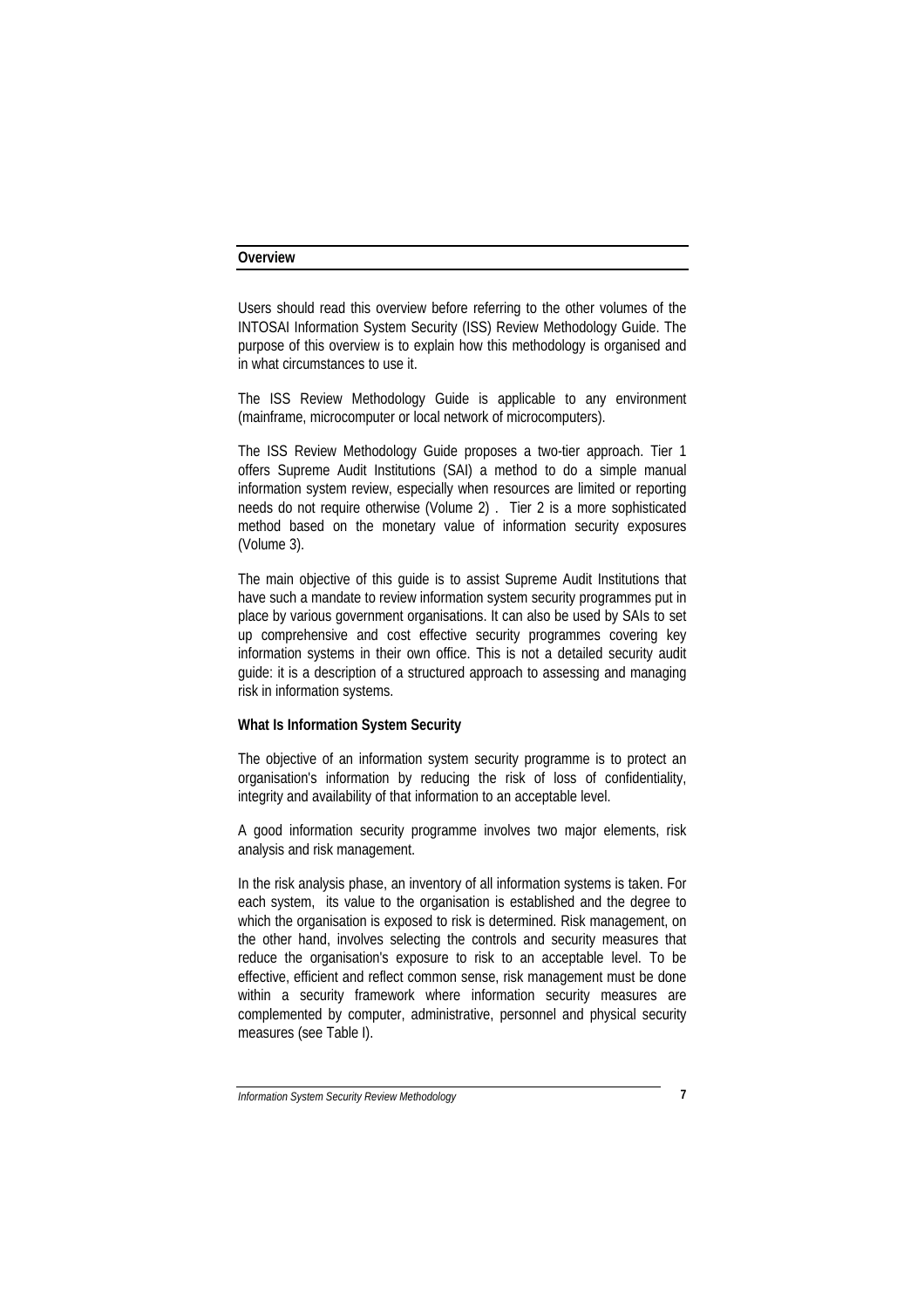Risk management becomes a senior management issue. A balance has to be reached between the value of the information to the organisation on the one hand and the cost of the personnel, administrative and technological security measures on the other hand. The security measures put in place need to be less expensive than the potential damage caused by the loss of confidentiality, integrity and availability of the information.

Many formal risk analysis methodologies on the market require technical expertise in the area of information technology and relevant controls and availability of precise threat frequencies that may be beyond the reach of many audit offices, at least initially. The objective is to build up over time the necessary expertise and resources.



**Table I** Complementary Layers of Information Security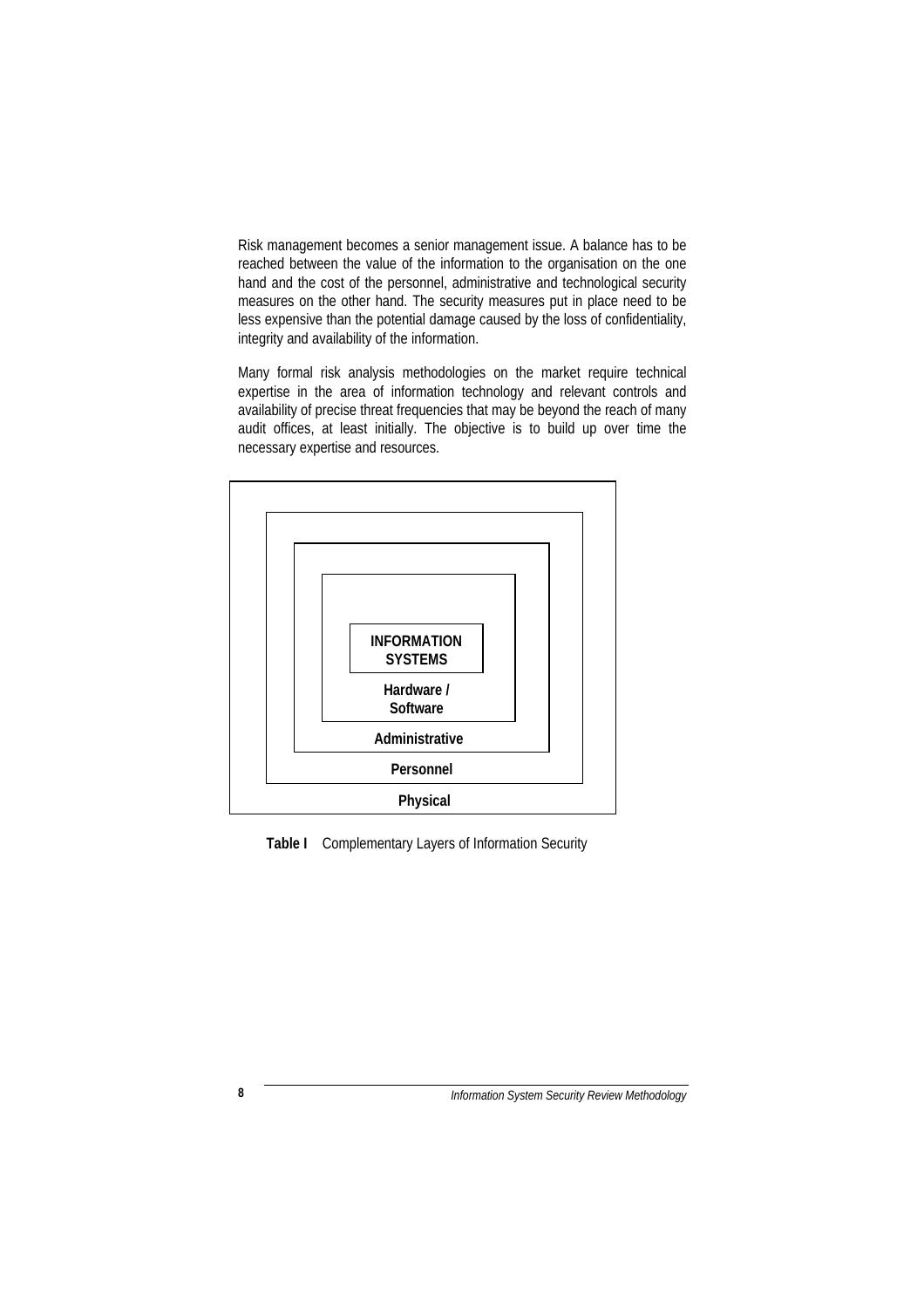#### **Information Security Framework**

Information security is one element of a security infrastructure and, as such, should not be examined in a vacuum. There should be a framework of security policies dealing with all aspects of physical security, personnel security and information security. There should be clear roles and responsibilities for users, security officers and the Information Systems Steering Committee. An information security programme should include all aspects of the sensitivity of corporate information, including confidentiality, integrity and availability. A programme of security awareness should be in place reminding all staff of the possible risks and exposures and of their responsibilities as custodians of corporate information.

Referring to Table I, information security is a set of measures at the physical, personnel, administrative, computer and information system levels. They must all work together. Information security is good management control and shortcomings at any level can threaten the security at other levels. If personnel security policies, for instance, are not well designed and implemented, information security could become very costly or almost impossible to support. On the other hand, minimal measures at all levels should ensure a minimum of protection to the information, provided the security risk is reasonable and accepted by management. There are also situations where security measures at one level may compensate for security weaknesses elsewhere. Encryption, for instance, adds an extra layer of protection for data confidentiality and integrity even in cases where physical, personnel or administrative security measures may be weak. Encryption remains one last defence to help prevent a breach of confidentiality or of integrity.

In planning for information security, the value of the information to management and the volume of that information relative to other types of information have to be balanced against the basic security limitations of the medium. In many government departments, unless there are extreme requirements for carrying top secret information on a suitably protected laptop, the information should simply be created and carried otherwise. For those departments, the cost and the constraints of the appropriate security controls and measures may just not be acceptable, given the small volume of information that needs such protection.

### **Two-Tier Approach to Information System Security Reviews**<sup>1</sup>

<sup>1</sup> This two-tier approach is the result of a joint effort by the National Audit Office of the United Kingdom and the Office of the Auditor General of Canada.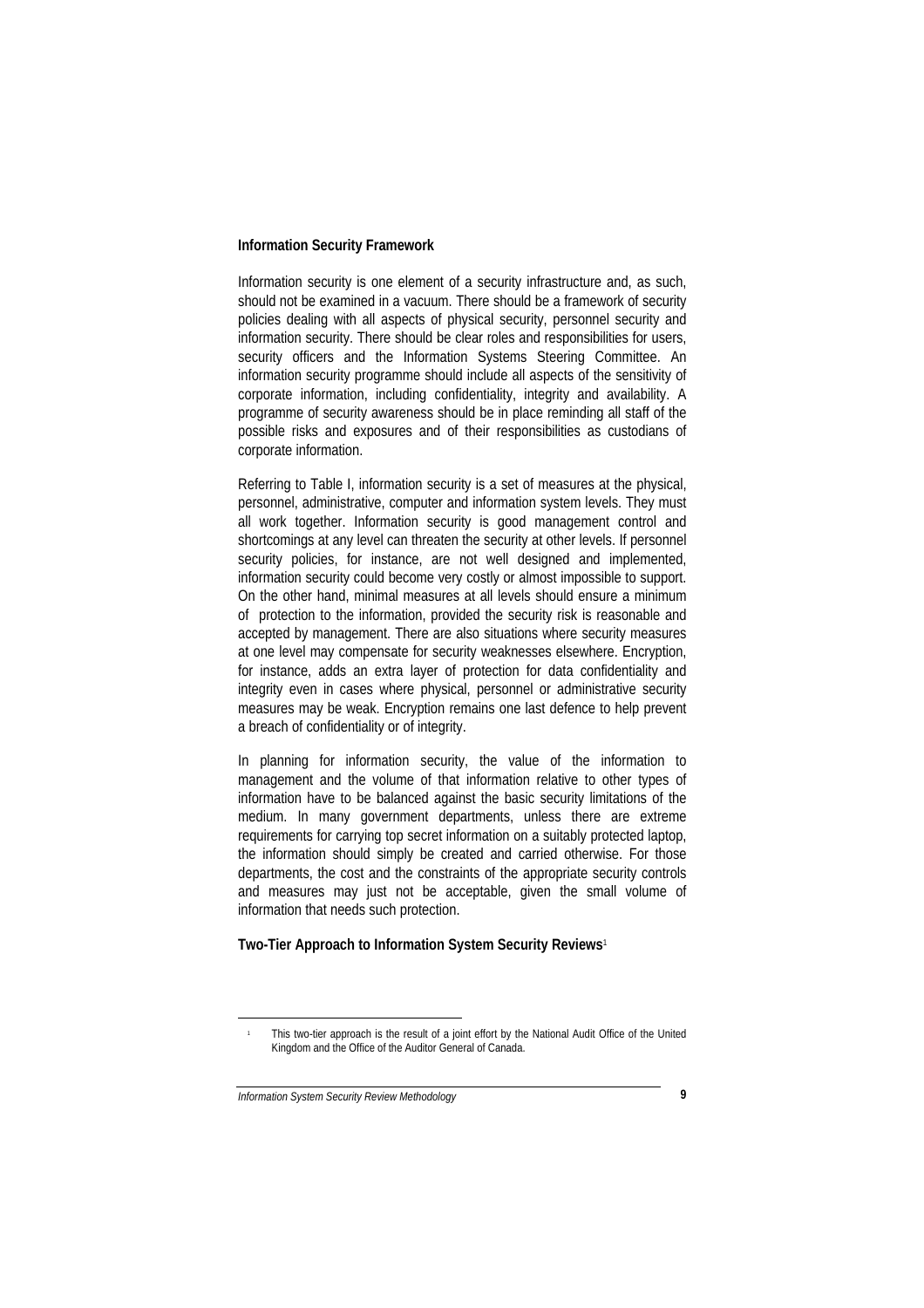The guide introduces a two-tier approach to information system security reviews. The emphasis is on the use of common sense to always balance the cost of security to be built into a system to the value of the information carried by that system 2.

Given the limited resources of many Supreme Audit Institutions, it is proposed that SAIs first use a top-down, manual, management view of information security. SAIs should proceed to the second phase, a very detailed analysis aimed at a monetary valuation of information exposure to risk, only if management needs the monetary precision to support its decisions or if specific technical exposures are being examined. Both methods incorporate the elements of risk analysis and risk management (See Table II).

<sup>&</sup>lt;sup>2</sup> Security is largely preventive in nature, like car insurance. Even though most people have never been in a serious car accident, they still have car insurance. The benefits are never fully realised until there is an accident. Security "is a legitimate and necessary expense of managing information, and (government) departments should consider both the cost of implementing controls and the potential cost of failing to do so. The costs of security should be commensurate with the need, and built into the life cycle costs of any computer system". (Office of the Auditor General of Canada, Annual Report, 1990, chapter 9, Information Security Audit)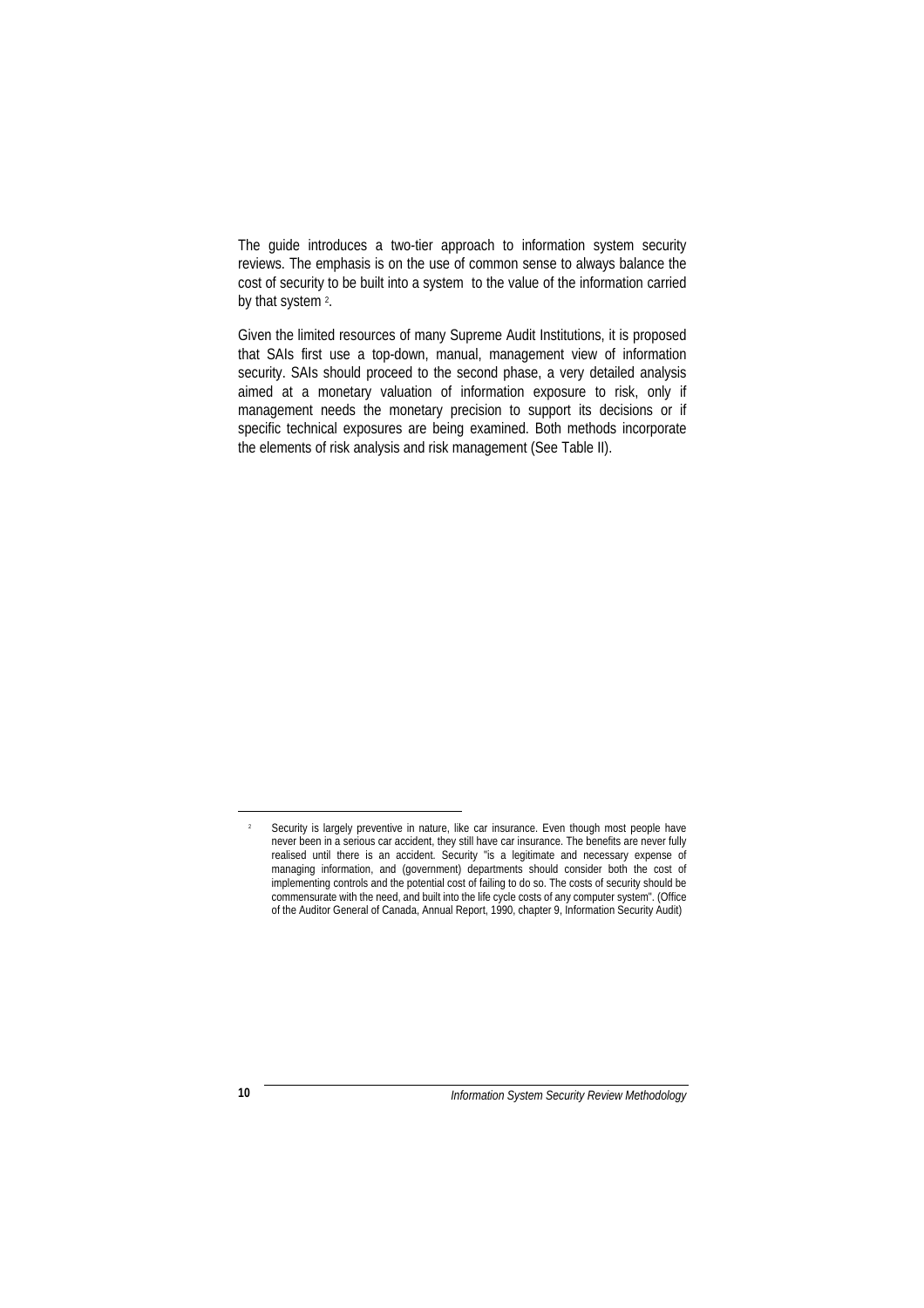

**Table II Two Tier Approach to Security Risk Analysis and Management**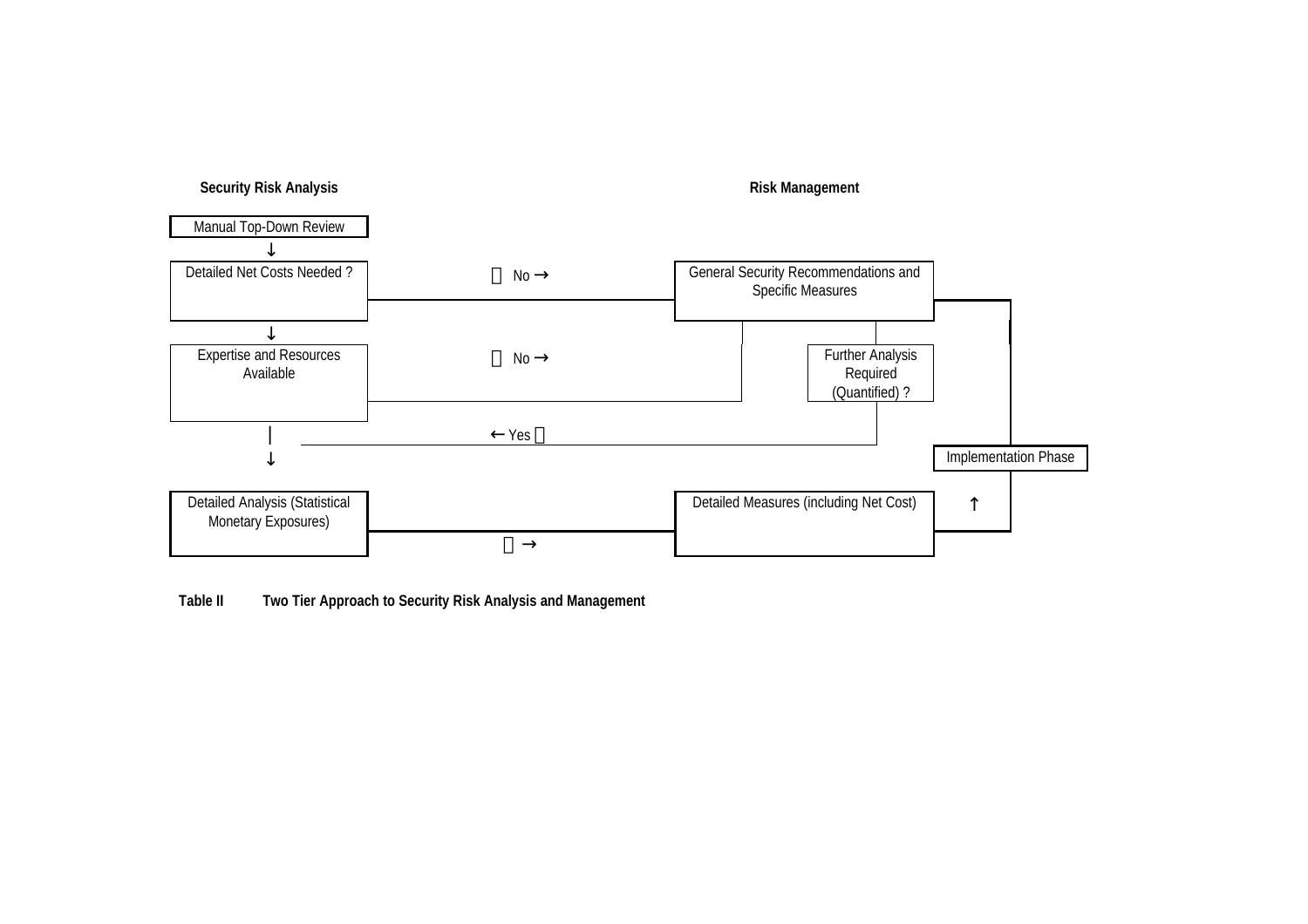This two-tier approach provides Supreme Audit Institutions with options in the choice of methodologies and with a gradual migration path from a less sophisticated methodology to a very formalised and resource intensive methodology.

#### **The Top-down Information Security Review Approach - Volume 2**

The top-down method is simple but complete and can help Supreme Audit Institutions reach conclusions on the security exposures of the information system under review. It takes a top-down perspective of information security as it attempts to take a senior management perspective of what information is of value to the organisation, what are the risks and the security exposures and what recommendations should be made. This approach allows auditors to focus their attention on key information systems, especially those presenting special security concerns.

The top-down method relies on qualitative assessments of the risk for threats to occur and of the degree of their impact if they did occur. The focus is on assessing the value to management of the information or the data carried by the information systems, not so much the value of the technology itself 3. For each information system, the value of the information to the organisation, the threats and the possible impacts are evaluated first individually, then globally to determine a global degree of exposure to risk. These evaluations are subjective and usually expressed in terms of high, medium or low risk, impact and exposure.

Based on these evaluations, recommendations are made to management on the course of action to take or on the type of specific controls and security measures to put in place. These recommendations are part of risk management.

The top-down method has several advantages. It is easy and cheap to use. It is manual and can be used by any SAI with staff knowledgeable in matters of management controls and of information and computer systems in general. Internal staff resources may be sufficient. There is no need for sophisticated software packages to collect data about the information systems being reviewed, to obtain up-to-date and pertinent statistics and to produce very sophisticated analyses and reports. If a microcomputer is used, a word processing package is usually sufficient. Spreadsheets can help in producing summary tables. The more adventurous may want to use packages that offer database functionality to collect information and later produce analysis reports.

<sup>3</sup> Contrary to the top-down method, the detailed methodologies used in the second tier of the approach proposed by this Guide quantify in a very detailed manner the threats to the computer platforms on which information systems are running.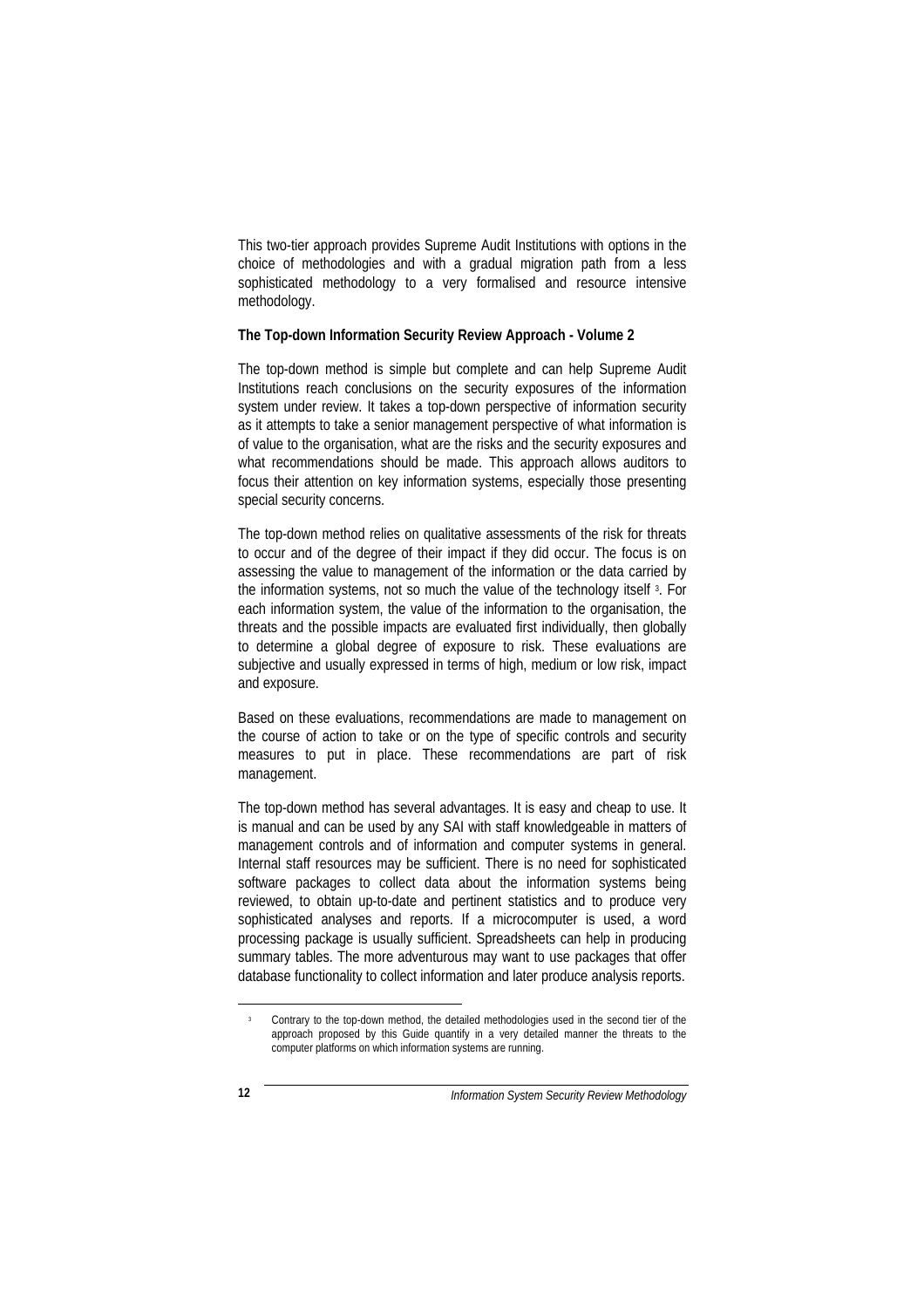In the proposed Two-Tier Approach to Information System Security Review, the Top-Down Method is seen as a decision point in the overall method. Depending on the circumstances of the review, SAIs may satisfy themselves with the results of the review or may decide to pursue the review with more sophisticated procedures in areas of special concern or where very technical or costly security measures may need to be justified to management.

#### **Detailed Information System Security Method - Volume 3**

The detailed methodologies used in the second tier of the approach proposed to Supreme Audit Institutions are a well known type of risk analysis and management based on a detailed and quantitative analysis of information system assets. They attempt to measure the net monetary impact of security exposures and of the countermeasures put in place. Vendors around the world sell various security analysis packages that support such an approach.

Quantitative security analysis methods are usually made available with a microcomputer software package for the benefit of the auditor as the task of entering data, calculating security exposures and reporting on the project may prove tedious and formidable. Such risk management packages come with expert help from the suppliers and training for the users of the method. **Volume 3** describes a manual version of a detailed information security method <sup>4</sup> . The objective is to provide SAIs with an overview of a method which is best used with the support of an automated software package.

In contrast to the top-down approach, quantitative security analysis attempts to evaluate in monetary terms, in a very detailed and structured way, all the assets and all the possible threats and impacts to the information systems carried by an organisation. Through interviews and questionnaires, the possible impacts to the information are evaluated by the users and given a rank, from one to ten, depending on their seriousness. Annual loss expectancies are calculated next by combining asset replacement costs, threat probabilities and impact weighting factors.

Most of the methods on the market are second-tier in nature and vary from one another in the way probabilities, costs and the cumulation of the annual loss expectancies are obtained. Other differences may be the user friendliness of the method and the kind of support provided by the vendor. These are some of the concerns this two-tier approach attempts to address.

The use of quantitative methods of risk analysis and management requires that tables of risk statistics and asset costs be modified for each country's own circumstances.

<sup>4</sup> Developed by the National Audit Office of the UK.

*Information System Security Review Methodology* **13**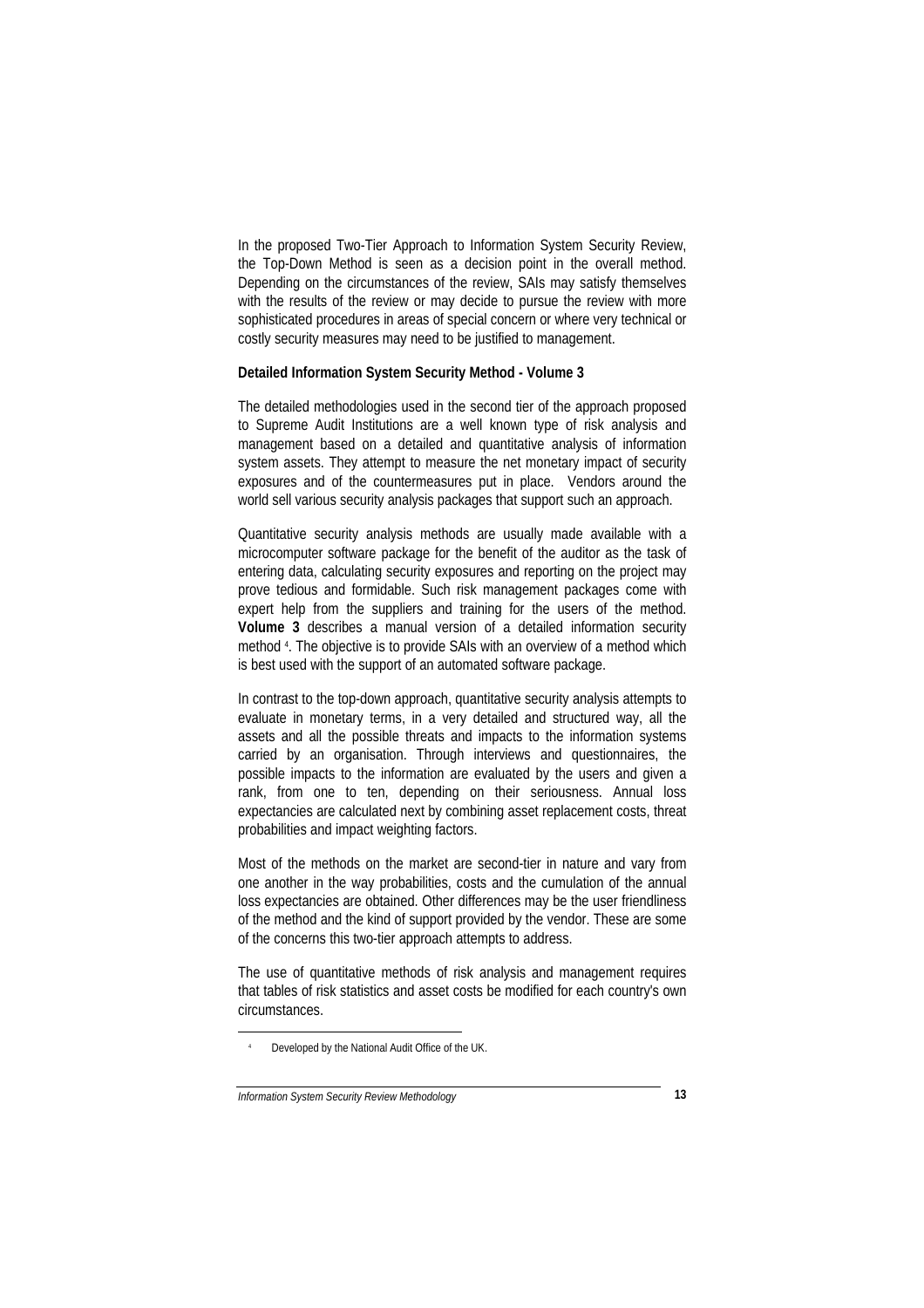#### **How To Use The Two-Tier Approach to Information System Reviews**

**Planning.** Planning the security review is the key to success. It should cover the following main elements:

- Knowledge of the client and of the environment;
- Scope of the review: Which information systems, which logical, physical or geographical boundaries?
- Resources available: Qualified staff or consultants, budgets, timeframes;
- Availability of reliable threat statistics and cost figures, appropriate for the local conditions; adaptation of the default values, as necessary;
- Reporting requirements: Users of the report, context of the review (Annual Report, special report, internal, external, etc.), type of recommendations needed;
- Review method: Top-down approach, detailed analysis, or a combination of both.

#### **When and How to Use the Top-Down Review Approach - Volume 2**

The top-down approach is the preferred method to use, as it meets the needs and the capabilities of many Supreme Audit Institutions.

Volume 2 contains a description of the method, including the step by step completion of the security review. A series of forms is provided in appendices to the package. The forms can be used in printed form or on a microcomputer 5 .

The two most important forms are the Information Sensitivity Statement and Security Classification form (Appendix C) and the Business Impact and Threat Assessment form (Appendix E). Depending on the circumstances of the security review, the hardcopy versions of these forms can be completed by the owners/users of the information systems under review and signed by a senior official. They become the permanent security assessment documentation for those systems. The availability of electronic forms simply makes it easier to adapt them to local needs.

<sup>&</sup>lt;sup>5</sup> They were developed in WP 5.1 and in Lotus 123 version 2.01. The forms are available in electronic format and can easily be imported into a Windows environment.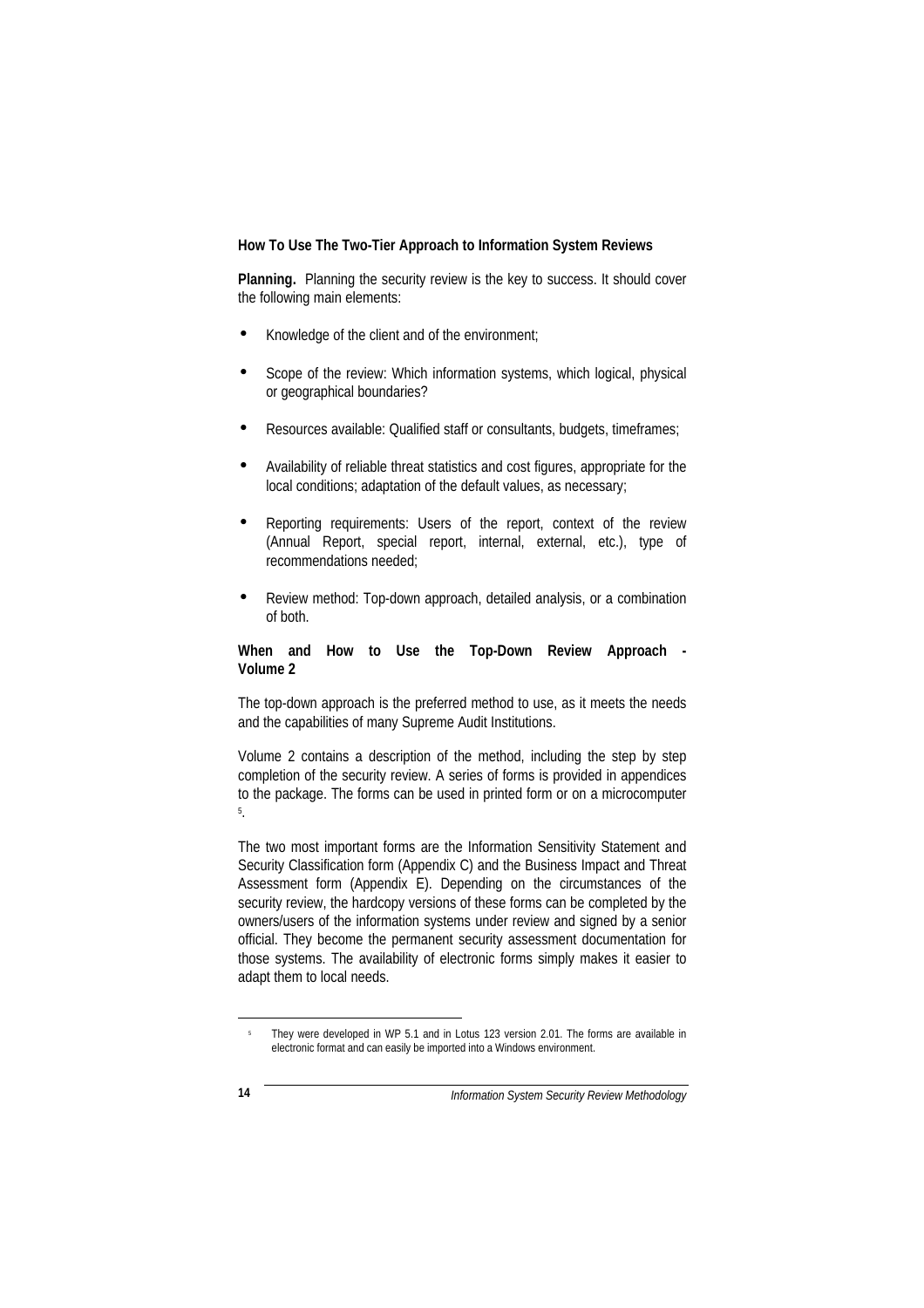The other forms, mostly spreadsheets, are used to summarise the results for several information systems on a master sheet. If Lotus 1-2-3 is not easily available, the security officer can use these forms and summarise the information from the individual security assessments on columnar pads .

#### **When and How to Use Detailed Information Security Methods - Volume 3**

There are circumstances where more detailed and quantified information security reviews will be the norm. This will be the case where Supreme Audit Institutions have the budgetary, technical and staff resources to conduct such detailed analyses or where reporting requirements dictate the approach to take.

Before attempting to use a detailed information security method, it is strongly recommended that SAIs take a closer look at the following issues:

- availability or easy access to expertise in information technology and information security;
- availability of a suitable methodology;
- availability of a good software supporting package: Quantitative risk methods are very comprehensive and involve detailed methodologies that almost beg the use of a microcomputer; on the other hand, the microcomputer package usually introduces complexities of its own, which makes detailed security reviews a formidable task;
- budgets to adapt or customise the package to the environment under review: Several months of effort are not unheard of;
- training budgets, as the learning curve can be quite steep and costly, especially if consultants have to be used;
- time and financial resources: Detailed or quantitative security reviews tend to be lengthy and resource intensive; and,
- the need for such a detailed review: It has been argued that detailed, quantitative security reviews cannot be justified for commercial or government information systems which are neither complex nor highly sensitive.

SAIs such as the National Audit Office in the UK and the Audit Office of New Zealand already have a long experience in the development and the use of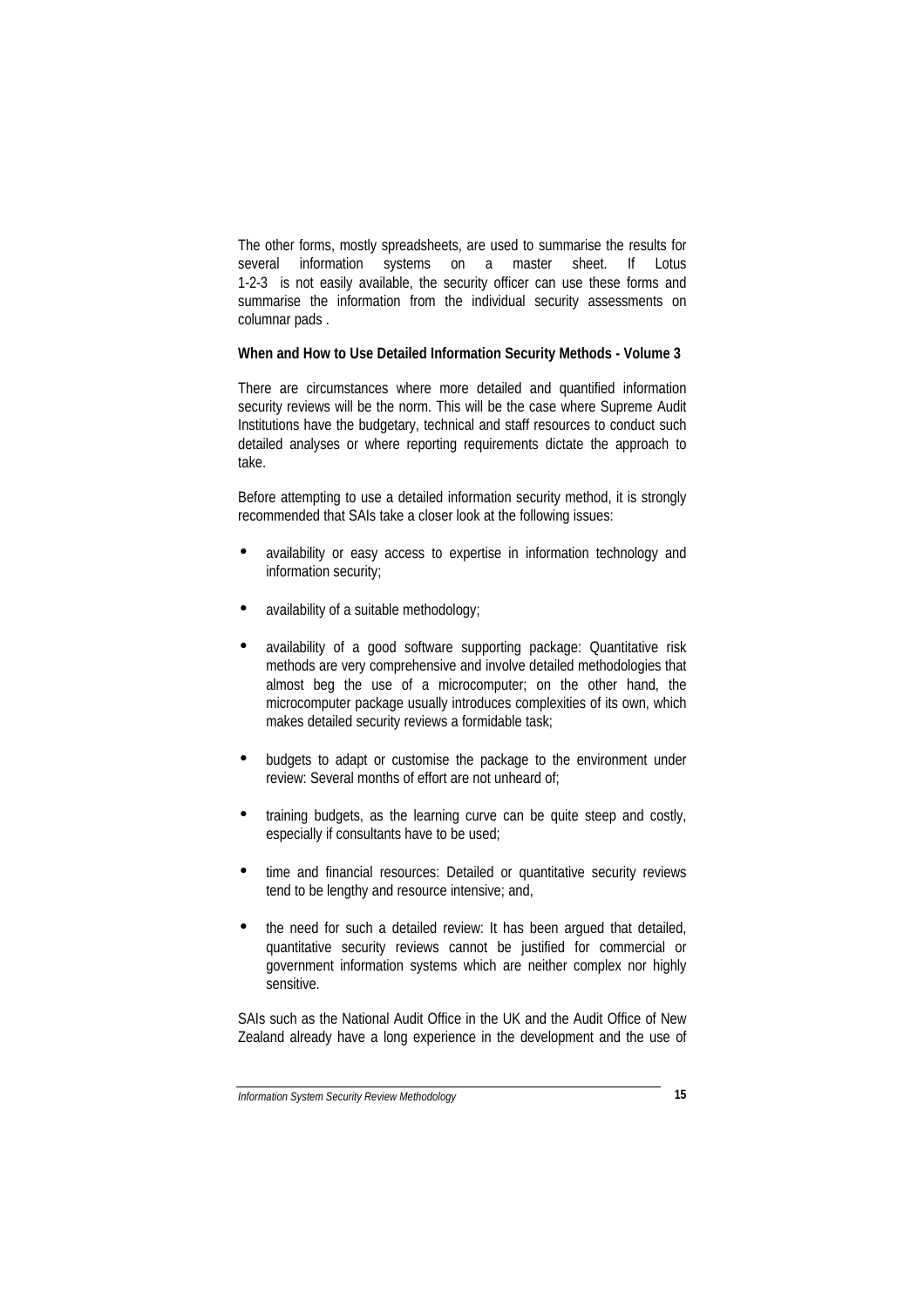detailed security risk management methods. Other SAIs may want to consult them before moving in that direction.

To use those methods effectively, Supreme Audit Institutions need to have access to staff or consultants qualified in information technology AND in information security concepts. As commercial risk management packages are marketed world-wide by a number of consulting firms, training in the use of the underlying methodology is available from those firms with the purchase of the package.

There are several well known risk management packages. CRAMM, for instance, was developed for the British government and is now marketed around the world by various consulting firms. In the U.S.A., RiskWatch is a well established package that uses expert system software to carry out risk analysis and management. The US Department of Energy has developed the Los Alamos Vulnerability Assessment (LAVA) package. New Zealand is developing CATALYST in a Windows environment to respond to its own security analysis needs. The actual selection of a package may be a matter of local availability, cost, after sales support and amount of customisation needed to local conditions.

The cost of one of those commercial packages to a Supreme Audit Institution is approximately £ 6,000 or US\$ 10,000. This may also include training for one or two persons.

In all cases, Supreme Audit Institutions have to ensure that the underlying statistics used by the selected package are appropriate for their local conditions. Otherwise, the results could reflect conditions found only in Europe or in North America.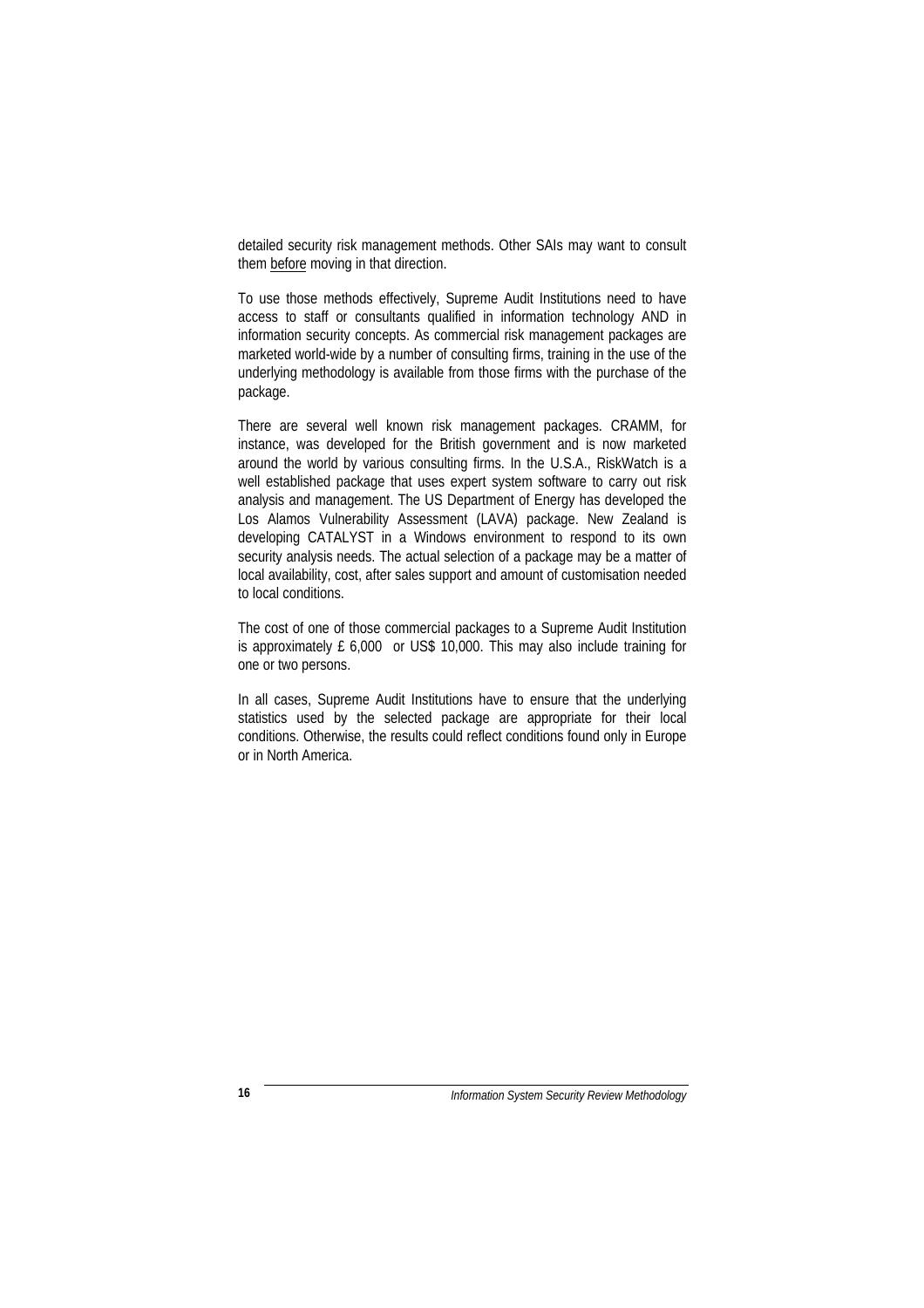## **Information System Security Review Methodology**

**A Guide for Reviewing Information System Security in Government Organisations**

**Volume 2 : A Top-Down Approach**

**Information Sensitivity Statement and Security Assessment for Computer Information Systems**

*Information System Security Review Methodology* **18**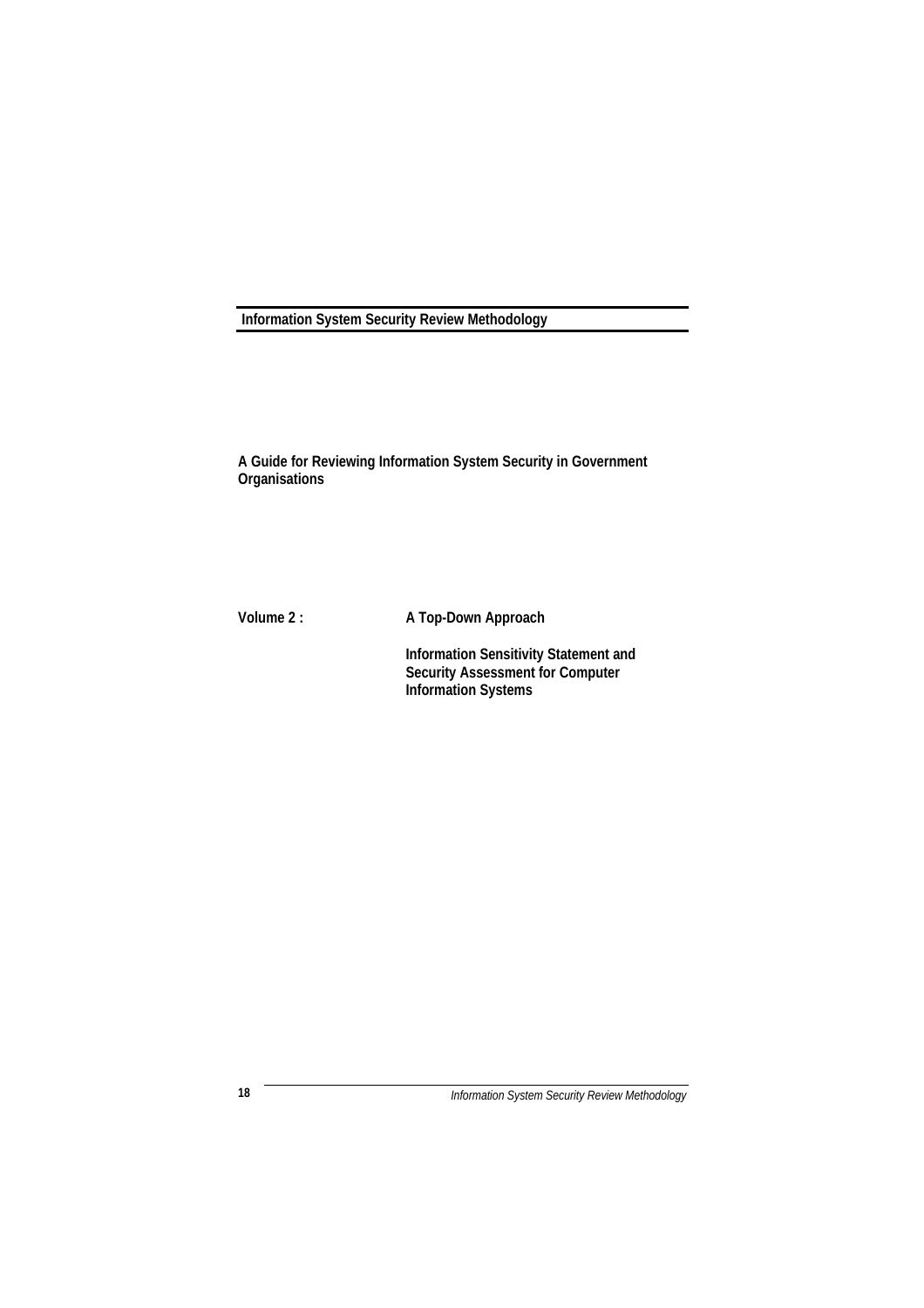#### **I INTRODUCTION**

The purpose of this guide is to provide a cost effective methodology to assist in reviewing or establishing appropriate security policies and measures within an organisation. Recognising that security requirements need to be updated on a regular basis, the guide also provides for simple documentation, updating and reporting.

The guide describes computer security assessment from the perspective of management in a government organisation <sup>6</sup>. Organisations can use this guide to assist in producing an "inventory" of computer applications used, assessing the sensitivity and security classification of the information, and completing a business impact threat risk security assessment. The person in charge of security  $\frac{7}{1}$  utilises this work as a foundation for overall assessment of security policies and measures and for making recommendations.

Supreme Audit Institutions (SAI) can use the guide in two ways: For internal purposes, to set up a security assessment process in their own organisation or, for external purposes, to help in reviewing the security assessment process in other government organisations.

This guide takes a top-down high level approach to information security. The emphasis is on the information carried on various electronic devices. In line with this high level approach, this guide categorises threats by general causes instead of their results, such as earthquakes instead of the destruction they may bring. A detailed bottom-up approach to information security, on the other hand, tends to examine every possible computer asset for weaknesses that may create loss exposures to the information generated or carried by those assets. The advantage of using the top-down approach is that it helps management to quickly target and focus on problem areas for further action. In some cases, this may point to the need for more detailed work to build a business case for extensive or costly security measures.

Because the method always takes a corporate or management view of information security, it remains flexible and can deal with issues of security policy as well as of security measures.

<sup>6</sup> "Organisation" refers to any government department, agency or state corporation. In this document, "computer application" and "information system" are used interchangeably.

See Appendix I for details of a typical security infrastructure in government.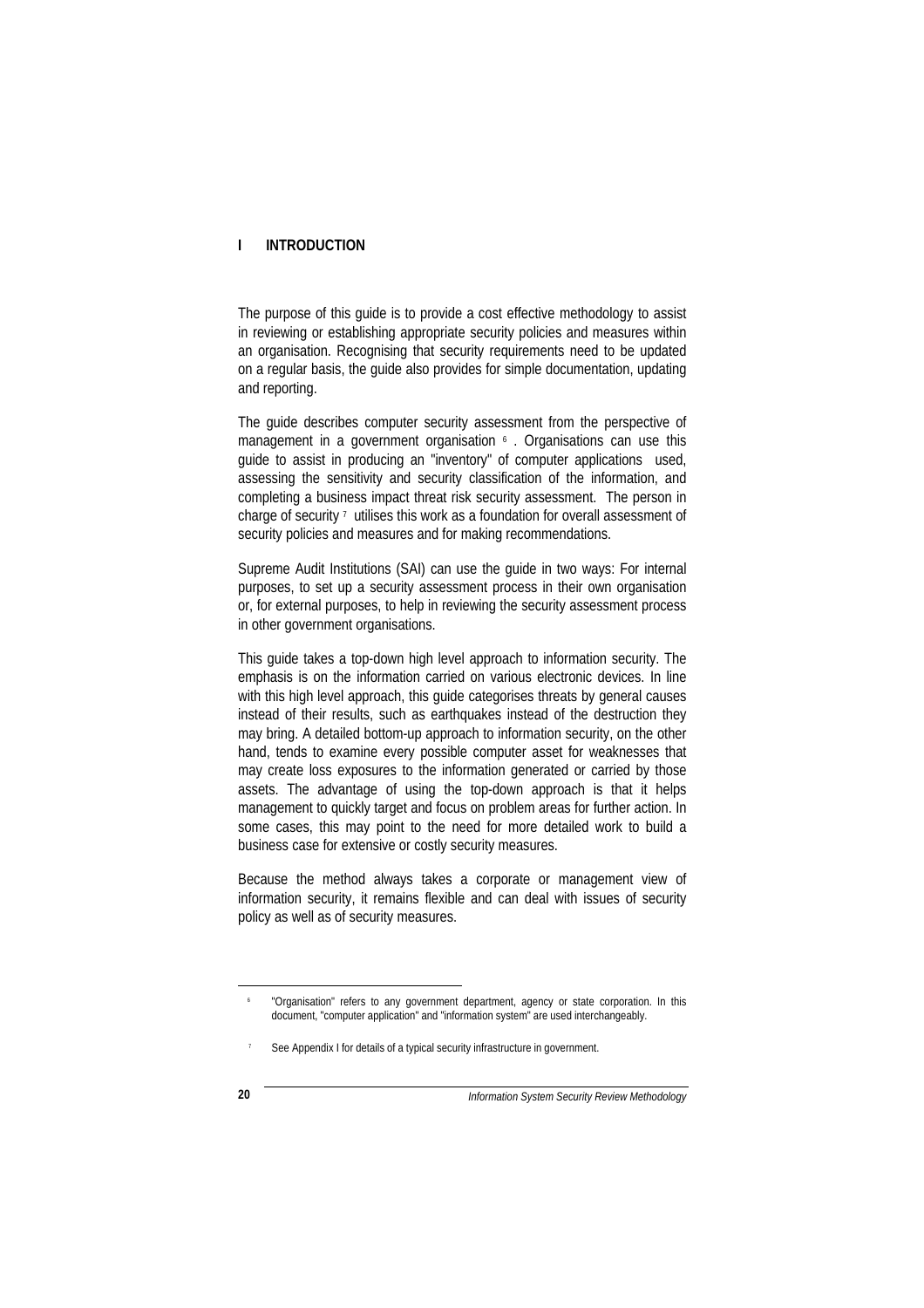#### **II COMPUTER SECURITY ASSESSMENT PROCESS**

#### **Evolution of Information Management**

In managing information and applications, an organisation goes through four distinct stages, managing paper, managing automated technologies, managing corporate information resources, and finally, managing the strategic use of information (Appendix A). The technology and security challenges are to minimise the time and effort spent in each stage and to go through the stages as smoothly as possible.

At the managing automated technologies stage, the users are not significantly relying on computer applications but are achieving noticeable efficiencies. At the third stage, managing corporate information resources, computer security becomes a major concern due to significant reliance on computer based information and the exposures related to concentration of information at one place.

#### **Security Management**

One of the Organisation's key resources is its information. The first step to safe computing is adoption of information and administrative management policies and measures which embrace principles of good security management:

- 1. Security protection should be consistent with the value of the information being protected;
- 2. Security protection should remain with the information at all times as it is moved or processed; and
- 3. Security protection should be continuous in all situations.

#### **The Security Team**

Under the leadership of the person in charge of computer security, a security team is selected. Full commitment by senior management is important if the team is to achieve its objectives. Its responsibility is to implement the security policy set out by senior management and to identify changes made necessary by developments in the organisation's information systems or the threats that face them.

## **The Process**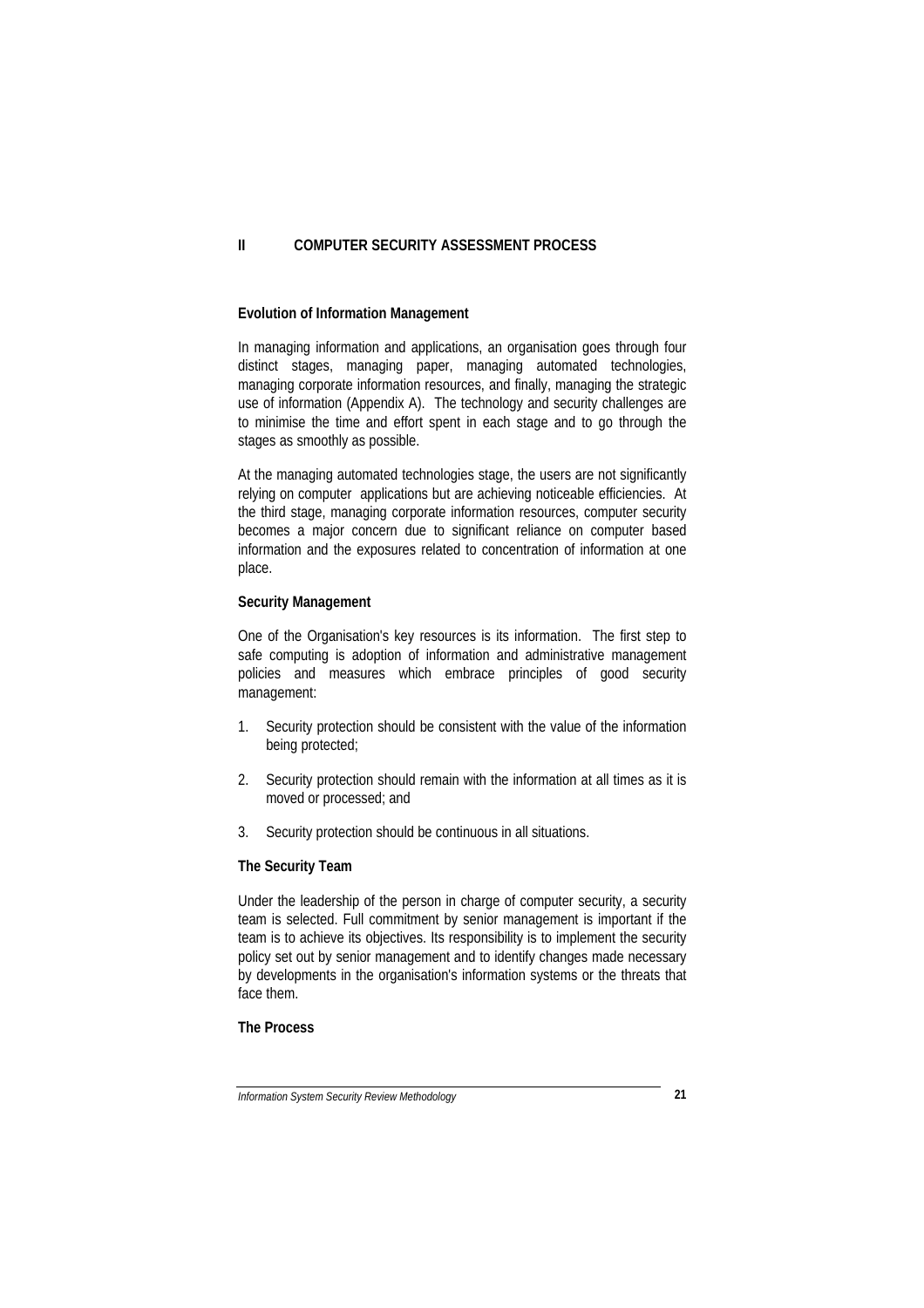Security policies are designed to protect information according to the exposures of the information. Security measures (standards, procedures, and tools) are the building blocks for protecting the information.

In determining which specific measures are necessary, the Computer Security Assessment Process (Appendix B) is followed involving:

#### • **Sensitivity Statement:**

Assessing the sensitivity of program and administrative applications (information systems) used in the Organisation, and determining the security classification.

Confirming the Organisation's standard assessment of similar applications and, when appropriate, completing or updating an Information Sensitivity Statement & Security Classification form (Appendix C).

Where desirable, rolling up individual sensitivity statements unto a Summary Description of Information Systems (Appendix D).

## • **Business Impact Assessment:**

Determining possible business impacts to the Organisation if the information were disclosed, integrity compromised or services disrupted.

## • **Threat and Risk Assessment:**

Determining the risk (the chance) that identified threats could occur.

## • **Security Exposure Rating:**

Evaluating the business impacts and the threats together to determine overall exposure to the Organisation.

Confirming the Organisation's standard security assessment of similar applications and, when appropriate, confirming or updating a Business Impact and Threat Assessment form (Appendix E).

## • **Security Decision and Recommended Actions:**

Completing or updating a Summary of Security Assessments form (Appendix G).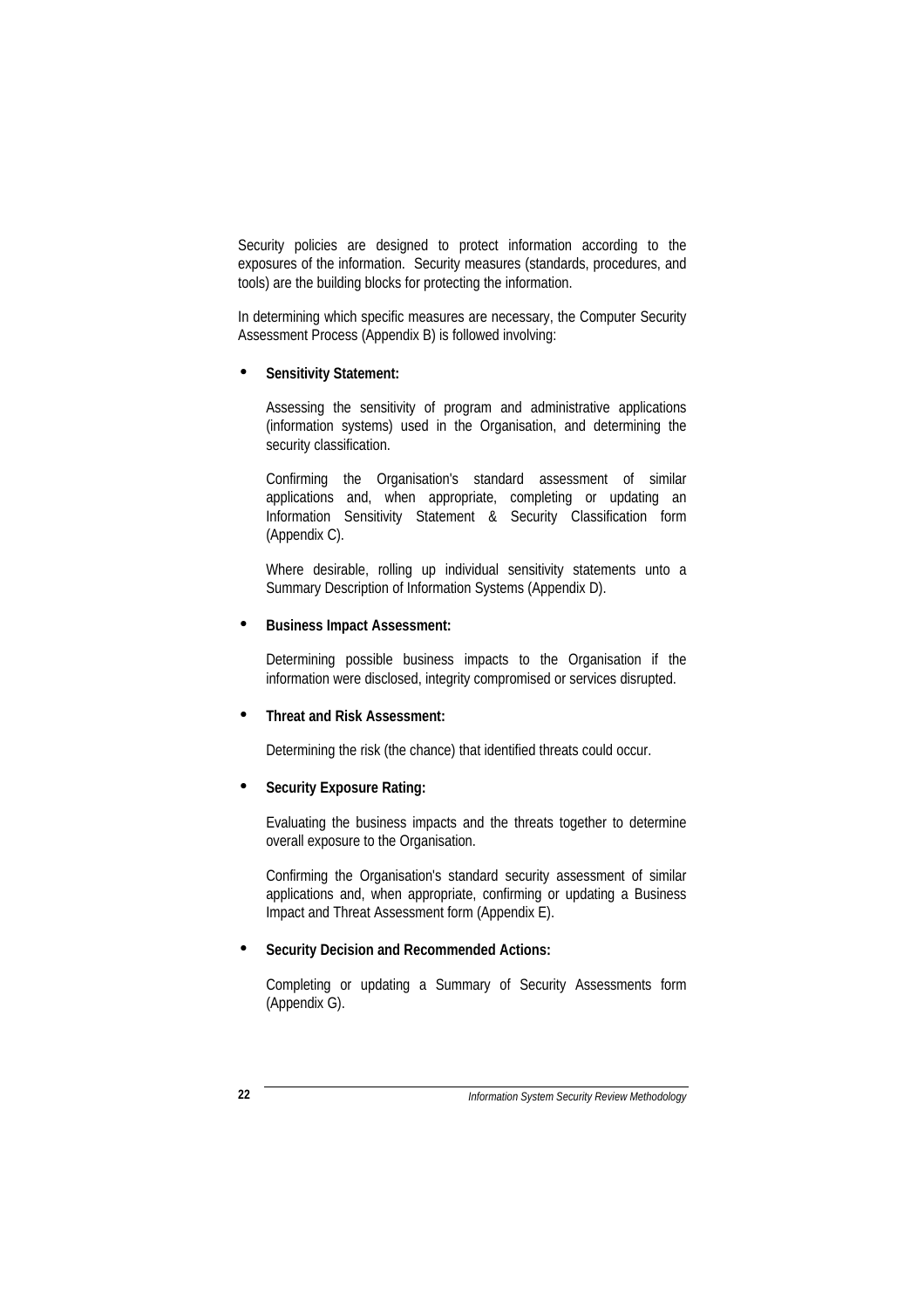Making security decisions and recommending management actions to minimise identified exposures, and highlighting any serious security policy deficiency.

#### **III COMPLETION OF AN INFORMATION SENSITIVITY STATEMENT & SECURITY CLASSIFICATION FORM**

It is important to establish a complete "inventory" of all operations and administrative applications (grouped or specific) in use and clearly establish the boundaries of the system(s) under review. Appendix I provides a definition of an application. **For security purposes, similar applications may be grouped together, such as word processing Letters, word processing Audit Memorandums, spreadsheet Financial Analysis, spreadsheet Planning Schedule, etc.**

Applications are owned by either a group or an individual. Where there is little interaction between applications, users of the output from the system can be readily identified. In highly integrated systems, an artificial boundary has to be agreed by all parties, including Senior Management.

A group may ask members to complete a User Information Sensitivity Statement and Security Classification form (Appendix C) in order to establish an "inventory" of applications in use and to collect the data required for consolidating similar applications. It is important that the form be reviewed and approved by a senior manager of the group. This ensures that all assessments reflect the true value of the information system to the organisation as a whole.

Through the completion of an Information Sensitivity Statement and Security Classification form (Appendix C), the owner assesses the sensitivity of information from the view of availability, integrity, and confidentiality, estimates replacement and opportunity costs, direct and indirect costs (hours @ an average dollar rate and expenses), and determines the required security classification.

The Information Sensitivity Statement and Security Classification form is formal documentation of the assessment. The form is also helpful to document specific integrity controls and procedures (completeness, accuracy and authorisation). It should be kept as permanent documentation and updated as necessary.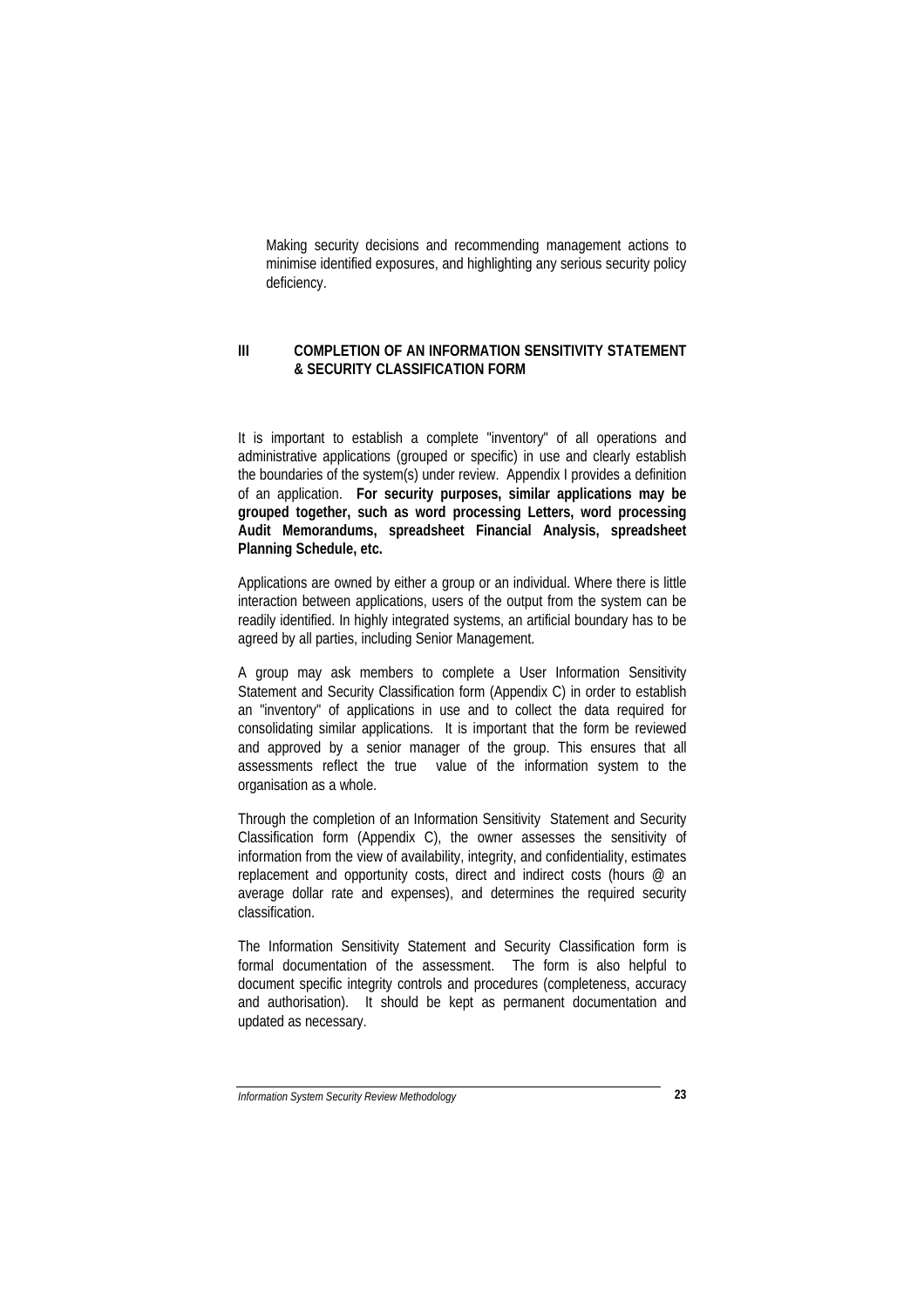Where appropriate and once finalised, individual sensitivity statements are rolled up by management at the group level or at the organisation level unto a Summary Description of Information Systems (Appendix D). This provides management with an overview of the systems under their responsibility and of the value of the information they carry.

## **IV COMPLETION OF A BUSINESS IMPACT AND THREAT ASSESSMENT FORM**

The Business Impact and Threat Assessment form (Appendix E) provides for a structured assessment of the Organisation's level of security exposures. The assessment has three distinct components, the risk (chance) of threat occurrence, the degree of seriousness of business impacts, and an exposure assessment rating. The first two components are independent of each other and can be assessed in any order. The business impacts and threats are then assessed together to arrive at an overall Organisation security exposure rating.

### **Threat and Risk Assessment**

**Threat**. What could happen. Possible threats are listed in Appendix E. A more detailed list, along with suggestions for countermeasures, is also available in Appendix H. Security surveys report that over 80% of the threats experienced with computer information are from within the organisation (insiders) broken down between 24% due to inattention to procedures (carelessness), 26% due to inadequate training and 30% due to dishonest employees.

Care should be given to local conditions where the nature and importance of threats may differ considerably from country to country. In some cases, this may mean focusing more on certain types of threats, further defining some of the threats and adapting countermeasures to local conditions.

**Probability of Occurrence**. The chance that the threat will occur. As certain threats and risks may be common throughout the organisation, a general assessment should be completed by the person in charge of computer security and used as a yardstick for making individual assessments. The persons doing the individual assessments need only to concentrate on the risks which are relevant or could be different because of special circumstances. For each information system, the chance of individual threats to occur is rated as high, medium or low. After all possible threats to the application have been identified and assessed, a value judgement is made on the overall risk. For a given information system, the overall risk is not the result of a formula that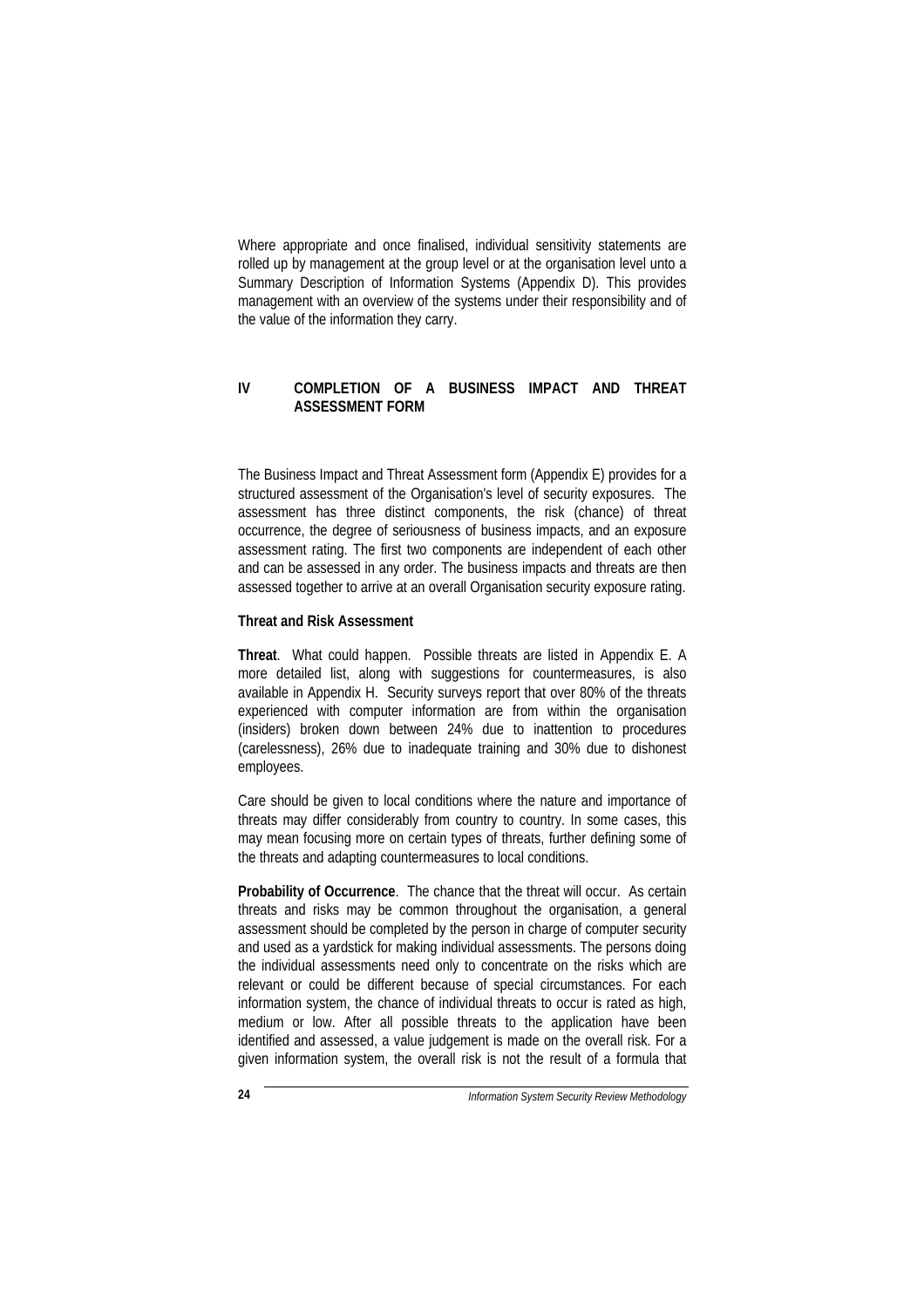adds up the number of high and low ratings. A single high rating in a critical area may result in an overall high rating. On the other hand, several high ratings in non-critical areas may produce a medium to low overall rating.

### **Business Impact Assessment**

Business decisions need to be made about the value of the information. For security purposes, these business values are expressed as business impacts on the Organisation if the information was disclosed, its integrity was compromised, or there was a disruption of services. Possible business impacts are listed in Appendix E. **Depending on local conditions, additional business impacts can be determined.** For each business impact, make decisions as to whether, if it occurred, the consequences would be very serious, serious, or less serious. Only those business impacts related to your information are assessed. After all possible impacts have been assessed, an overall business impact assessment is made for the application.

Each of those assessments is a subjective value judgement of the severity of each individual impact on the organisation as a whole. Similarly, after assessing the individual impacts on the organisation if the information were disclosed, compromised or made unavailable, an overall business impact assessment is made, not on the basis of a precise cumulation of those individual impacts, but on a value judgement of the overall effect on the organisation. These value judgements are built through consensus between the various key interested parties.

To be acceptable, it is important that assessments of business impacts and of threat risks be reviewed and approved by the senior executive of the organisational group and by the person in charge of computer security.

#### **Security Exposure Rating**

A security exposure assessment is the result of combining the overall threat risk rate or probability (high, medium, low) with the overall business impact rate (very serious, serious, or less serious). The Exposure Rating Chart, Appendix F, is used as a guide to rate exposures as high, medium, and low.

The first step is to assess the overall exposure for the application as a whole on the Business Impact and Threat Assessment form (Appendix E).

For instance, for a high overall threat risk assessment (vertical axis) but with a low overall business impact (horizontal axis), the Exposure Rating Chart would first make us select a "4" figure at the intersect. This is translated into a medium exposure rate. See the legend on the Exposure Rating Chart or the chart in Section VI below to see how exposure ratings can be regrouped as low, medium or high exposure rates.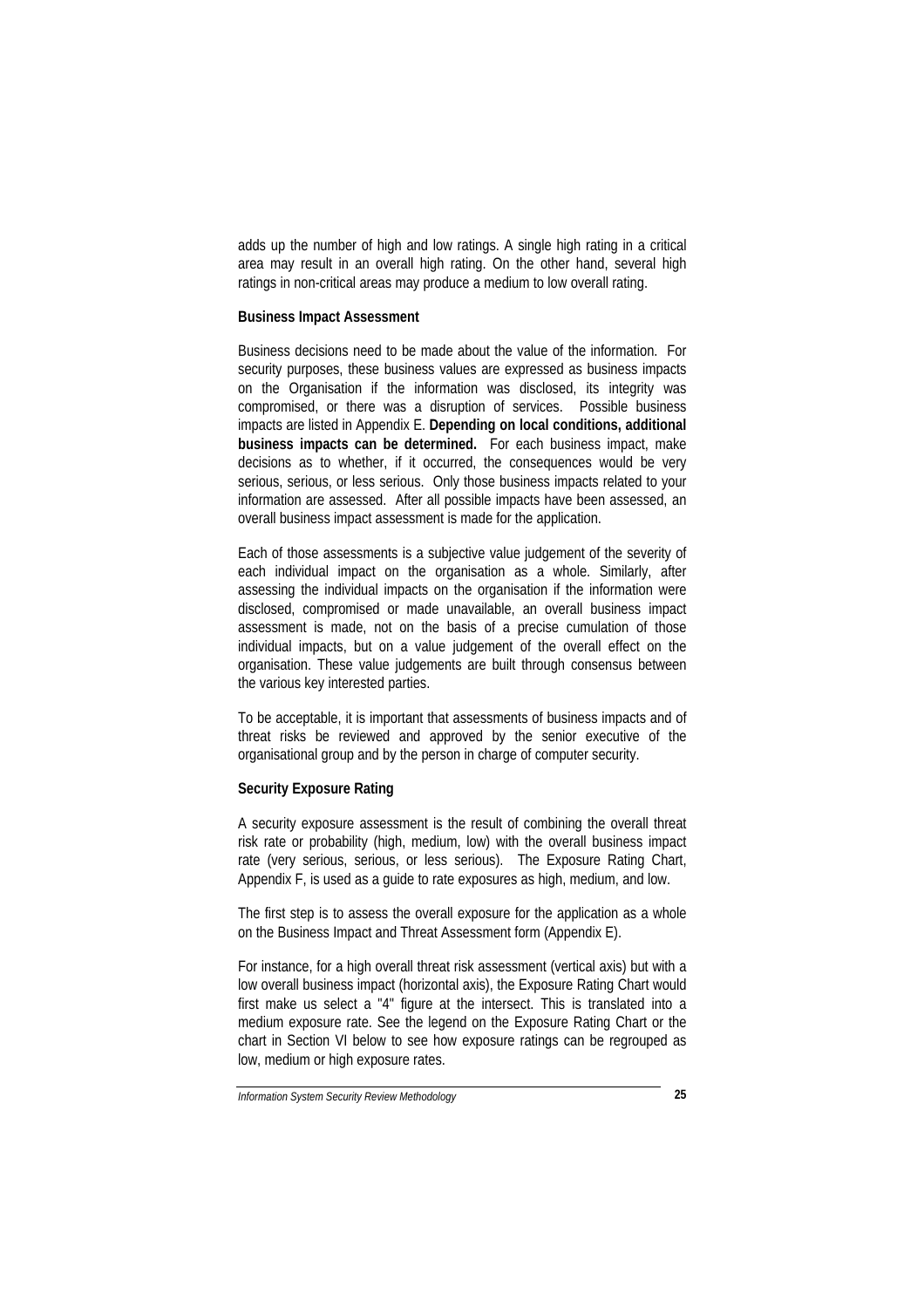As a second step and to identify which threat risk and business impact could be targeted for management action, an exposure rating is calculated for those business impacts that were assessed. This is done by using the Exposure Rating Chart to combine the individual business impact rate and the **overall** threat risk identified. The numbers obtained from the Exposure Rating Chart are posted to the relevant impact lines, in the exposure assessment area of Form E. For clarity, the numbers are posted in the appropriate Hi, Med or Lo column. Medium or high individual security exposure ratings could become the object of recommendations to management on the reassessment of the business impact or on the reduction of the overall threat risk, so as to reduce the security exposure to the organisation.

This assessment is the linkage between security exposures and what security decisions and actions are required.

## **V SUMMARY OF SECURITY ASSESSMENTS**

The Summary of Security Assessments form (Appendix G) consolidates the information gathered and evaluated on the Information Sensitivity Statement & Security Classification forms (Appendix C) and the Business Impact and Threat Assessment forms (Appendix E). Group summaries, segregating program delivery operations and administrative work, are prepared. These forms and summaries should be kept as working papers and updated regularly. They should be reviewed and approved by the appropriate senior executive.

The summaries provide a senior management security overview of the applications in use. Based on these summaries, with the applications' assessments, the person in charge of computer security evaluates the Organisation security exposures and recommends actions required to minimise identified exposures. Given the changing nature of technology, the risk review process may also highlight security policies that are no longer adequate. All serious policy shortcomings are brought to the attention of senior management in the final report, along with other recommendations. Where, for a particular program or information system, the results indicate the need for more precise recommendations, a more detailed review using in-depth quantitative analysis may be recommended to determine what security countermeasures are required or to assess possible alternatives.

For security assessment and priority planning purposes, the threat and risk rating, the business impacts and rating if the threat occurred, and finally, the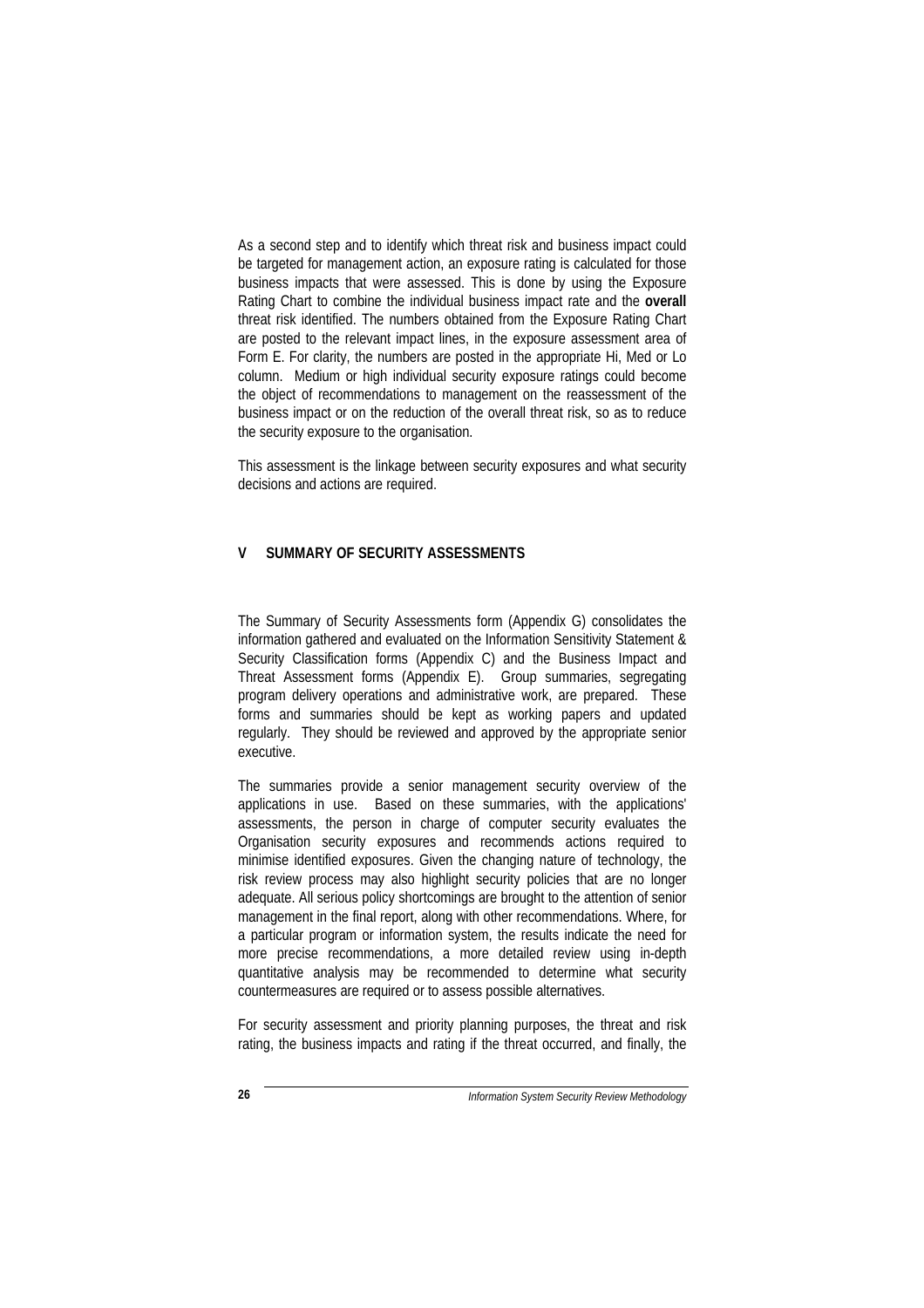overall organisational exposure assessment are very helpful in establishing acceptable long term security plans.

## **VI SECURITY DECISION AND RECOMMENDED ACTION**

For each exposure assessment (Business Impact and Threat Assessment form), a security decision and a recommendation for management action is made. The relationship between an exposure and a security decision and recommended action is:

| Exposure<br>Rate       | <b>Security</b><br>Decision        | Recommended<br>Action                                                           |
|------------------------|------------------------------------|---------------------------------------------------------------------------------|
| <b>HIGH</b><br>(9,8,7) | Control the risk                   | Implement additional policies<br>and measures<br>(standards, procedures, tools) |
| <b>MEDIUM (6,5,4)</b>  | Control the risk<br>Avoid the risk | Implement additional policies<br>and measures                                   |
|                        |                                    | Change / improve operational<br>procedures                                      |
| LOW<br>(3,2,1)         | Avoid the risk                     | Change / improve operational<br>procedures                                      |
|                        | Limit the risk                     | Obtain insurance coverage                                                       |
|                        | Accept the risk                    | No change / continue as<br>planned                                              |

Where specific measures need to be recommended, Appendix H provides a comprehensive list of possible actions to be taken. Used with professional judgement and an eye for costs, the list can provide the basis for recommending specific controls and security measures.

After review by the person in charge of computer security, the security report and recommendations are forwarded to senior management through the Information Systems Steering Committee for action.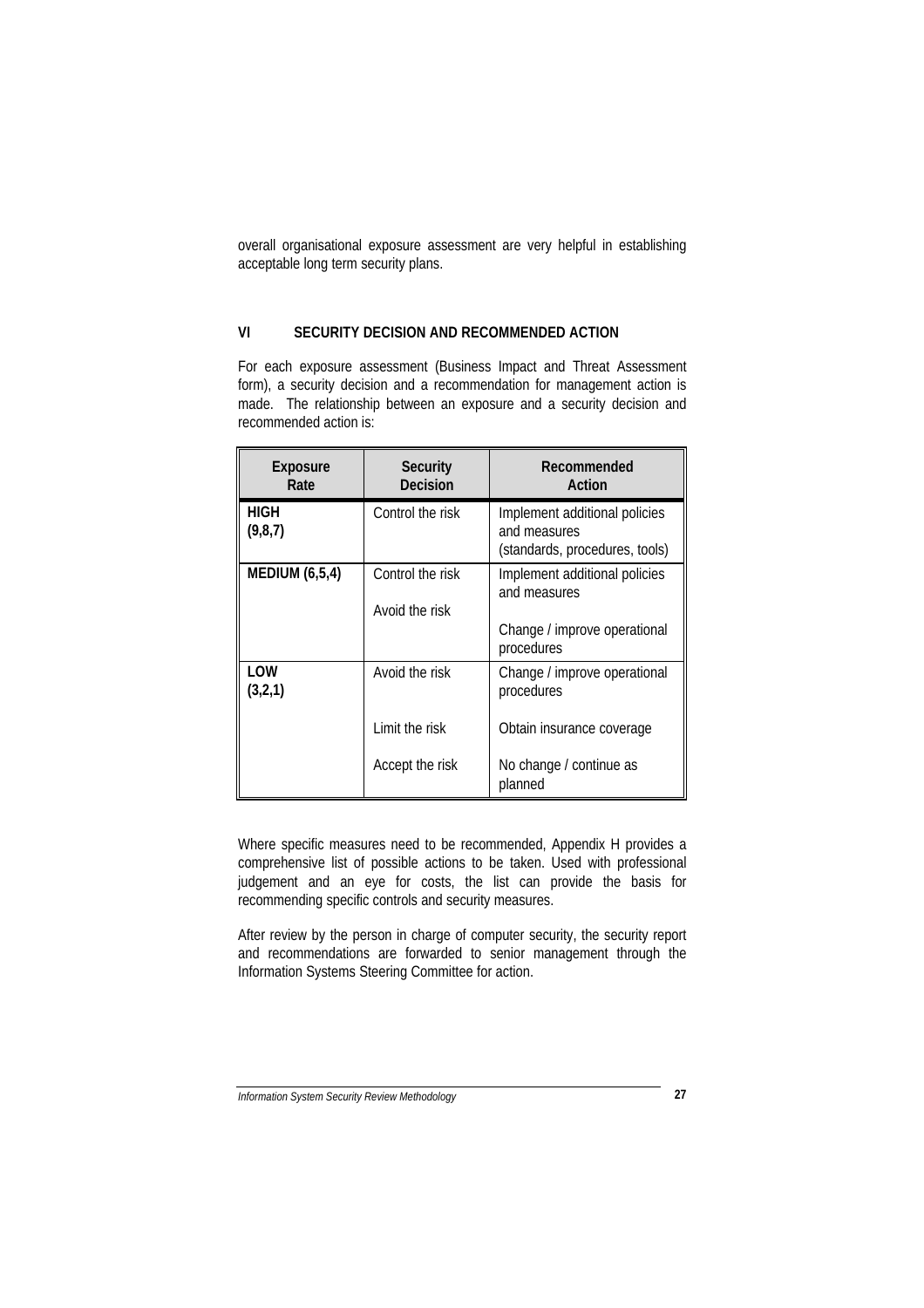#### **VII COMPUTER SECURITY ASSESSMENT STEPS**

The steps of a computer security assessment -- information sensitivity statement and security classification, business impacts assessment, threat risk assessment, security exposure assessment and security decision/recommended actions -- are outlined in Appendix B. The steps are:

1. For its applications, **each organisational group** assesses its information sensitivity and security classification,

or alternatively,

confirms the contents of the standard Information Sensitivity Statement and Security Classification form and, if appropriate, updates the form, including appropriate approval.

| Appendix C | Information Sensitivity Statement & Security<br>Classification - Form |  |  |
|------------|-----------------------------------------------------------------------|--|--|
| Appendix D | Summary Description of Information Systems -<br>Spreadsheet 8         |  |  |

2. For its applications, **the organisational group** assesses the business impacts, and the threats and risks,

or alternatively,

confirms the contents of the standard Business Impact and Threat Assessment form and, if appropriate, updates the form, including appropriate approval.

Appendix E Business Impact and Threat Assessment -Spreadsheet

Appendix F Exposure Rating Chart

3. **The organisational group** prepares a summary of security assessments of applications in use in the format provided.

| Appendix G |             |  | Summary of Security Assessments |  |
|------------|-------------|--|---------------------------------|--|
|            | Spreadsheet |  |                                 |  |

<sup>&</sup>lt;sup>8</sup> Although developed as spreadsheet templates using Lotus 1-2-3, these forms can easily be used in hardcopy form (from photocopies) or done manually.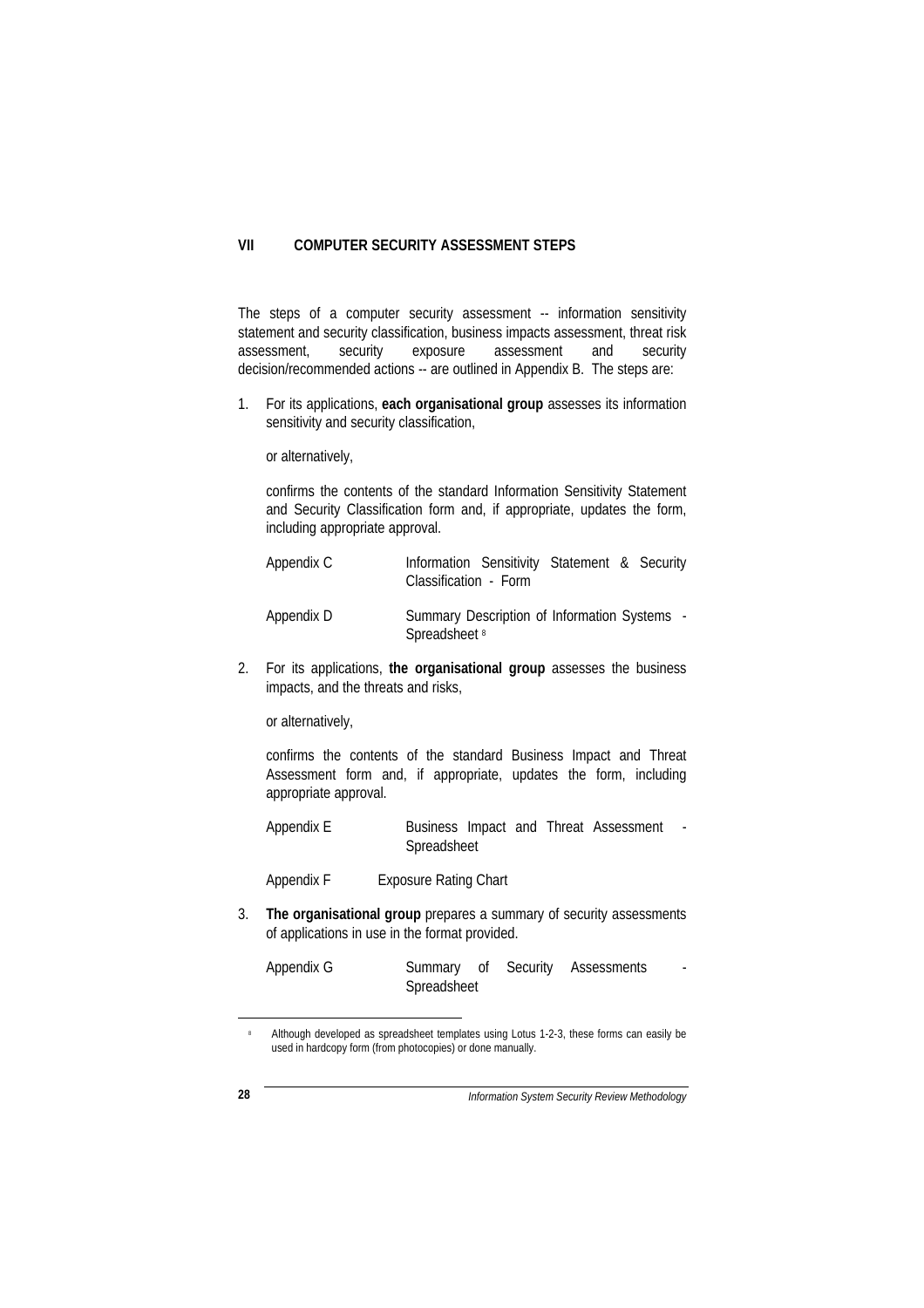4. **The organisational group** sends a copy of the summary and the two forms to the **person in charge of computer security** for review and, if appropriate, meets with the person in charge of computer security to finalise the security assessment.

| Appendix G | Summary of Security Assessments<br>Spreadsheet                        |
|------------|-----------------------------------------------------------------------|
| Appendix C | Information Sensitivity Statement & Security<br>Classification - Form |
| Appendix E | Business Impact and Threat Assessment<br>Spreadsheet                  |

5. The summary is approved by the **person in charge of computer** security and, where appropriate, the summary is reviewed and approved by the Director of Security.

Appendix G Summary of Security Assessments -Spreadsheet

6. The final summary is reviewed and approved by the **senior executive** responsible for the organisational group.

| Appendix G |             |  | Summary of Security Assessments |  |
|------------|-------------|--|---------------------------------|--|
|            | Spreadsheet |  |                                 |  |

7. The **person in charge of computer security** makes, if appropriate, security decisions with recommended management actions to minimise identified exposure(s) and reports to the Chief Security Officer.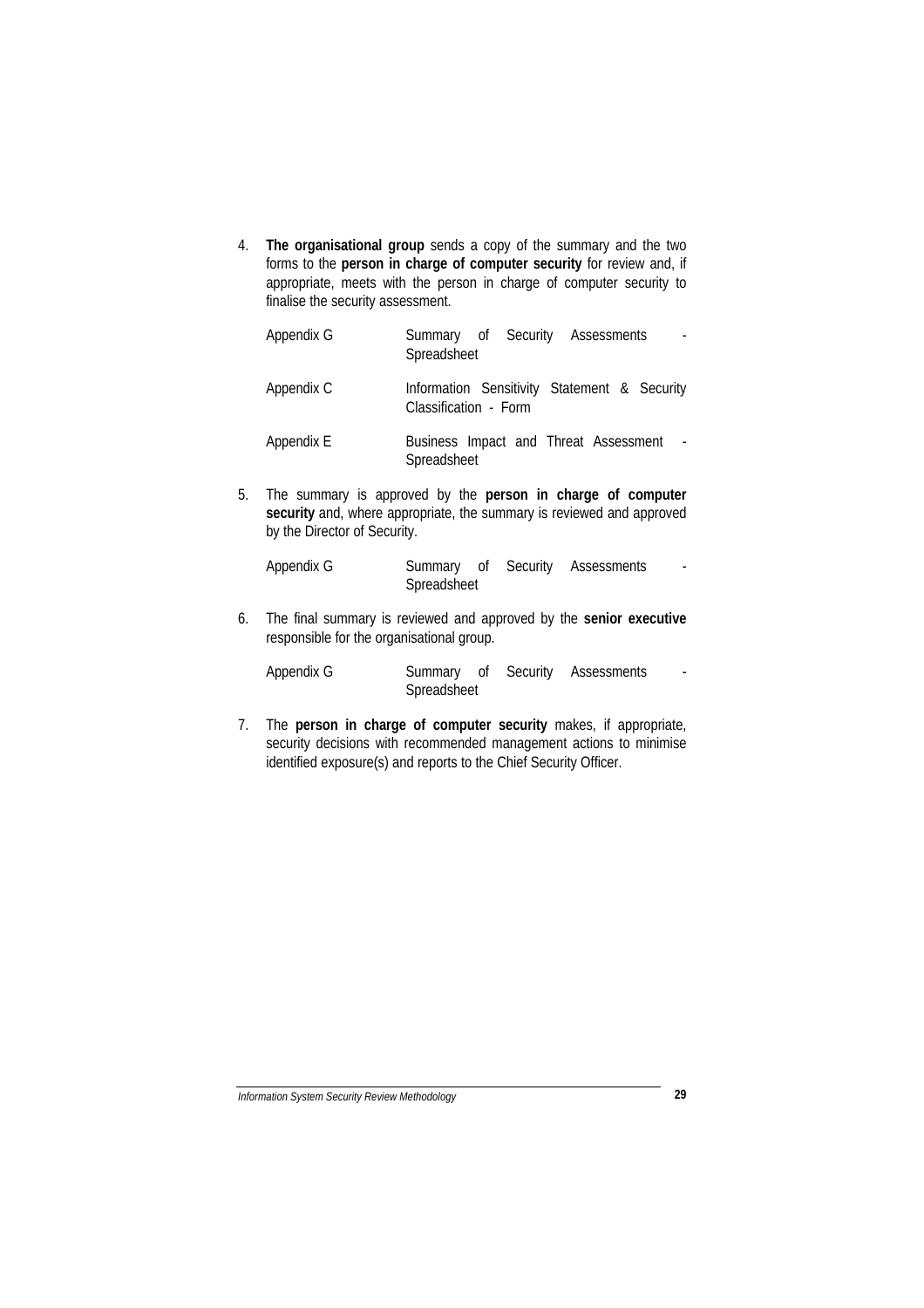## **APPENDIX A - EVOLUTION OF INFORMATION MANAGEMENT**

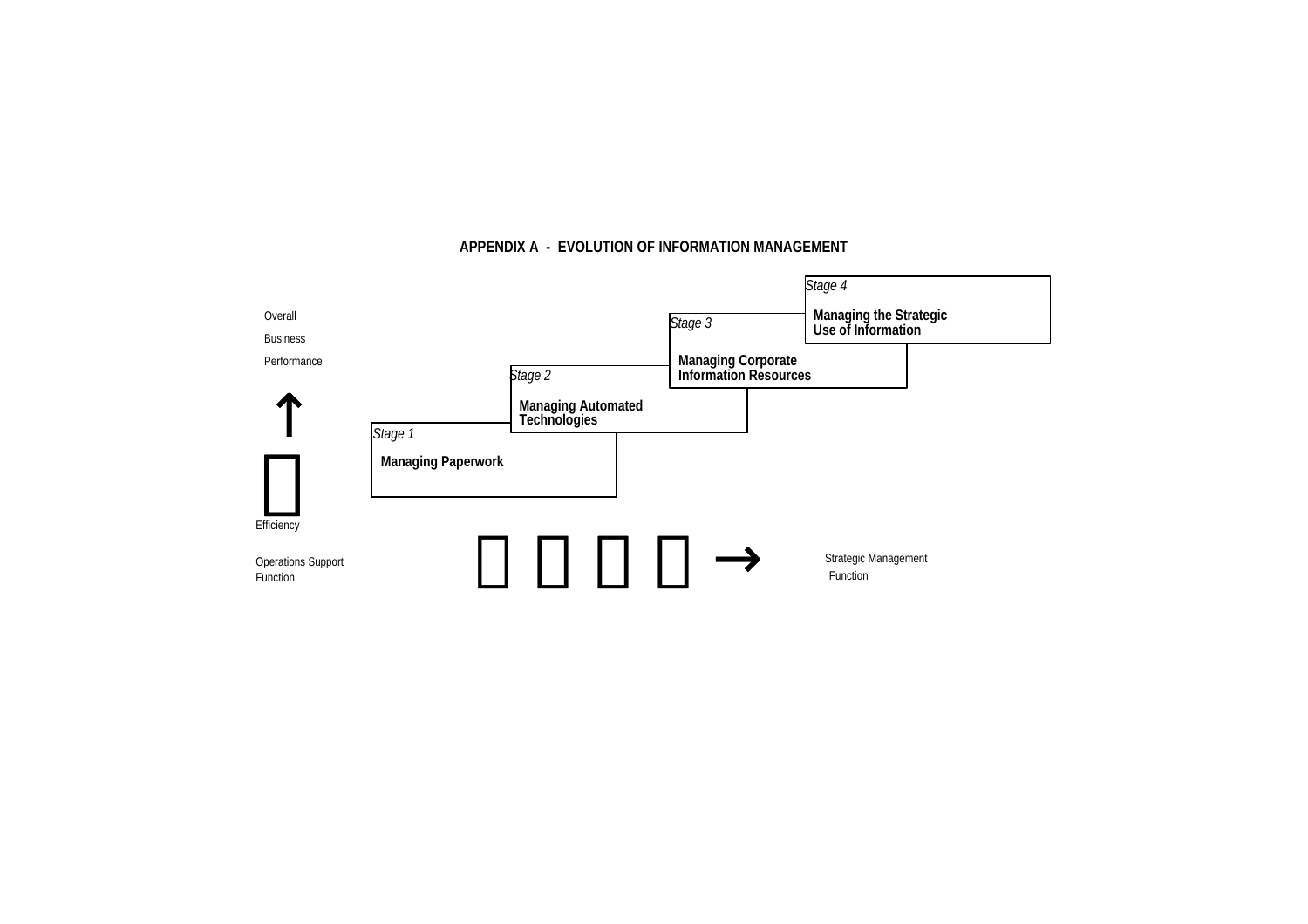

## **APPENDIX B - INFORMATION SYSTEM SECURITY ASSESSMENT PROCESS**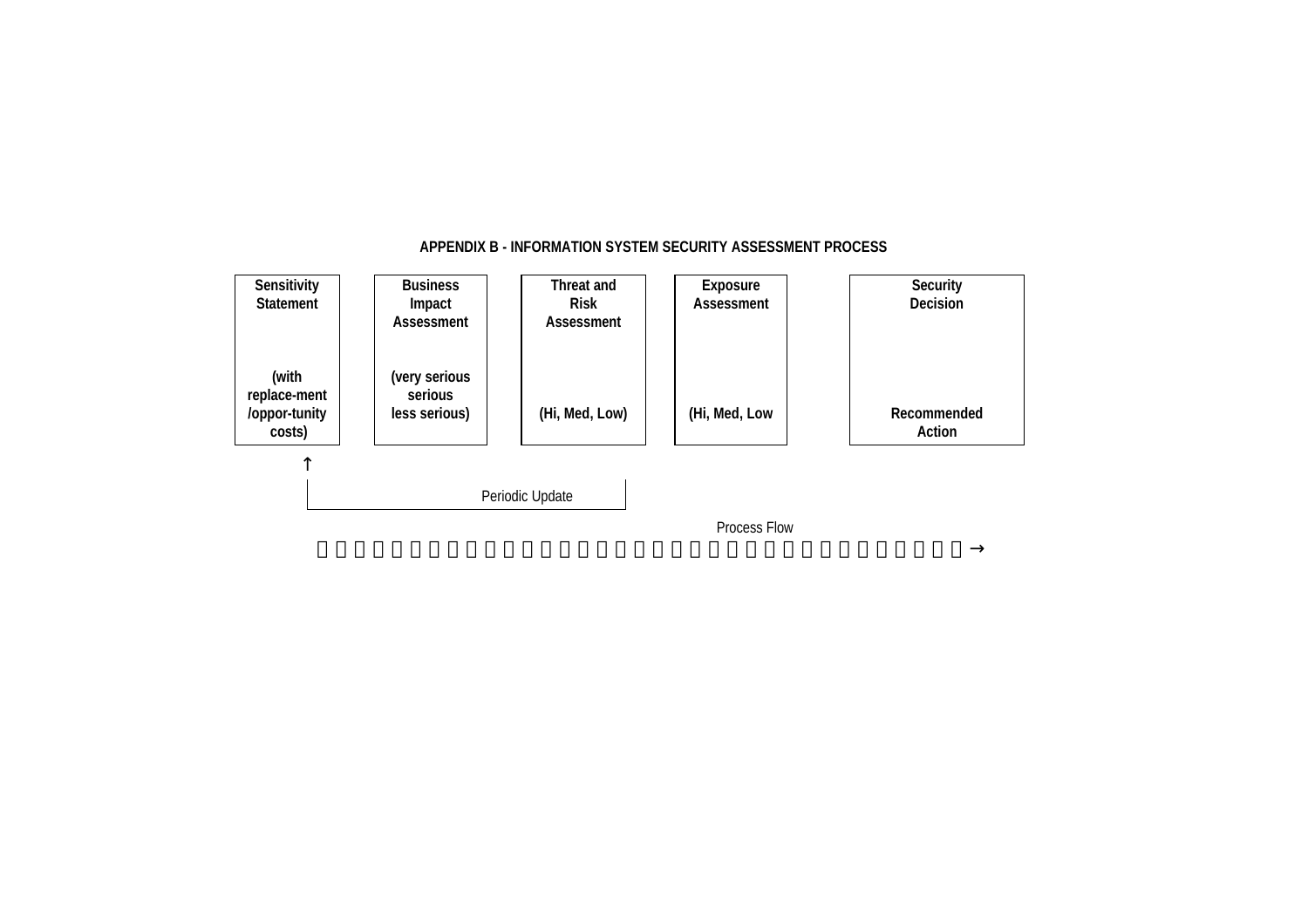**Appendix C - Information Sensitivity Statement and Security Classification**

## **Introduction**

This document can be used in hard copy form or as a WP 5.1 document, depending on local circumstances.

In the top-down information system security review, this document is used at the risk analysis phase, to document information systems. One document is completed per system.

| Date: $\_\_$<br>(grouping of similar applications is acceptable)                      |                                                                     |  |  |  |
|---------------------------------------------------------------------------------------|---------------------------------------------------------------------|--|--|--|
| New Statement                                                                         | amended Statement and The Contract Amended Statement                |  |  |  |
| Computer Environment :<br>Micro ____ Mini ____ Mainframe _____ Service Bureau _______ |                                                                     |  |  |  |
| Software used : ______________________                                                |                                                                     |  |  |  |
| information (i.e. the OWNER)                                                          | 1. Name of branch and, where appropriate, Group responsible for the |  |  |  |
|                                                                                       |                                                                     |  |  |  |

2. If the applications have been "grouped", skip the "Total no. of transactions" question. Where applicable, provide a general description of the application including the source of the information, the volumes and any complexity in the processing.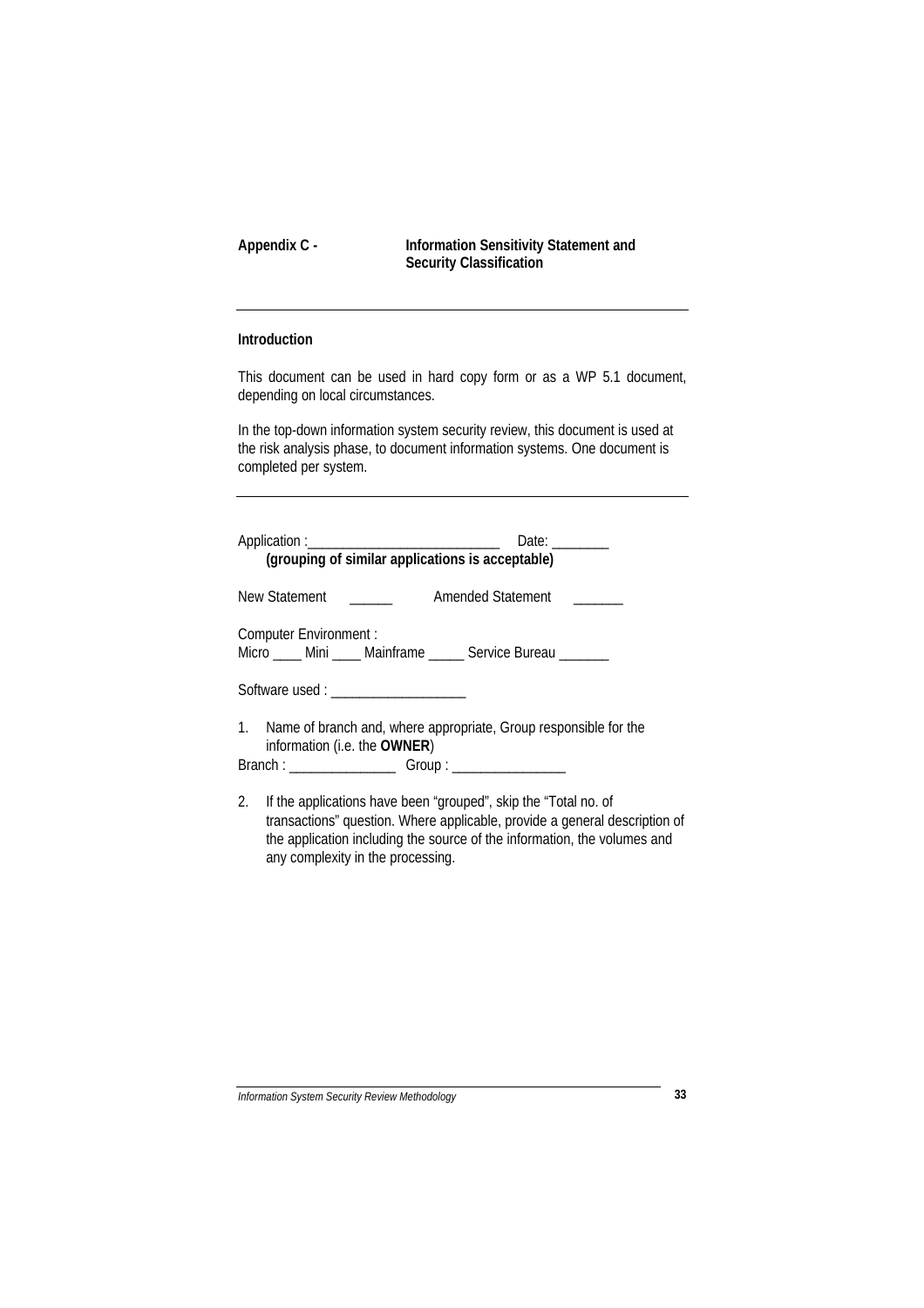| <b>Volumes</b>                                                                                   |  | Sources of information                                          |  |
|--------------------------------------------------------------------------------------------------|--|-----------------------------------------------------------------|--|
| % of total<br>organisational<br>information                                                      |  | Client or external                                              |  |
| Total no. of transactions<br>or monetary value of<br>transactions<br>File size<br>No. of records |  | Program / Operations<br>Administration                          |  |
|                                                                                                  |  | General description of application and complexity of processing |  |
| 3.                                                                                               |  | Indicate the Primary Purpose and any Secondary Purposes of the  |  |

Information :

| Services to public | Admin, function    |  |
|--------------------|--------------------|--|
| Decision making    | Financial function |  |

4. Indicate the Primary User and Secondary Users of the Information :

Program \_\_\_\_\_\_ Admin \_\_\_\_\_ Govt. \_\_\_\_\_ Public \_\_\_\_\_ Other \_\_\_\_\_

5. Are there manual and computerised procedures used before, during or after processing to ensure the completeness and accuracy of the information ? INTEGRITY

| Procedure | Manual Compu-<br>Yes / No terised |  | Comments<br>(Nature of Main<br>Yes / No Procedures) |
|-----------|-----------------------------------|--|-----------------------------------------------------|
|-----------|-----------------------------------|--|-----------------------------------------------------|

**34** *Information System Security Review Methodology*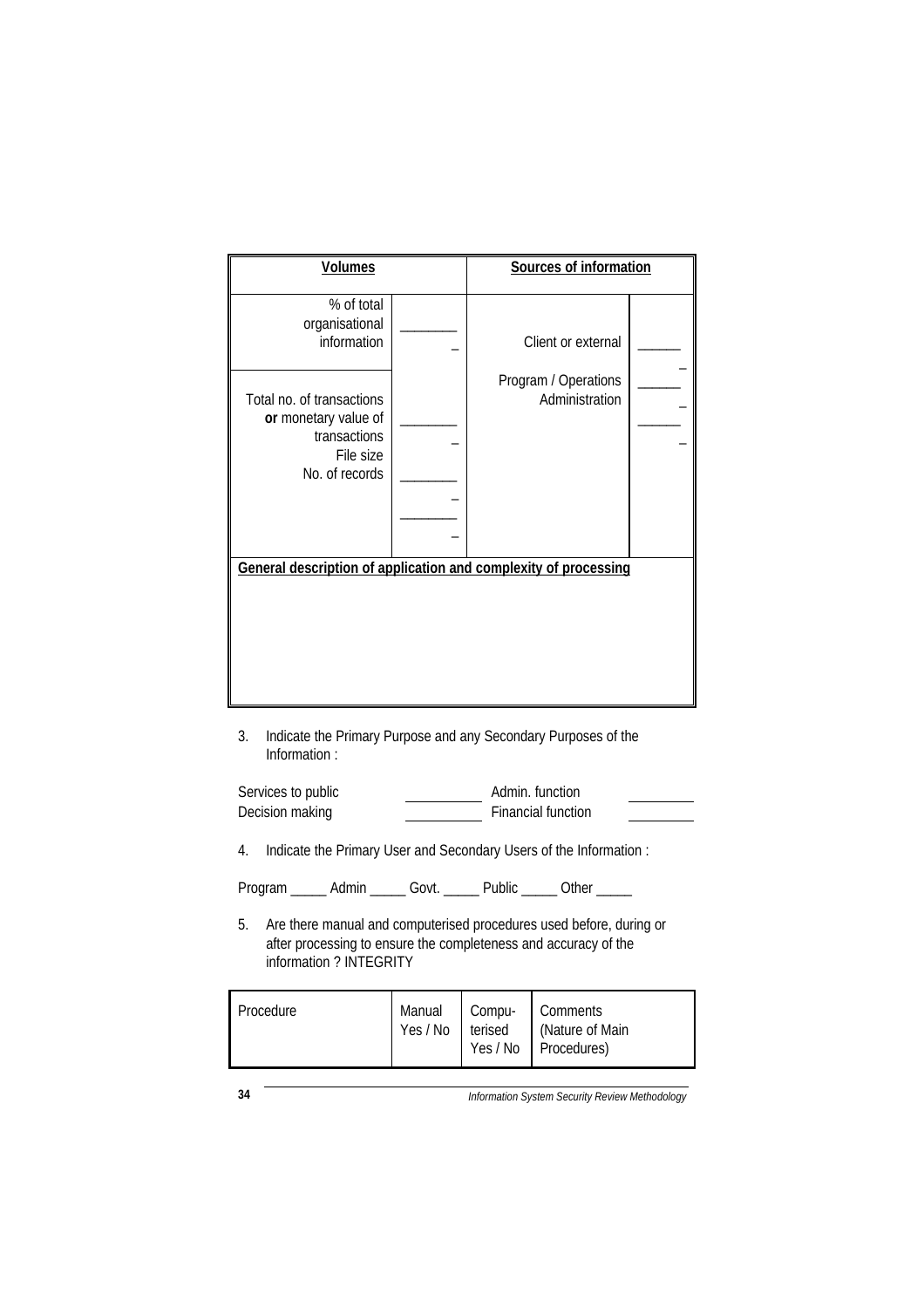| <b>Before Processing</b> |  |  |
|--------------------------|--|--|
| During Processing        |  |  |
| <b>After Processing</b>  |  |  |

6. What would be the consequences if the information were accidentally or deliberately disclosed ? CONFIDENTIALITY

|    | Injury, loss or damage                                       | Yes / No | Injury, loss or<br>damage |                                                   | Yes / No |
|----|--------------------------------------------------------------|----------|---------------------------|---------------------------------------------------|----------|
| 1. | Embarrassment to the<br>organisation                         |          | 5.                        | Compromise of<br>personal<br>information          |          |
| 2. | Loss of credibility for<br>the organisation                  |          | 6.                        | Compromise of<br>national interest<br>information |          |
| 3. | Compromise of<br>confidential<br>organisation<br>information |          |                           |                                                   |          |
| 4. | Compromise of client<br>or third party<br>information        |          |                           |                                                   |          |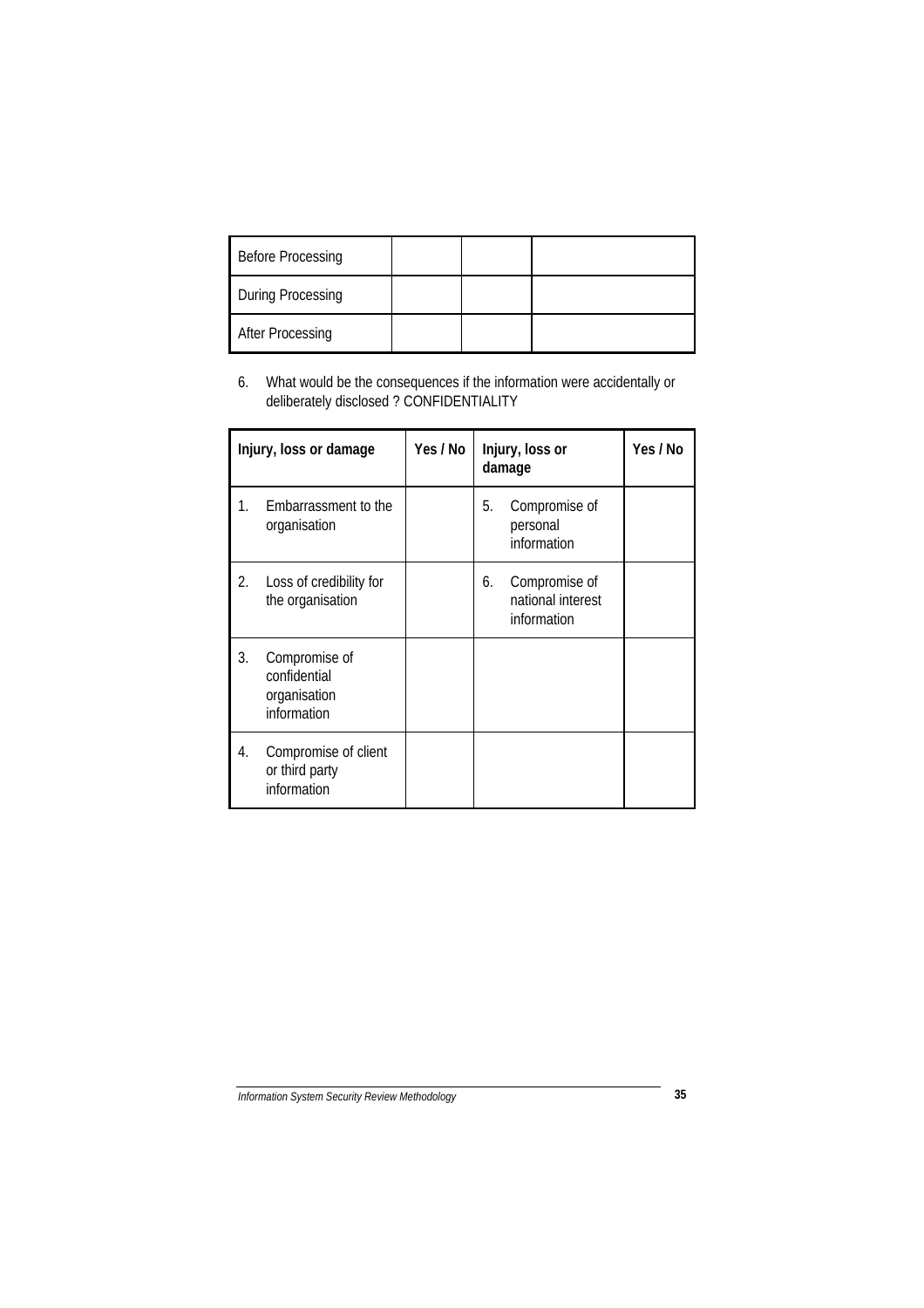|    | Injury, loss or damage                                                        | Yes / No | Injury, loss or<br>damage                           | Yes / No |
|----|-------------------------------------------------------------------------------|----------|-----------------------------------------------------|----------|
|    | Disclosure / Integrity of<br><b>Information</b>                               |          | Disruption of<br>services                           |          |
| 1. | Embarrassment to the<br>organisation                                          |          | 1.<br>Late payment of<br>bills / payroll            |          |
| 2. | Loss of credibility for<br>the organisation                                   |          | 2.<br>Inability to collect<br>revenues              |          |
| 3. | Compromise of<br>confidential<br>organisation<br>information                  |          | 3.<br>Disruption of<br>service to the<br>Government |          |
| 4. | Compromise of client<br>or third party<br>information                         |          | Disruption of<br>4.<br>service to the<br>public     |          |
| 5. | Compromise of<br>personal information                                         |          | 5.<br>Disruption of<br>internal service             |          |
| 6. | Compromise of<br>national interest<br>information                             |          |                                                     |          |
| 7. | Legal implications /<br>liability for<br>compensatory and<br>punitive damages |          |                                                     |          |

7. What would be the consequences if the information were accidentally or deliberately modified and / or destroyed ? AVAILABILITY, INTEGRITY

**36** *Information System Security Review Methodology*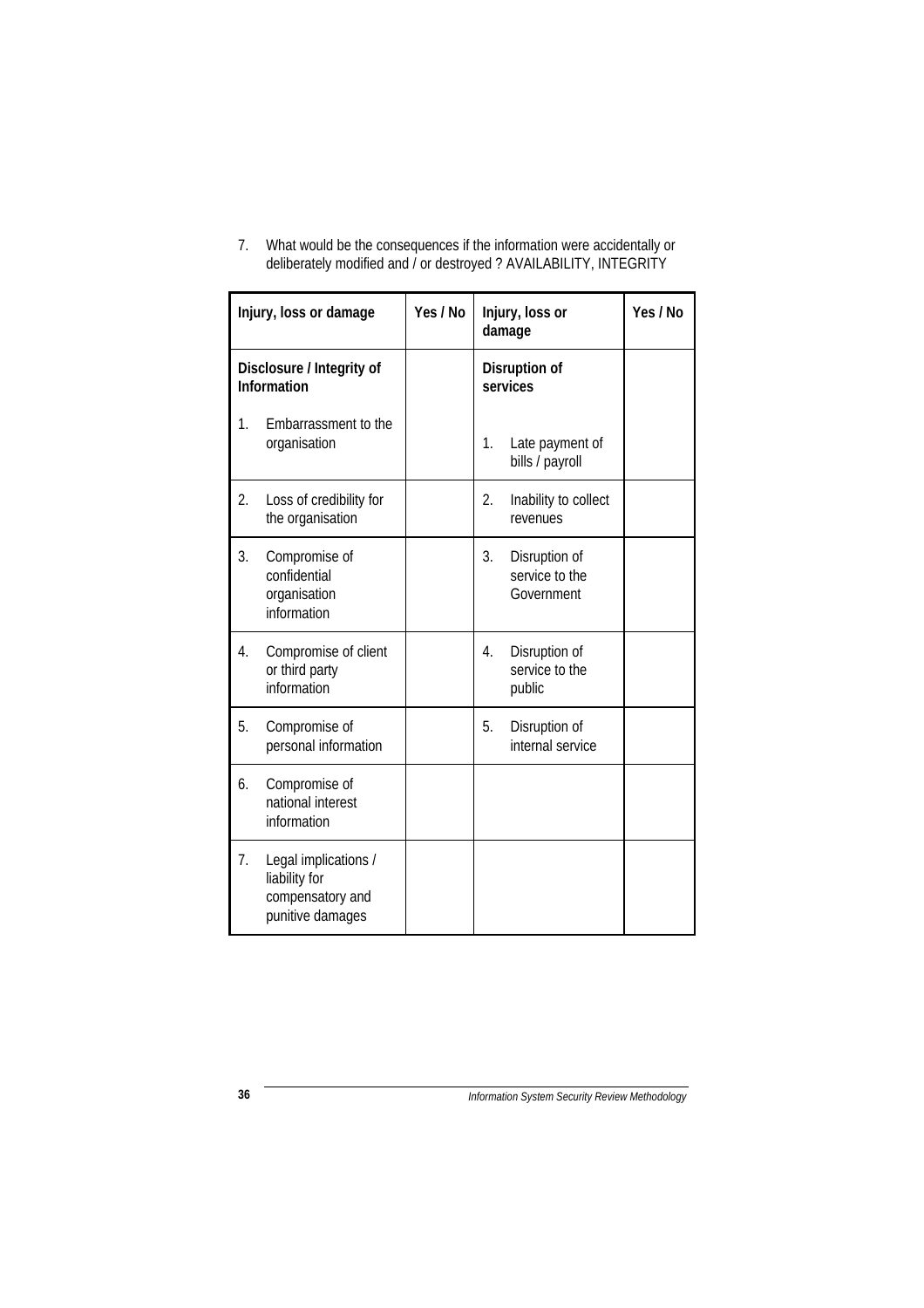Do contingency procedures exist to ensure recovery of the information ? AVAILABILITY, INTEGRITY

| <b>Recovery Procedures</b> | Yes / No | <b>Unknown</b> | <b>Comments</b> |
|----------------------------|----------|----------------|-----------------|
| <b>Backups</b>             |          |                |                 |
| Offsite Storage            |          |                |                 |
| Other Method               |          |                |                 |

8. What is the maximum recovery period that the Organisation can tolerate without the availability of the application or service (if limited to specific period(s) indicate) ? AVAILABILITY

| Hours | $M$ $\cap$ | Months |  |
|-------|------------|--------|--|
|       |            |        |  |

Comment :

- 9. Indicate the sensitivity of the information (5: Very critical; 4: Critical; 3: Sensitive; 2: Somewhat Sensitive; 1: Not Sensitive) Availability \_\_\_\_\_\_\_\_ Integrity \_\_\_\_\_\_\_ Confidentiality \_\_\_\_\_\_
- 10. Estimate replacement and opportunity costs of the information, both direct and indirect (hours, expenses)

| <b>Replacement Costs</b>                                                                                                                          | <b>Staff Hours</b> | <b>Expenses</b> |
|---------------------------------------------------------------------------------------------------------------------------------------------------|--------------------|-----------------|
| Direct (time spent restoring / recreating the<br>information, hardware, software)                                                                 |                    |                 |
| Indirect (e.g. delays caused to other tasks,<br>other parties involved in recovery,<br>opportunities lost because of missing<br>information etc.) |                    |                 |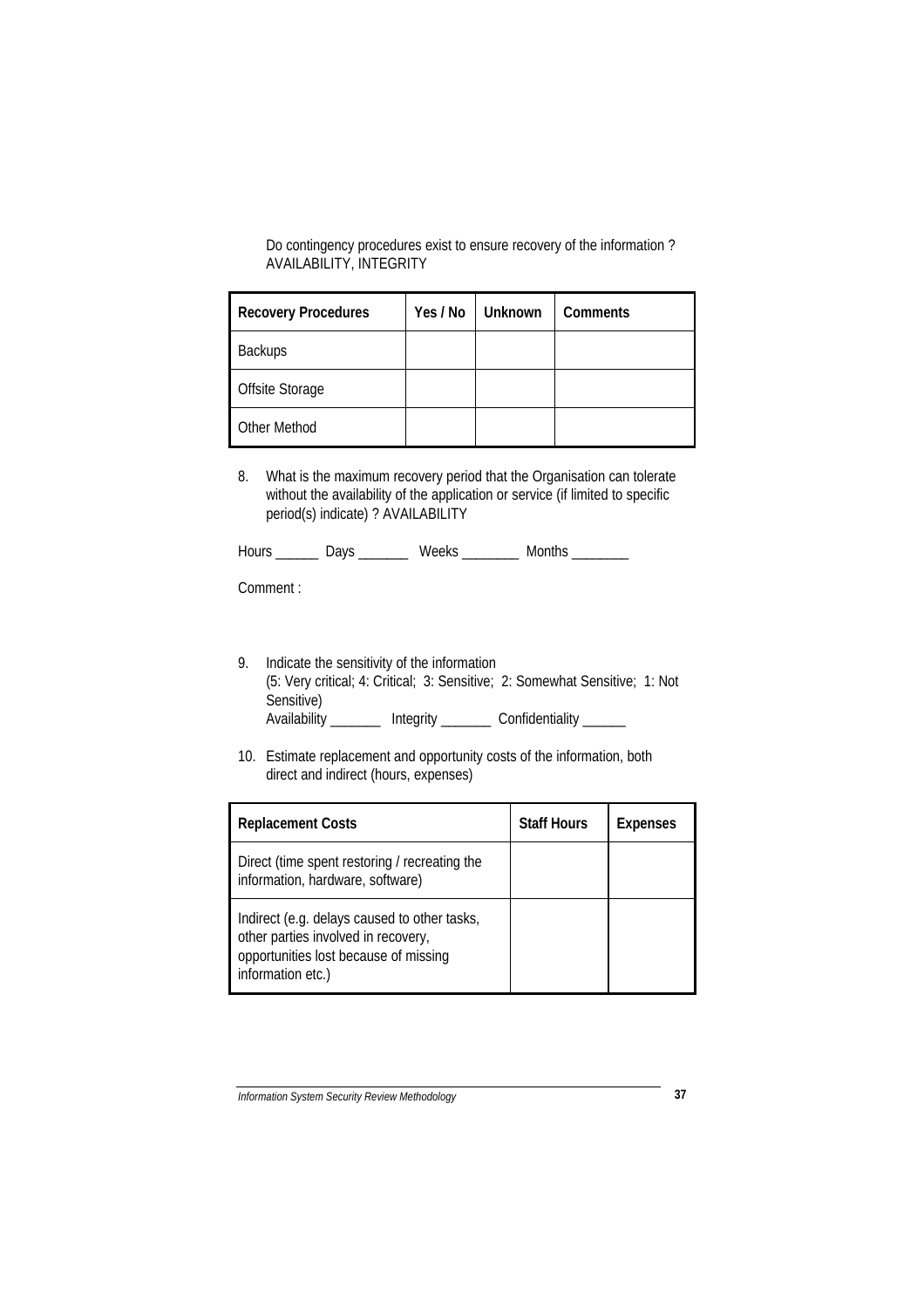| this application / information system : |                                                                     |  |  |
|-----------------------------------------|---------------------------------------------------------------------|--|--|
| % of information                        |                                                                     |  |  |
|                                         | Basic Security Standards (Undesignated)                             |  |  |
|                                         | Protected (Designated)                                              |  |  |
|                                         | Classified                                                          |  |  |
| 100%                                    |                                                                     |  |  |
|                                         |                                                                     |  |  |
|                                         |                                                                     |  |  |
| Information Owner                       | (e.g. Executive Director) Approved by ____________ Date : _________ |  |  |
| Security Group                          | Approved by ______________ Date : ______                            |  |  |

11. Indicate the Security Classification / Designation of the information for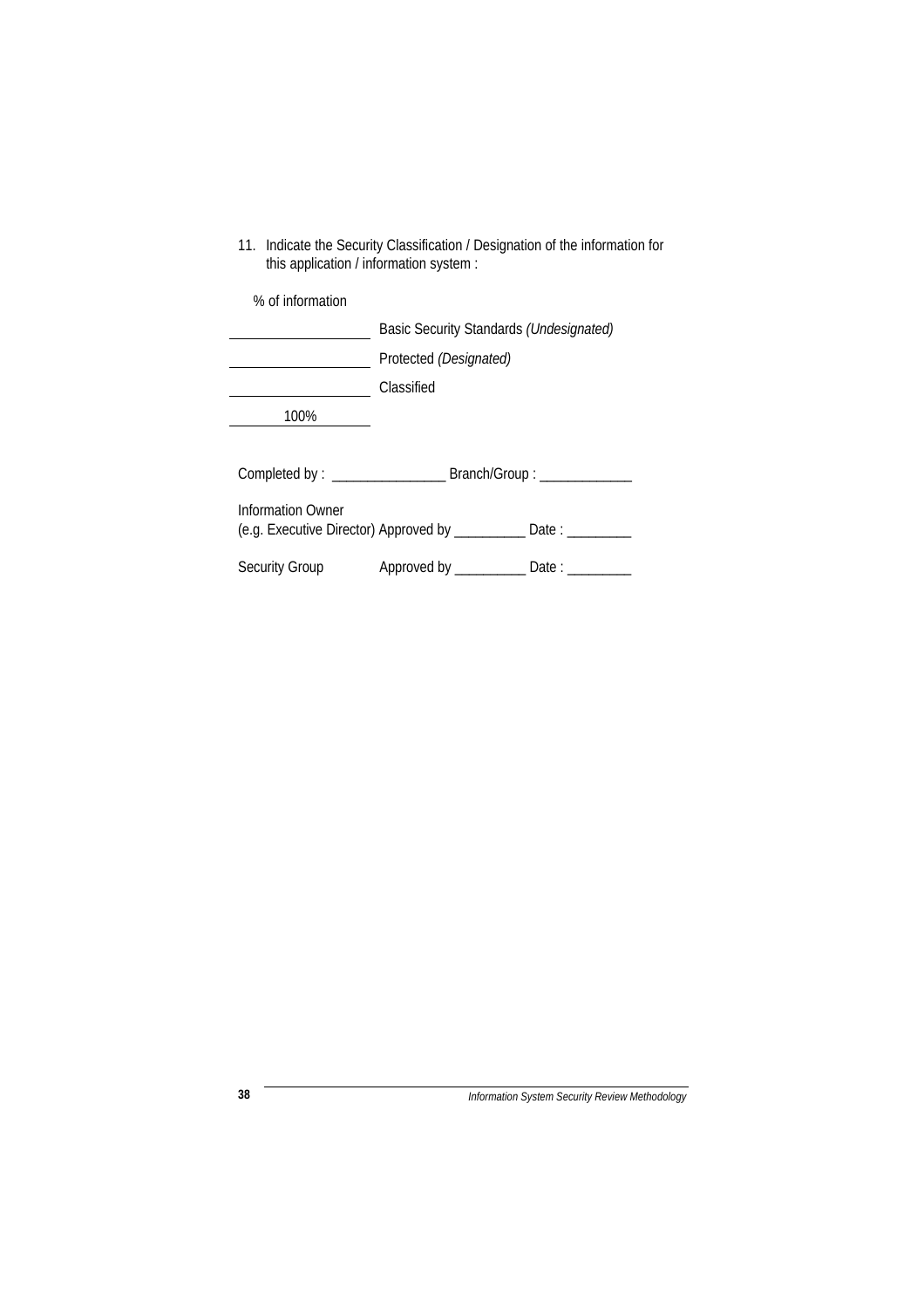## **APPENDIX F - EXPOSURE RATING CHART**

| Impact<br>Probability | Very Serious | Serious | Less Serious |
|-----------------------|--------------|---------|--------------|
|                       |              |         |              |
| <b>HIGH</b>           |              |         |              |
| MEDIUM                |              |         |              |
| LOW                   |              |         |              |

(Chart developed by Royal Canadian Mounted Police)

Exposure Rate : <br>
High (9,8,7) Medium (6,5,4) Low (3,2,1)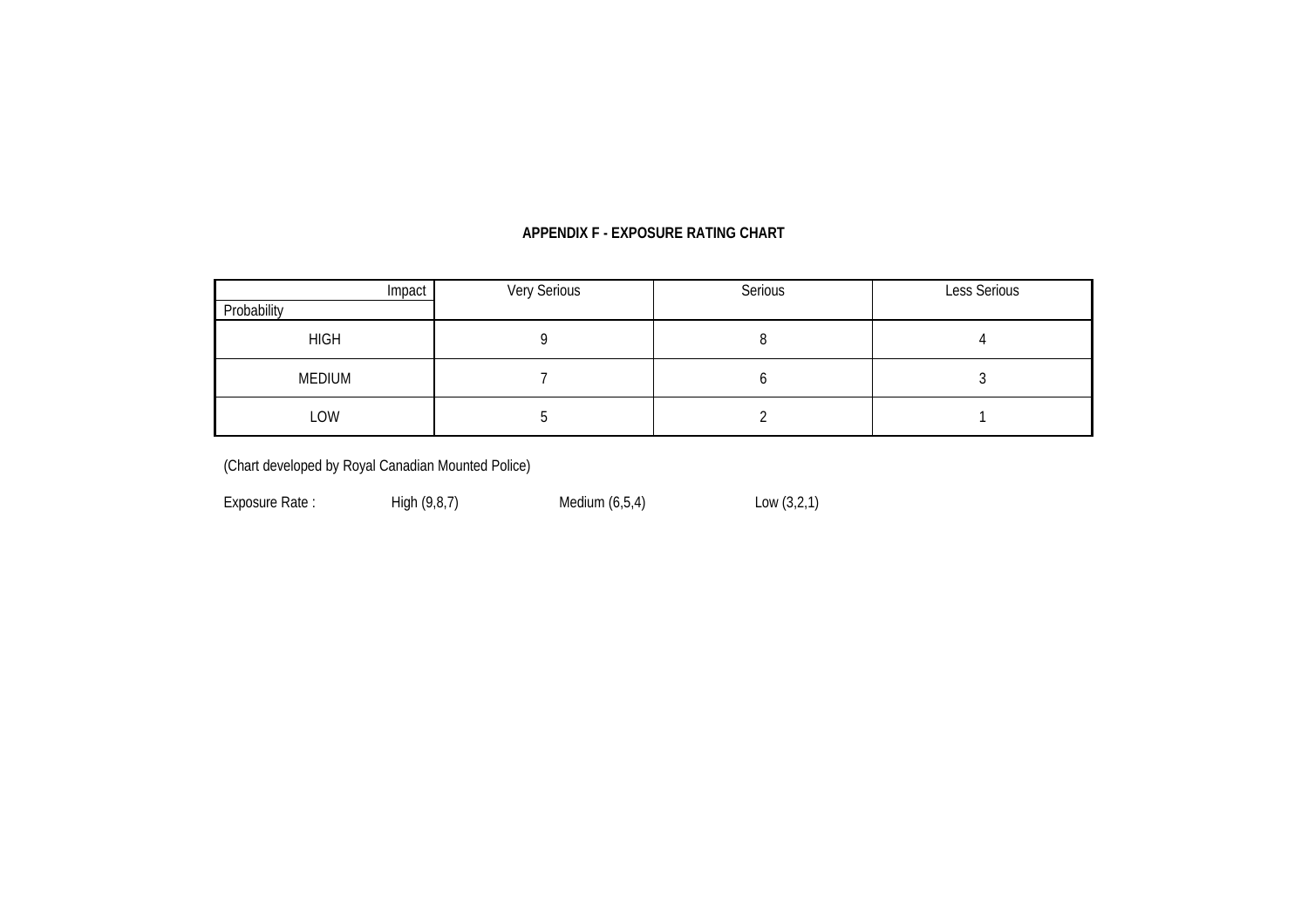**Appendix H - Baseline Threats and Security Measures**

## **Introduction**

This document gives a list of threats and countermeasures by asset. As presented, these threats often correspond to actual weaknesses as a result of specific threats. The countermeasures are controls or security measures that can be used to correct or minimise the security weakness.

In the text, the mention of disciplinary action as a possible countermeasure or deterrent to inappropriate staff action should be seen in a wider context. Disciplinary action should be envisaged or used only when other measures such as awareness and training have failed to prevent unacceptable actions or behaviour. Good security solutions are the ones where the staff buys in easily.

An index has been created at the end of the list for all the assets or topics for which threats and countermeasures have been presented.

In the text, for each asset :-

**T** = Threat

C = Countermeasure (control or security measure)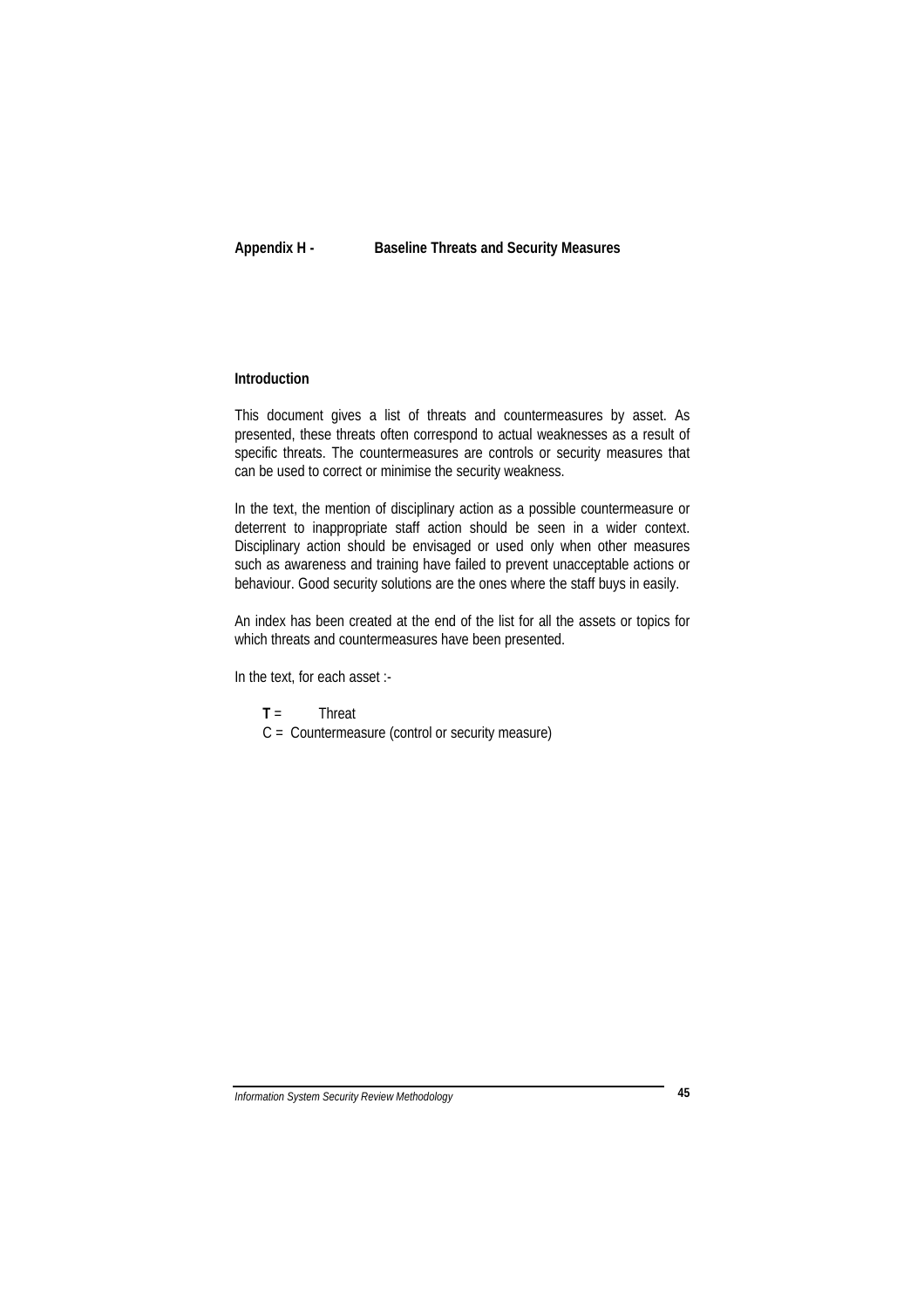| Table of Contents (Appendix - H) |            |  |
|----------------------------------|------------|--|
| Hardware                         | Page<br>53 |  |
|                                  |            |  |
| Communications                   | 53         |  |
| Telephone lines                  | 53         |  |
| Input/output ports               | 53         |  |
| Modems                           | 53         |  |
| Electronic mail                  | 54         |  |
| <b>Bulletin Boards</b>           | 54         |  |
| Postal Service                   | 55         |  |
| Network cabling                  | 55         |  |
| Computers                        | 55         |  |
| Terminals                        | 55         |  |
| Microcomputers                   | 56         |  |
| Diskless workstations            | 57         |  |
| File servers                     | 58         |  |
| Mini and mainframe computers     | 58         |  |
| Input                            | 58         |  |
| <b>Scanners</b>                  | 58         |  |
|                                  |            |  |
| Output                           | 59         |  |
| General                          | 59         |  |
| <b>Burster</b>                   | 59         |  |
| Enveloper                        | 59         |  |
| Laser printer                    | 60         |  |
| Impact printer                   | 60         |  |
| Plotter                          | 60         |  |
| Output queues                    | 60         |  |
| Visual Display Unit              | 60<br>61   |  |
| Photocopier<br>Typewriter        | 61         |  |
|                                  |            |  |
| Storage                          | 61         |  |
| Paper files                      | 61         |  |
| Removable magnetic media         | 61         |  |
| Fixed magnetic media             | 62         |  |
| Removable optical media          | 63         |  |
| Fixed optical media              | 63         |  |
| Microfilm / fiche                | 64         |  |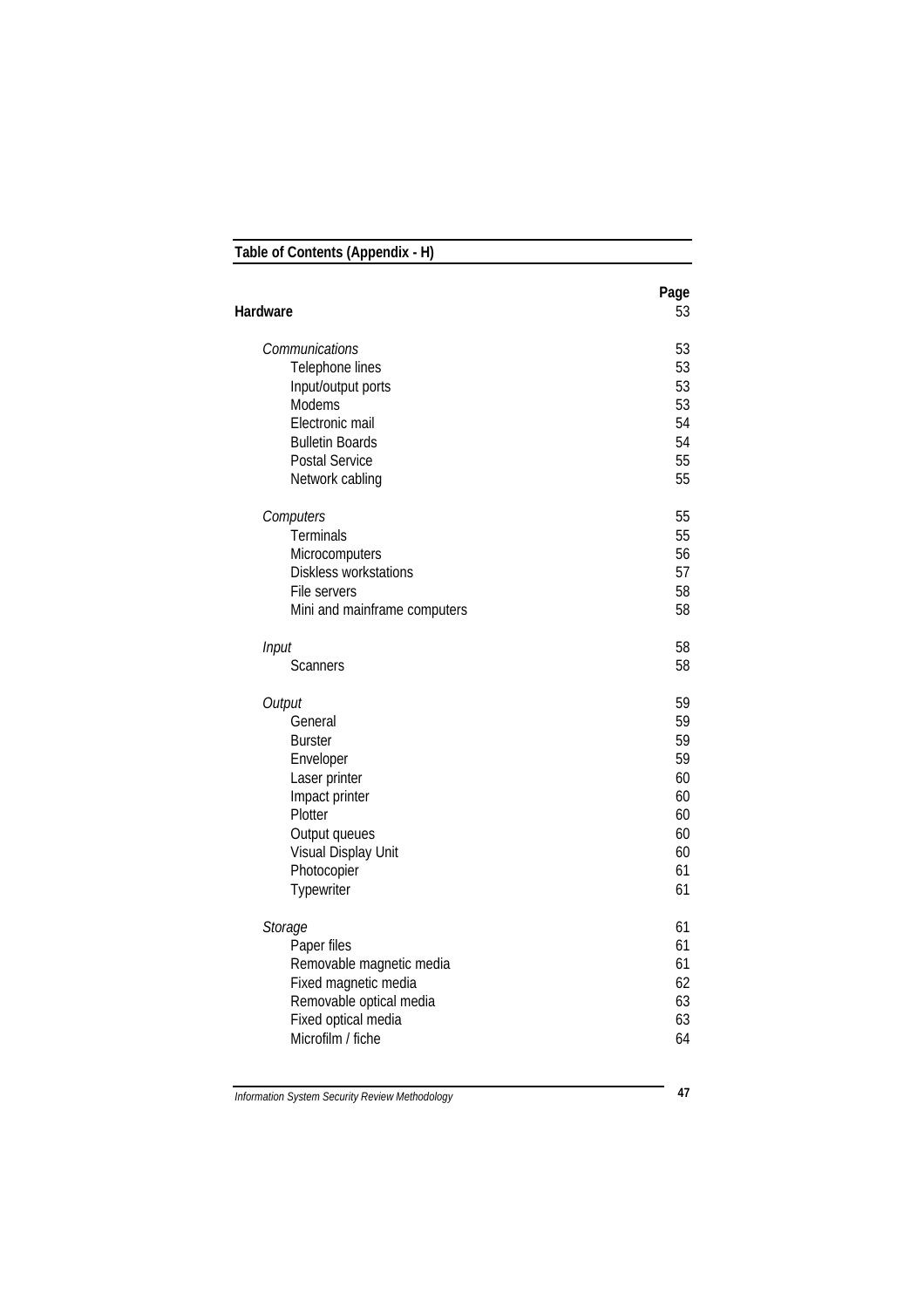| People                             | 64 |
|------------------------------------|----|
| <b>Staff</b>                       | 64 |
| General                            | 64 |
| Key personnel                      | 65 |
| Data entry                         | 65 |
| Enquiries                          | 66 |
| Output handling                    | 66 |
| Programmers                        | 66 |
| Analysts                           | 67 |
| System support                     | 68 |
| Systems Programmers                | 68 |
| Change control                     | 69 |
| Media librarian                    | 69 |
| Logical access control             | 69 |
| Physical access control            | 70 |
| <b>Auditors</b>                    | 70 |
| Data owners                        | 70 |
| Data users                         | 70 |
| Data custodians                    | 71 |
| Contractors                        | 71 |
| Maintenance                        | 71 |
| Consultants                        | 72 |
| <b>Outsiders</b>                   | 72 |
| <b>Visitors</b>                    | 72 |
| Intruders                          | 72 |
| Physical                           | 73 |
| <b>Buildings</b>                   | 73 |
| Site                               | 73 |
| Key rooms                          | 74 |
| Data entry / update                | 74 |
| Processing                         | 74 |
| Printing                           | 75 |
| Storage                            | 75 |
| Enquiries                          | 76 |
| Communications                     | 76 |
| Application live system operations | 77 |
| Application development            | 77 |
| <b>Systems functions</b>           | 77 |
| Plant                              | 78 |

**48** *Information System Security Review Methodology*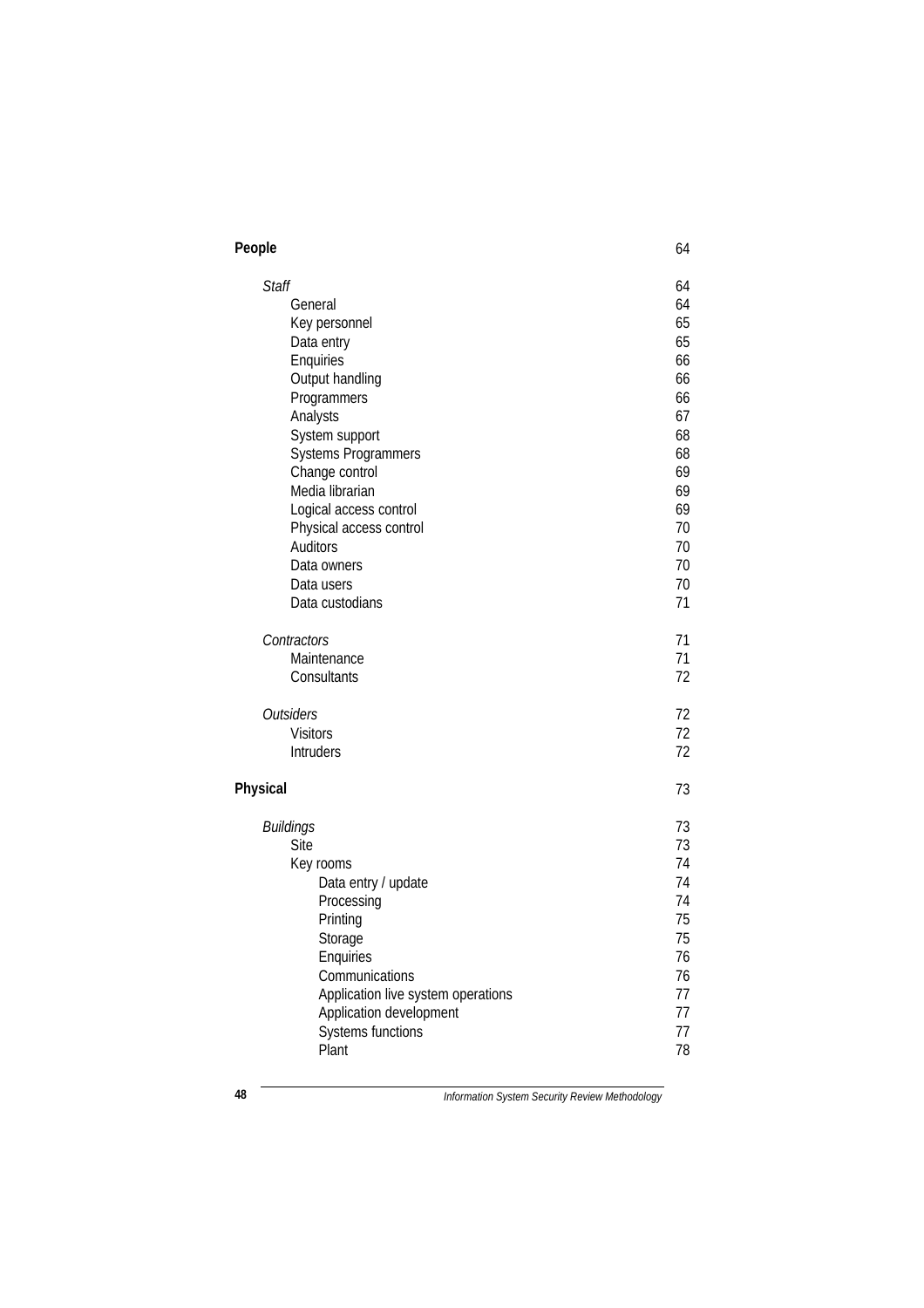| Stationery                               | 78       |
|------------------------------------------|----------|
| Cooking / smoking<br>Valuable stationery | 78<br>79 |
|                                          |          |
| Documentation                            | 79       |
| Software                                 | 79       |
| Hardware                                 | 79       |
| Procedures                               | 80       |
| Contingency plan                         | 80       |
| Floor plans                              | 80       |
| Cabling diagrams                         | 80       |
| Data dictionary                          | 81       |
|                                          |          |
|                                          |          |
| Fnvironment                              | 81       |
| Air conditioning                         | 81       |
| Power                                    | 81       |
| Water                                    | 82       |
| Lighting                                 | 82       |
|                                          |          |
| Waste                                    | 82       |
| Paper                                    | 82       |
| Magnetic media                           | 82       |
| Optical media                            | 83       |
| Stationery                               | 83       |

# **ALPHABETICAL INDEX** 85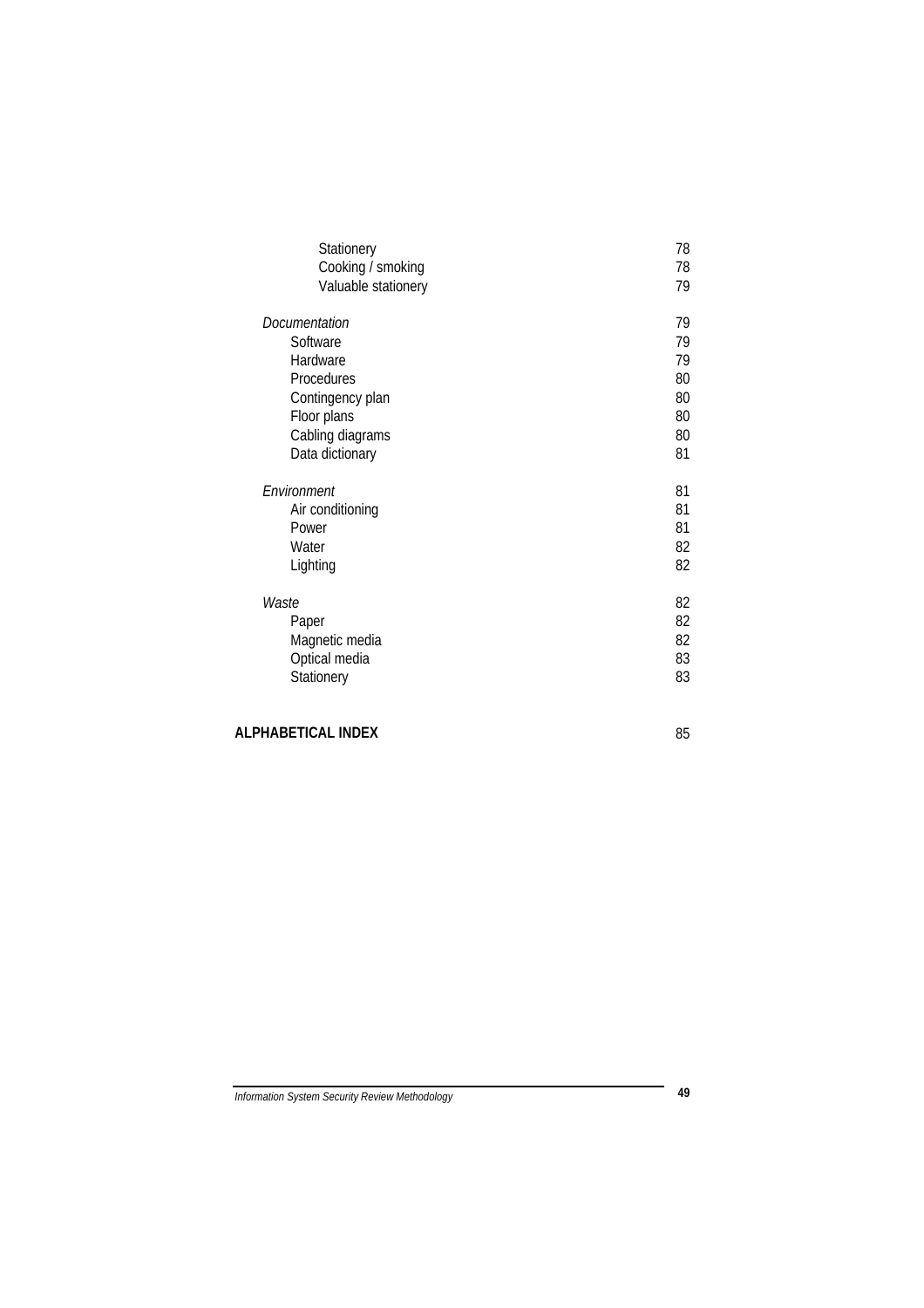#### **Hardware**

## **Communications**

#### **Telephone lines**

- **T** Telephone lines can be cut or lost.
- **C** Set up alternative lines for key connections.
- **T** Telephone lines can be intercepted.
- **C** Use private lines where possible.

Avoid routing key lines through public areas. Consider sealed cable conduits.

Ensure that cables leave the site underground.

Avoid making data cables conspicuous by separate routing or labelling.

If you do label telephone lines label them all and not just the key communications lines.

Consider encryption for the transmission of sensitive information. If you do use encryption consider the following:

Encrypt keys as well as data.

Use an encryption algorithm which complies with industry standards.

Consider the use of "one time" keys to limit the usefulness of finding out any one key.

Use non word keys of 6 characters or more.

## **Input / output ports**

- **T** Control over functions compromised by changing the port connections.
- **C** Keep connection boxes in secure areas if you rely upon restricting functions to terminals connected to particular ports.

## **Modems**

- **T** Modems can be used to gain unauthorised access to the system.
- **C** In general, do not attach modems to dial in lines. If there is a need for dialin capability, provide access only to a central site that is protected with a bastion firewall. Restrict the caller to very specific applications within a bastion environment. Provide the caller with "terminal" sessions and not with "host" sessions or remote access sessions as these may provide open access to sensitive information on the microcomputer or on the network. Consider using encryption for the transfer and the storage of sensitive data.

Call-back features are usually too restrictive for auditors who are constantly moving in the field and may cause administrative headaches.

*Information System Security Review Methodology* **51**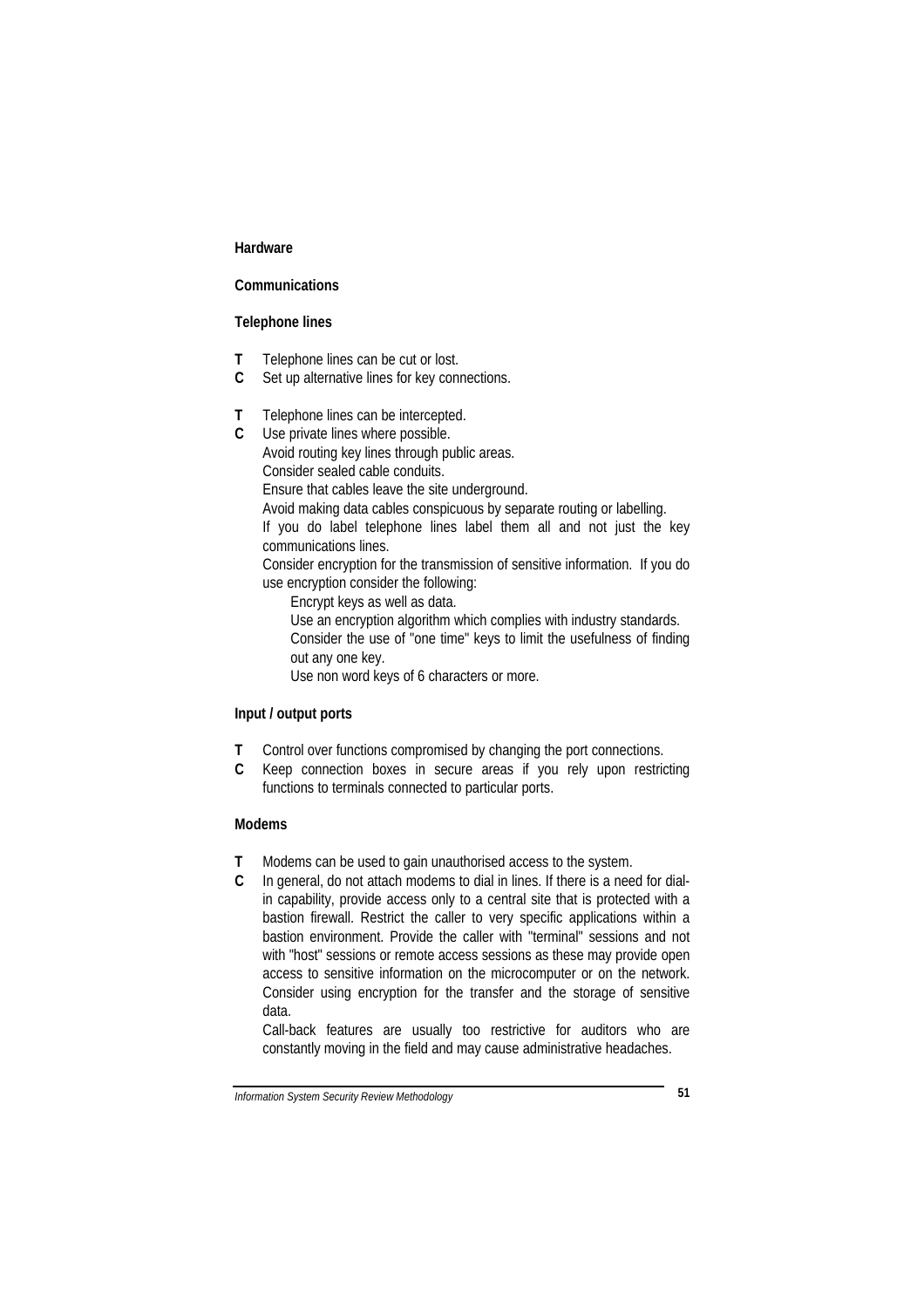- **T** Modems can be used for unauthorised transfer of information outside the organisation.
- **C** Keep the number of modems to a minimum, monitor the usage of lines to which modems are attached, disable modem lines outside working hours.

## **Electronic mail**

- **T** Electronic mail can be used for the unauthorised transfer of information outside the organisation.
- **C** Keep copies of all electronic mail sent out and keep records of sender and addressee.

Do spot checks on the contents of electronic mail.

Use searching programs to find key words in electronic mail. Cross tabulate senders and addressees to establish any suspicious pattern.

[*Warning: In some countries, eavesdropping on electronic mail may be illegal or subject to special legislation.*]

# **Bulletin Boards**

- **T** Bulletin boards may be used as a means to pass information out of your organisation.
- **C** Route all connections to bulletin boards through a central point. Use offline readers to extract messages and post replies. This will enable you to monitor traffic to and from the bulletin boards in much the same way as electronic mail.
- **T** Malicious software containing viruses or Trojan Horses may be received from bulletin boards.
- **C** All requests for the download of files from bulletin boards should be routed through a central specialist unit. Downloaded files should be checked thoroughly for viruses etc.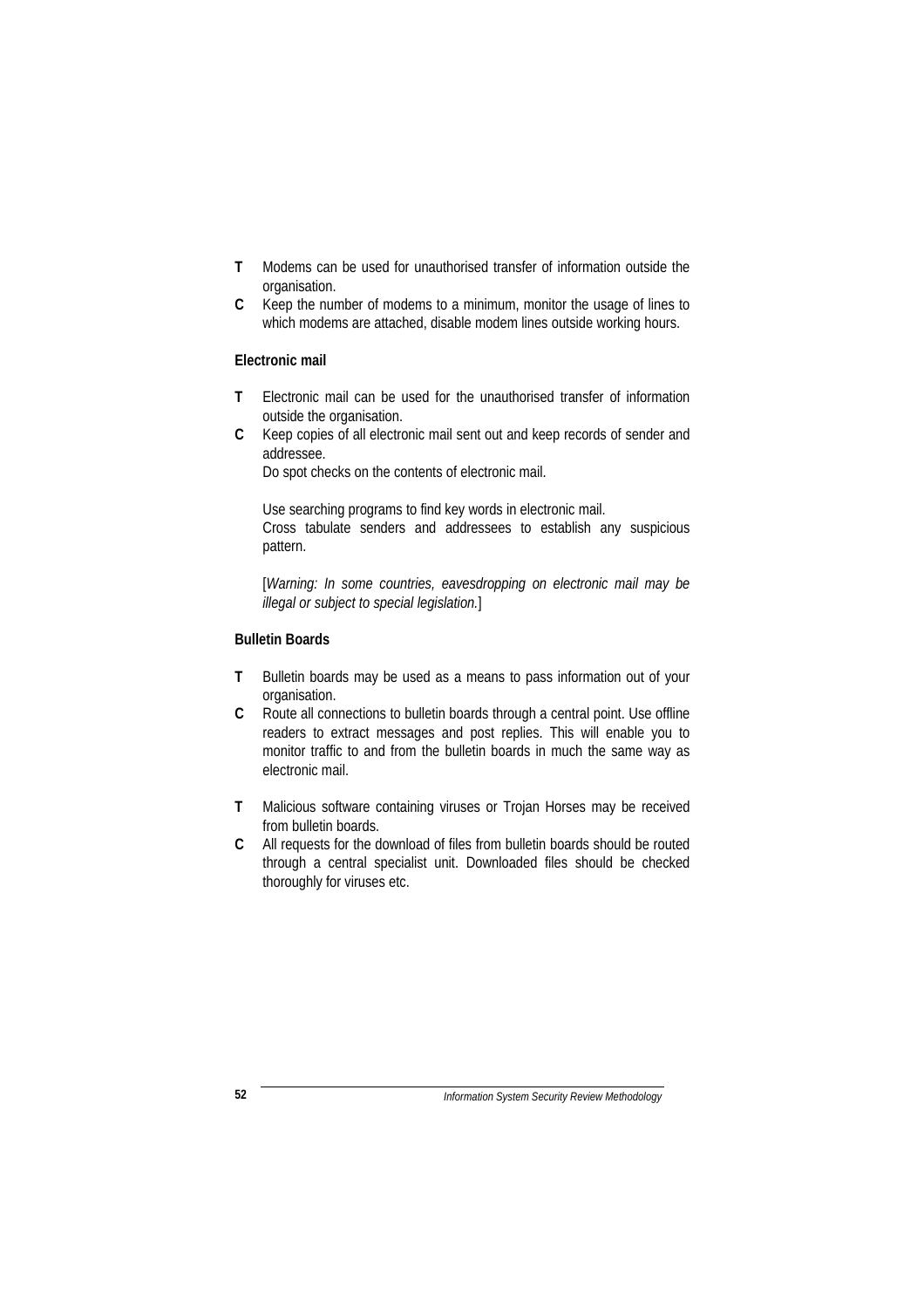#### **Postal Service**

- **T** Malicious software has been found on disks sent through the post.
- **C** Introduce a procedure which makes it a disciplinary offence for anyone to use a disk before it has been tested by support staff.
- **T** The postal service may be used to pass information out of your organisation.
- **C** Register documents and disks that contain sensitive material and introduce procedures to control copying of them.

#### **Network cabling**

- **T** Network cables can be tapped to steal information or introduce illicit messages.
- **C** Do not route network cables through areas that are accessible to the public. Consider the use of locked cable trays. Always examine lengths of cable that have been maintained by engineers. Consider the use of encryption for parts of the network which carry sensitive information.
- **T** Networks can be vulnerable to failure if one section of their cabling is broken.
- **C** Design the network to minimise the impact of the failure of any one length of cable. Consider duplicate cabling for key links.

#### **Computers**

#### **Terminals**

- **T** Unauthorised access to data can be gained from the keyboard of a microcomputer or any terminal on a network.
- **C** The operating system and application software should use identification and authentication to ensure that access requests come from authorised individuals. All actions that could have a material effect on the business should be logged. The combination of identification, authentication and logging is the basis for accountability.

Where passwords are used for authentication they should be 6 or more characters in length and should be pronounceable non words. It is best for the computer to generate passwords to avoid the choice of trivial or duplicate passwords. If you do use machine generated passwords it is important that they are pronounceable so that people can remember them without writing them down.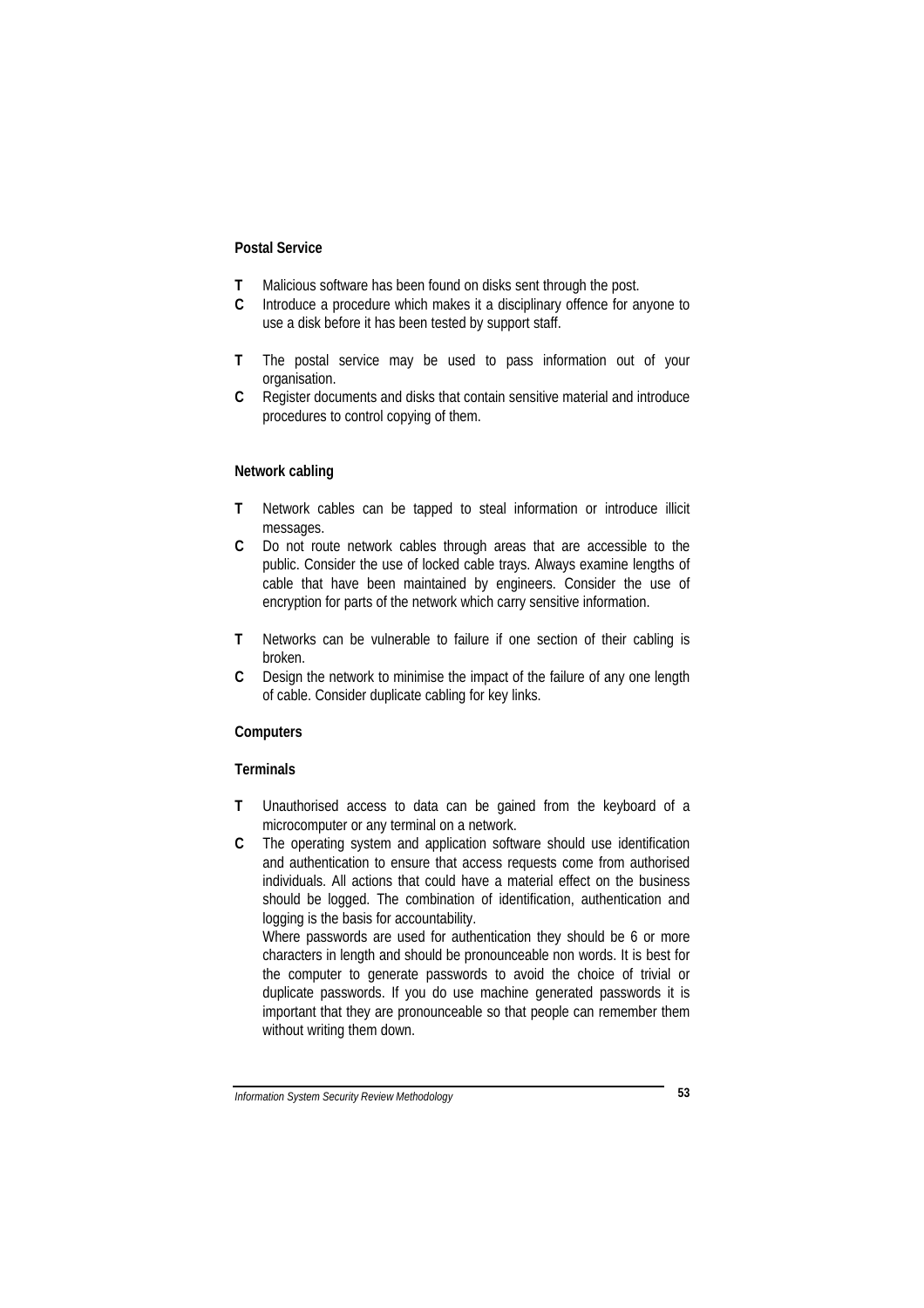Try to use a single password for each individual where possible. Multiple passwords are harder to remember and may lead to people writing them down which is a breach of security.

Passwords should be changed regularly. The more critical the functions to which passwords give access the more often the passwords should be changed. For key transactions the use of once only passwords may be justified. The reason for changing passwords / encryption keys frequently is to reduce the damage that would be caused by an unauthorised individual finding out a password.

- **T** A terminal which is left logged in to a system is an invitation for someone to pretend to be the operator who logged on.
- **C** Procedures should make it a disciplinary offence to leave an unlocked terminal logged in and unattended. The operating system / application software should log out terminals after a short period of inactivity or automatically lock the terminal so that any further activity will require reentry of identification and authentication details.
- **T** Critical data may be modified through any local or modem connection to the information system.
- **C** Identification and authentication controls go some way towards reducing the risk of unauthorised changes to critical data. Changes to key data should be subject to confirmation by a supervisor in addition to the normal checks.

#### **Microcomputers**

- **T** Microcomputers are easily stolen.
- **C** Mark all microcomputers and peripherals indelibly. Keep an inventory of all microcomputers and check it on a cyclical basis.

Buy microcomputers with a lock that disables the keyboard and removal of the case.

Introduce a system for logging computers into and out of the building. Security guards should be instructed to do spot checks to make sure that staff are not carrying computers, peripherals or consumables off the site without authorisation.

Position microcomputers so that they are not visible from public areas.

- **T** Microcomputers may become unavailable due to the loss of their keys.
- **C** Keep one of the keys to each microcomputer in a locked key cabinet in the support area.
- **T** Microcomputers are particularly sensitive to malicious software such as viruses and Trojan Horses because the user can readily copy programs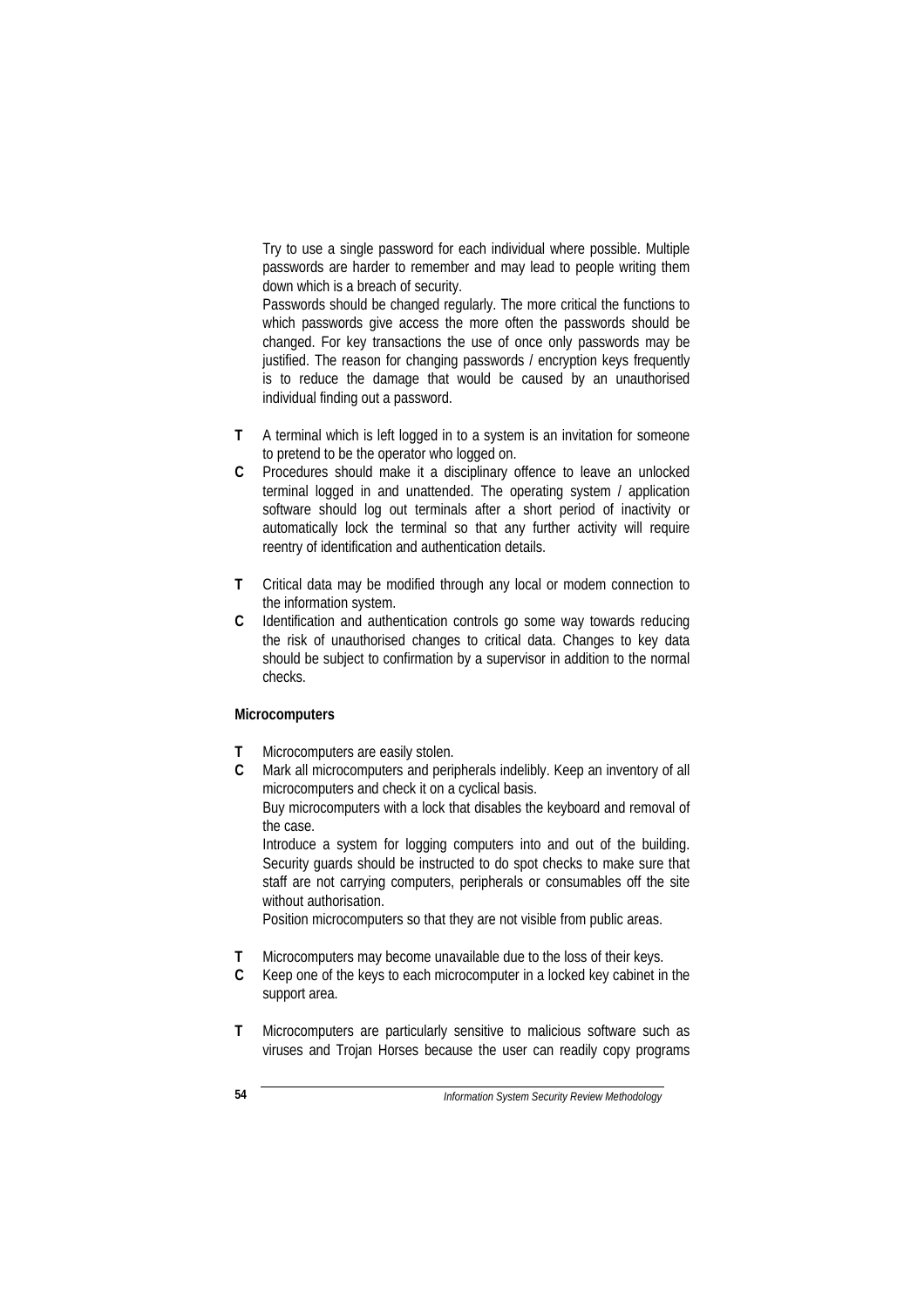onto the machine using floppy disks. Malicious software can also be introduced inadvertently from floppy disks from uncontrolled environments, and from distribution media such as shrink-wrapped software and CD-ROMs.

**C** Introduce procedures which make it a disciplinary offence to use any program on a microcomputer before it has been tested by the support staff. Make frequent backups of critical data and essential software. Support staff should keep records of software authorised for use on each machine and undertake spot checks to ensure that staff are not using unauthorised software.

Take special precautions with CD-ROMs as they can be virus-infected as any other media but can never be cleaned.

- **T** Microcomputers are generally not fault tolerant.
- **C** Prepare and test contingency plans to deal with the failure of any microcomputer which supports critical functions.
- **T** Microcomputers are used and maintained by users rather than specialist staff. The result is that the need for backup and security is often overlooked.
- **C** Buy tape streamers for machines which are used to store large quantities of volatile information. Introduce procedures, awareness and training courses to make staff aware of the need for backup, proper handling of the equipment and security.
- **T** Microcomputers can be used to introduce illicit software onto networks because they have floppy disks.
- **C** Allow file transfer to the network only where it is essential. Consider making it impossible to transfer "executable" files. Introduce procedures which make it a disciplinary offence for users to transfer programs to or from the network. Use diskless workstations unless floppy disks are essential.

## **Diskless workstations**

- **T** Workstations can be moved.
- **C** If your access control system relies upon restricting functions to particular terminals then you will need to introduce procedures which ban users from moving their machines. Otherwise there is a risk that a machine will be moved from a secure area to a less secure area.

#### **File servers**

**T** Machine may fail making the system unavailable.

*Information System Security Review Methodology* **55**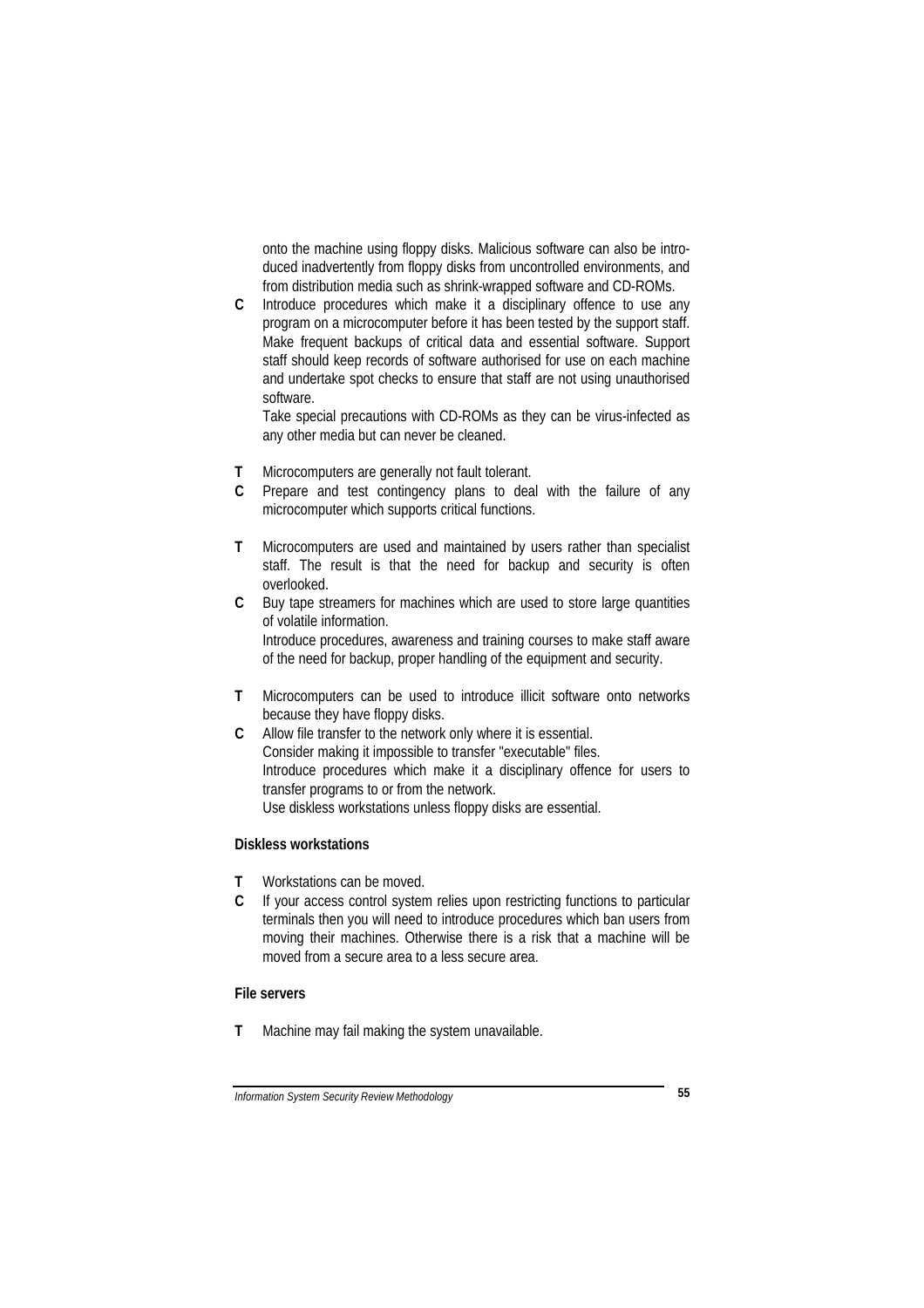**C** Introduce backup procedures and a strategy for recovery in the event of the failure of a file server. Backup should allow for at least three generations on site and one off site. The nature and frequency of the backups will vary with the criticality of the applications supported by the file server. In many cases, weekly full backups and daily incremental backups are the norm. Automatic backups can be made in off hours, making full backups as easy as incremental ones.

Duplication of storage and processing may be necessary for file servers that support critical applications.

## **Mini and mainframe computers**

- **T** Machine failure can affect many users.
- **C** Establish and test a backup strategy. Consider duplication of storage and processing for key applications.

#### **Input**

#### **Scanners**

- **T** Scanned images of sensitive documents may remain on shared scanner units.
- **C** End a scanning session by scanning a blank page or a non sensitive document. Users should be familiar with the functions of the scanning software. Delete temporary files created during the scan process, e.g. hard disk files which have been copied out to diskette.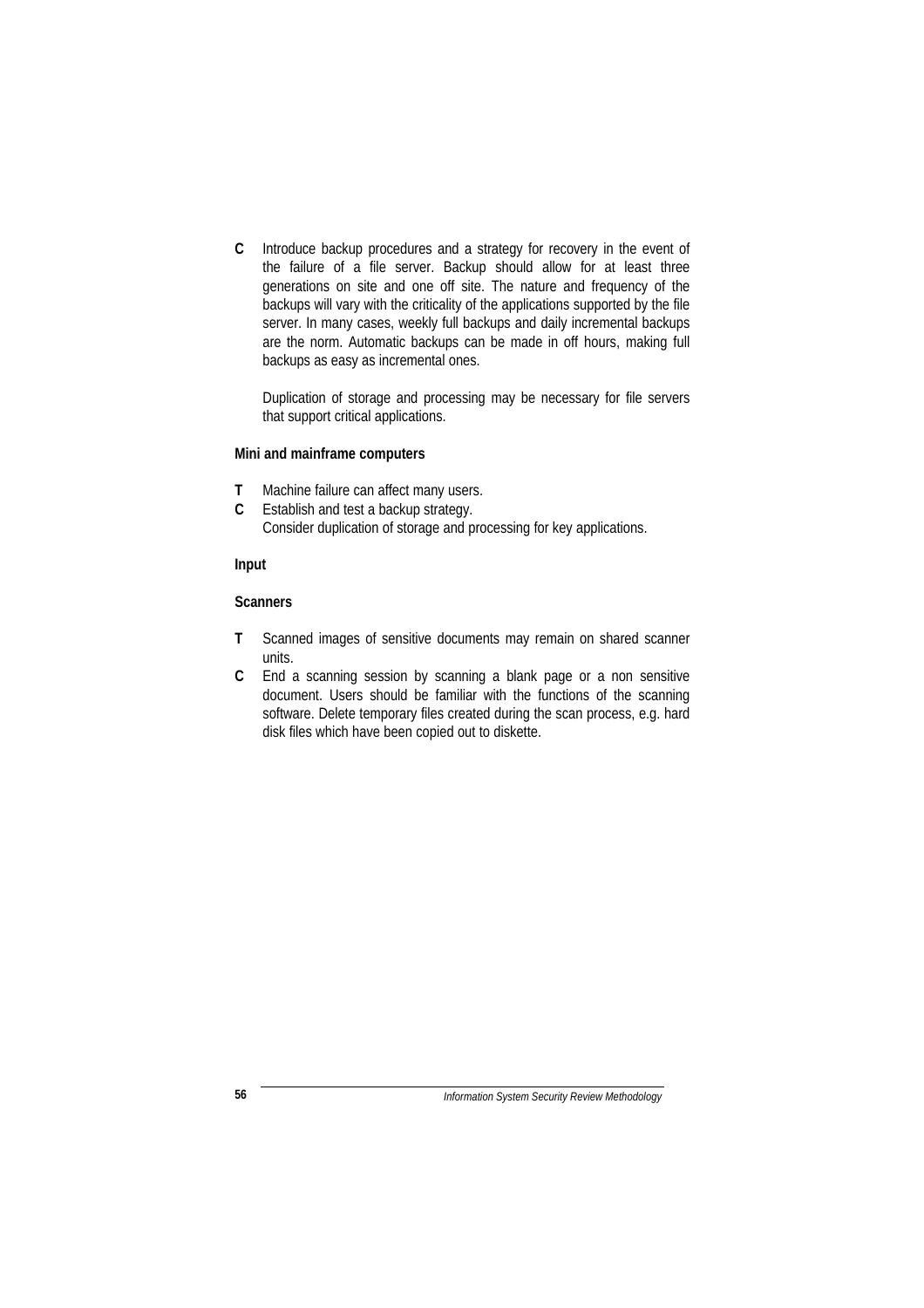## **Output**

## **General**

- **T** Output devices can radiate electromagnetic signals which can be decoded remotely.
- **C** Ban parking of vehicles in areas adjacent to rooms used for the output of sensitive data.

Consider the need for "Tempest proofed" equipment. Consider installing white noise generators to mask signals from equipment used for the output of sensitive material.

- **T** If output devices are visible from a public area then information may be disclosed.
- **C** Avoid positioning output devices in such a way that unauthorised staff / outsiders could read the output.

## **Burster**

- **T** Spoiled stationery may be used for financial gain or as a means of passing sensitive information to outsiders.
- **C** Introduce a system for accounting for sensitive stationery. Spoilage should be signed off by the supervisor and sent for shredding / secure disposal.
- **T** Bursters contain a lot of moving parts which are prone to failure.
- **C** Ensure that bursters are maintained regularly. Establish procedures for critical applications to be supported in some other way if a particular burster fails.

## **Enveloper**

- **T** Envelopers need to be set up at the start of each run. There is a risk that spoiled stationery could be used for financial gain or to pass information to outsiders.
- **C** Establish an accounting system for sensitive stationery. Spoiled output should be signed off by a supervisor and shredded. Requests for duplication of spoiled output should be signed by the supervisor.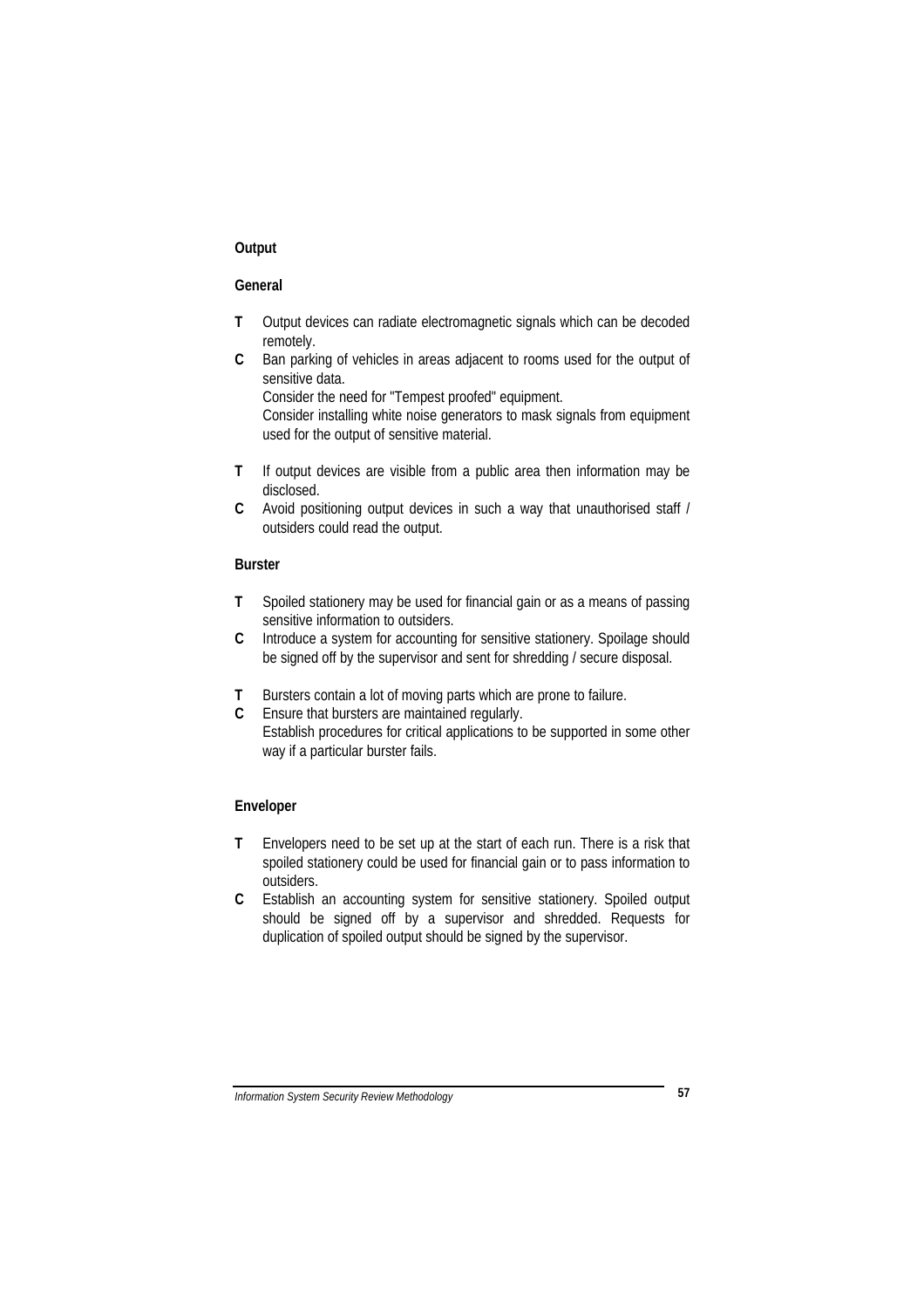## **Laser printer**

- **T** Laser printer output can be rubbed out if the fusing assembly is not working properly.
- **C** Introduce regular checks of output to ensure that toner is bound to the paper.
- **T** Laser printers can be set to print duplicate copies. This may be undesirable if the output is sensitive.
- **C** Ensure that software sets the number of copies before printing each page.

#### **Impact printer**

- **T** Ribbons can retain the image of the characters that were printed
- **C** Send ribbons used for sensitive applications for incineration.

#### **Plotter**

- **T** Plotters may produce misleading information if the pens are worn, missing or loaded incorrectly.
- **C** Make designated staff responsible for setting up and maintaining plotters. The designated staff should be responsible for quality control of the output.

#### **Output queues**

- **T** On local area networks and in minicomputer environments, print jobs of sensitive documents can remain in output queues for a variety of reasons.
- **C** In the event of aborted or incomplete printouts, ensure that the print queue is cleared.

#### **Visual Display Unit**

- **T** Unattended visual display units can reveal sensitive information to unauthorised personnel / outsiders.
- **C** Introduce procedures to blank screens when they are not in use. Staff should also lock the keyboard when they leave the machine. Some software combine the functions of blanking the screen and locking the keyboard.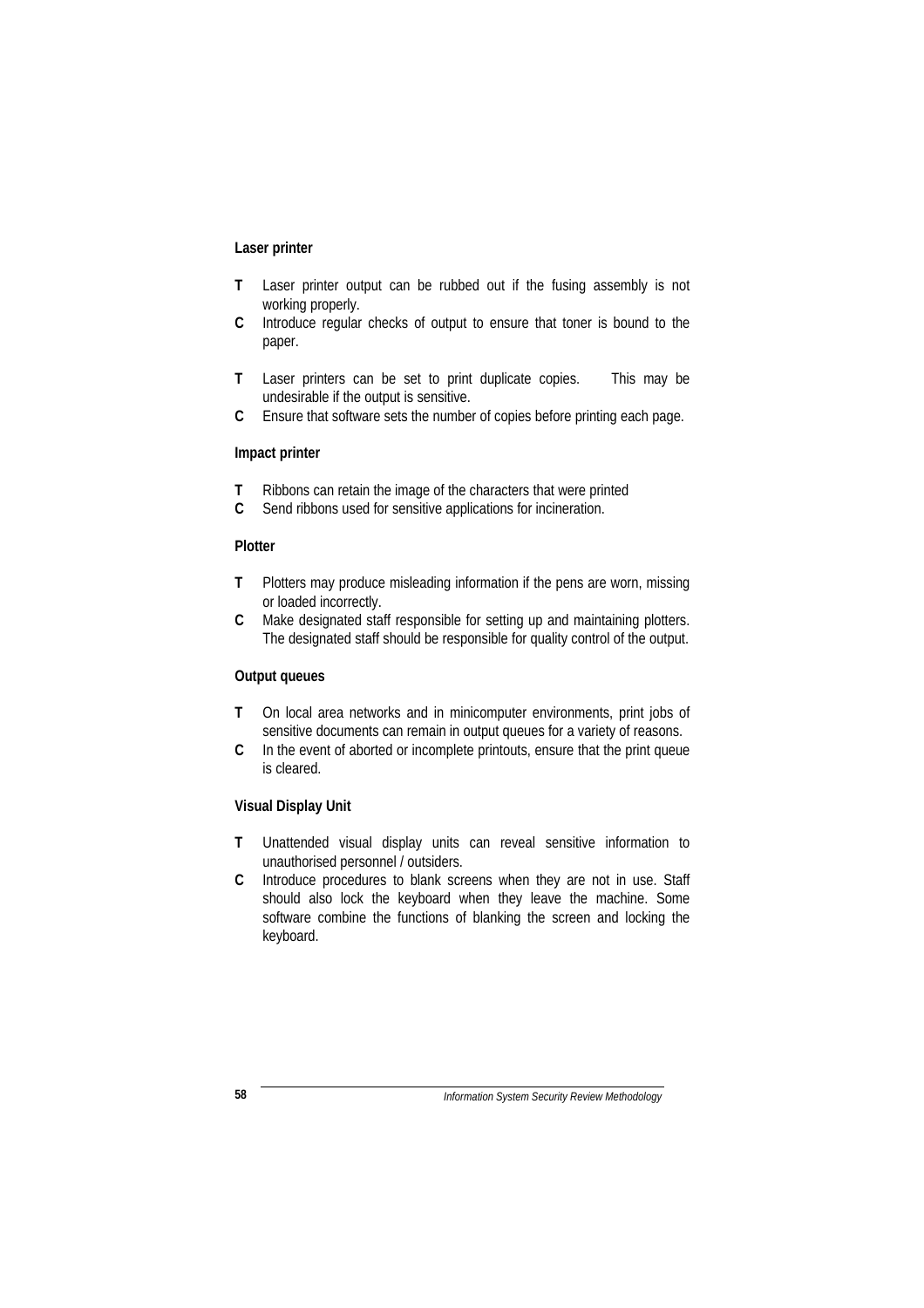#### **Photocopier**

- **T** Photocopiers make it easy for staff / outsiders to make unauthorised copies of sensitive information.
- **C** Introduce procedures making it a disciplinary offence to copy sensitive output without authorisation. Restrict the number and location of "casual" copiers so that usage can be monitored. They should not be located in areas where sensitive information is held. They should be in an area where anyone using the copier would be visible to other staff.

## **Typewriter**

- **T** Typewriter ribbons can retain an image of what was typed.
- **C** Use only designated typewriters for sensitive material and send ribbons for incineration.

## **Storage**

#### **Paper files**

- **T** Paper files can be burned or damaged by water.
- **C** Keep copies of essential documents in fire / water proof storage cabinets and / or off site.
- **T** Paper files can be used to remove sensitive information from the site.
- **C** Paper files that contain sensitive information should be registered. Sensitive files should be copied only by authorised staff in a secure area. Introduce procedures which make unauthorised copying of sensitive files a disciplinary offence.

## **Removable magnetic media**

- **T** Magnetic media can be used to transfer large amounts of data out of the organisation.
- **C** Use magnetic media which bear the corporate logo. Introduce procedures for all magnetic media to be signed into and out of the site. The handling and storage of tapes, diskettes and removable hard disks should be subject to procedures similar to that of paper documents. Introduce procedures which make it a disciplinary offence to remove magnetic media from the site or introduce magnetic media to the site without authority.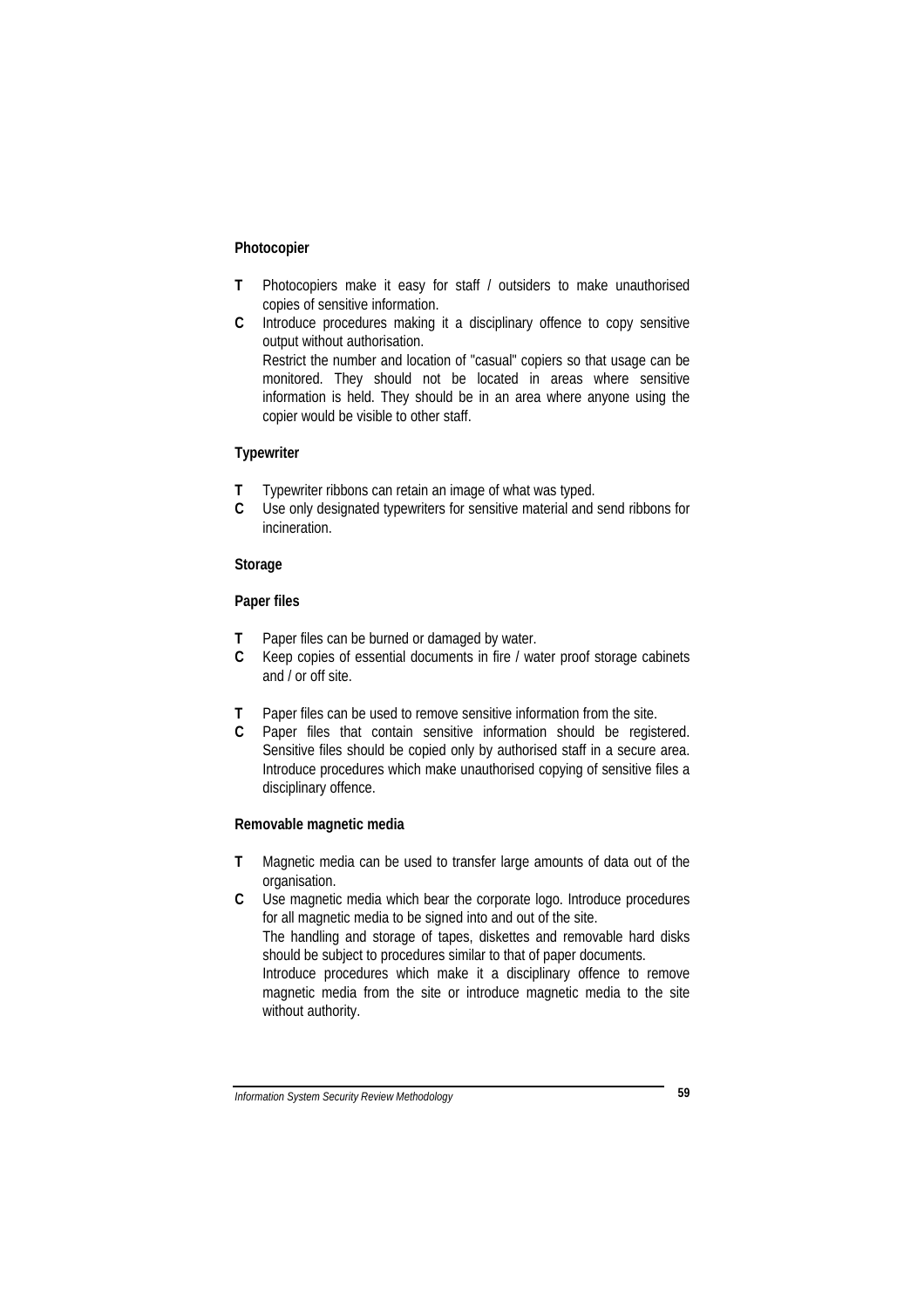- **T** Floppy disks are one of the main media for the transmission of viruses from one computer to another.
- **C** Check all formatted magnetic media for viruses on entry to the site. Check disks carried by engineers and students particularly carefully. All disks that are checked should have a label attached with the corporate logo and the signature of the tester and date. Introduce procedures which make it a disciplinary offence for staff to use floppy disks that have not been tested.
- **T** Used floppy disks retain information even when files are deleted or the disks reformatted.
- **C** If floppy disks or tape cartridges are used to store sensitive information then they should be marked accordingly and treated like a registered paper file. Magnetic media that have been used to hold sensitive information should be "degaussed" / security erased before being used for other work. If magnetic media fail whilst holding sensitive data then they should be treated as confidential waste and shredded or burned.

#### **Fixed magnetic media**

- **T** Hard disks can hold very large quantities of information. It is easy to forget sensitive files.
- **C** When a hard disk is first used to hold sensitive information it should be registered. It should not be deregistered until it has been inspected by a member of the support staff. All sensitive files should be security erased.
- **T** Access control to microcomputers is much less rigorous than a network system. If microcomputer hard disks are used to store sensitive information there is a considerable risk of unauthorised modification or disclosure.
- **C** Lock microcomputers when they are not in use. Maintain site level security to restrict access to rooms with microcomputers. Consider installing access control packages and data encryption packages on machines used to hold particularly sensitive information. Consider using exchangeable hard disks that can be locked away when the machine is not in use.
- **T** Defective hard disks cannot always be security erased
- **C** If a hard disk which holds sensitive information fails then it should be destroyed if it cannot be security erased.
- **T** Fixed disks do fail. If they store large quantities of volatile data the loss can be very serious.
- **C** Backing up a large hard disk to floppy disks is so time consuming that staff are unlikely to do it regularly. Tape streamers make backup quick and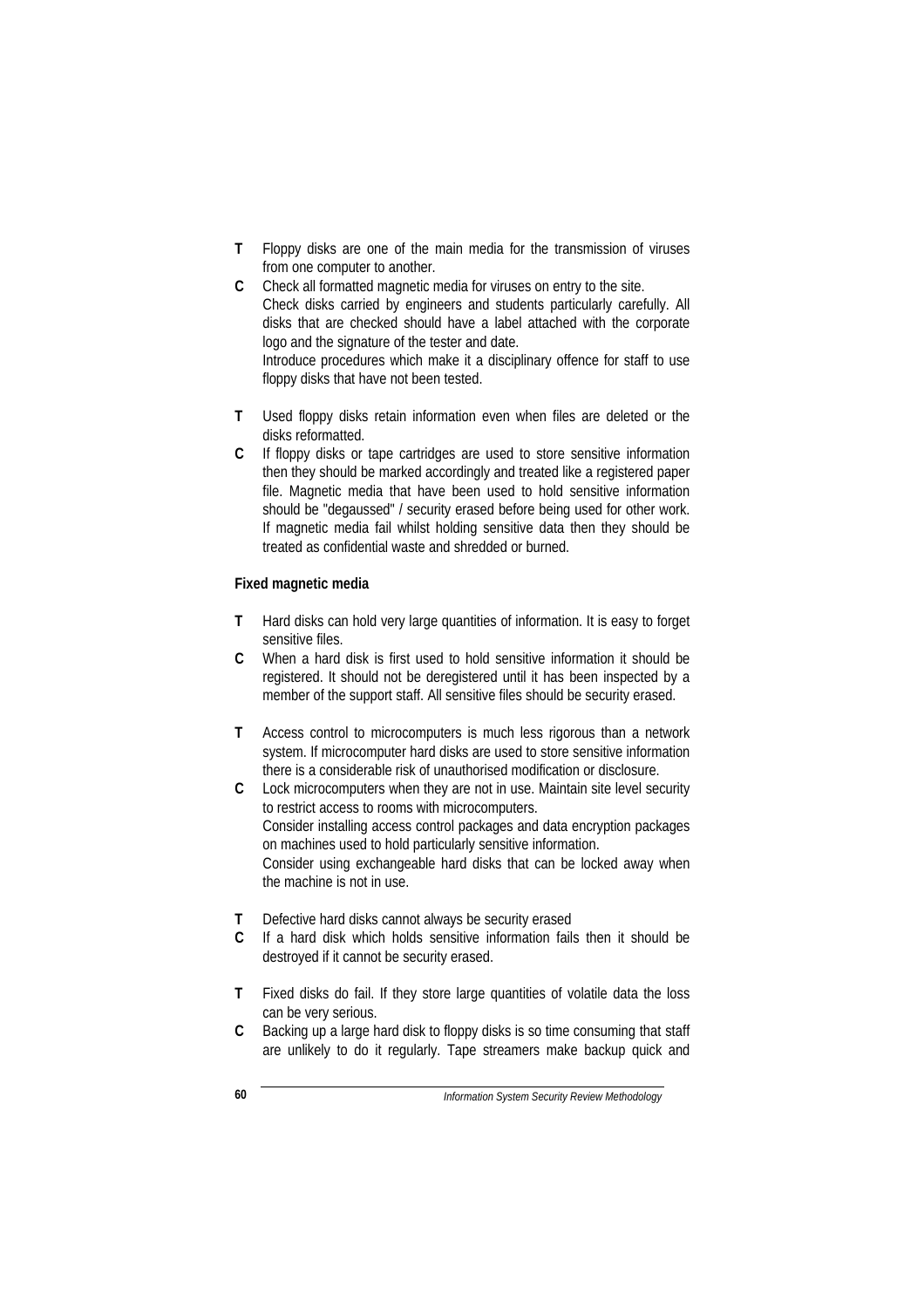easy. Install tape streamers on machines with a lot of volatile information on hard disks. Backup tapes / disks should be held for three generations. At least one backup should be held off site. This should be renewed cyclically.

Backup tapes should be stored securely and security marked to reflect their content.

#### **Removable optical media**

- **T** Optical disks are easily concealed and can hold very large amounts of information.
- **C** Optical disks that hold sensitive information should be serially numbered and registered. The only safe way to dispose of them is incineration.
- **T** Partial or total loss of data on optical disks can occur if either surface of the disk is scratched.
- **C** All optical disks should be handled with extreme care to prevent scratches that may damage the reflective quality of the disk and "hide" major portions of the data. When the file allocation table of the disk is affected, the whole disk may become unreadable.

## **Fixed optical media**

- **T** Optical disks hold a lot of information and often cannot be erased.
- **C** If an optical disk does fail it should be destroyed.
- **T** The large volumes of data held on optical disks can pose problems for backup.
- C Unless optical disks hold mission-critical data not found elsewhere, they need not be duplicated or backed-up. Optical disks usually hold static information such as reference materials or software programs that are already duplicates or backups of existing data. If this is not the case and the information is mission-critical, duplicate copies can be obtained or made on write-once-read-many-times (WORM) optical disks. Copies can also be made on tape in the usual way. Modern tape backup systems can now offer reliable gigabyte backups. Normal backup strategies apply for off-site storage.

#### **Microfilm / fiche**

- **T** Film and fiche can be easily destroyed by fire and may be lost or stolen.
- **C** Never rely on a single fiche film copy of key data. Keep archival copies at a remote site.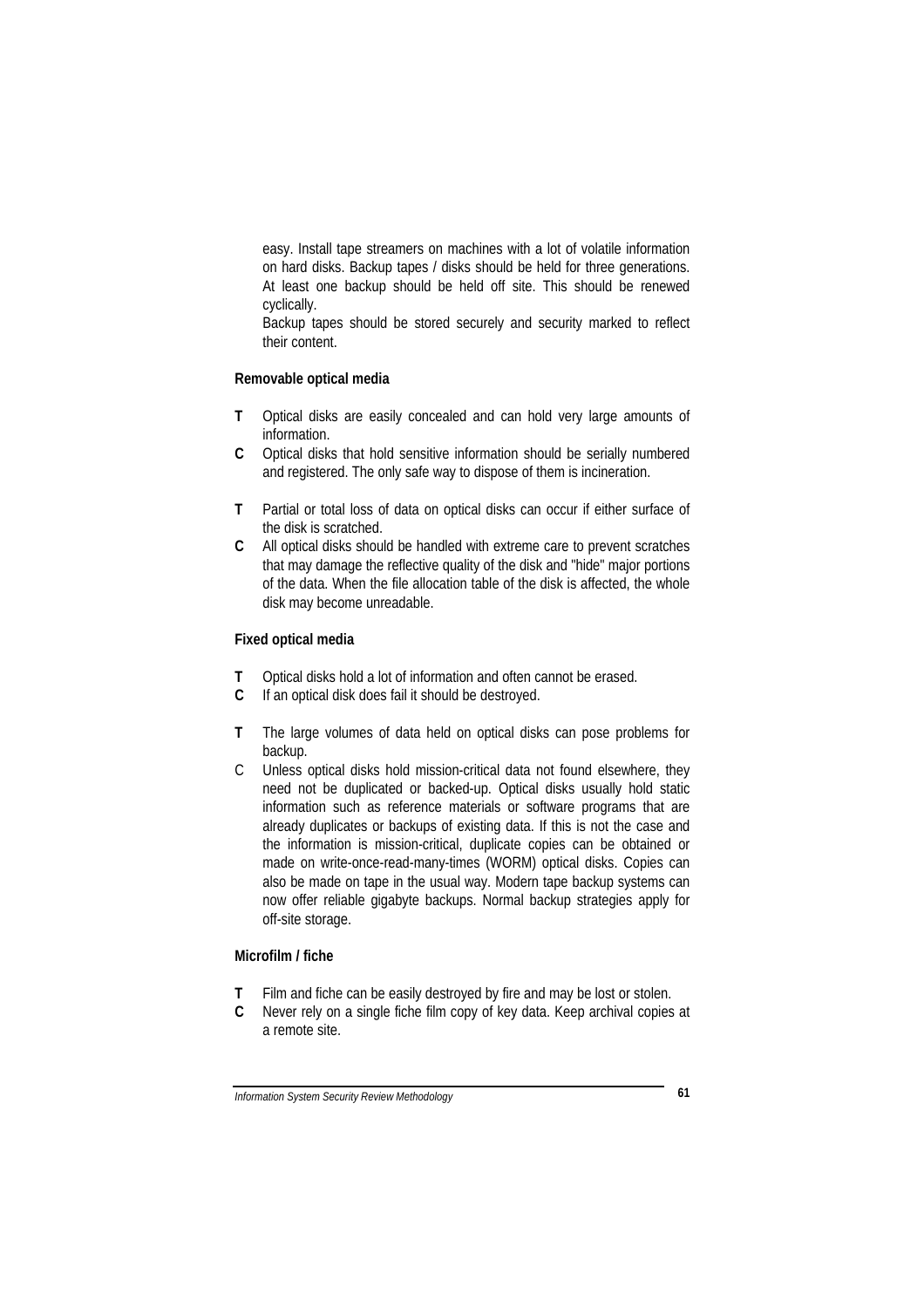Treat fiche film like registered files. Keep them stored securely and register date, time and name for issues.

#### **People**

#### **Staff**

#### **General**

- **T** Staff may be dishonest or subjected to blackmail.
- **C** When new staff join the organisation, make routine enquiries to ensure that their employment and educational history can be verified. Staff with access to key information should be investigated more

thoroughly to ascertain any criminal or social history that could lead them to be dishonest or subject to blackmail. Pay particular attention to financial history, involvement in subversive organisations, family circumstances, psychological history and any evidence of drug abuse / dependency. Checks should be repeated at regular intervals.

Security awareness programmes should stress the need for staff to be vigilant and stress the positive advantages of seeking help for themselves or others.

- **T** Inadequate separation of duties makes the compromise of any one individual more damaging, may tempt staff to be dishonest and can lead to high data entry / update error rates.
- **C** Ensure that there is adequate separation of duties between staff responsible for authorisation, data entry, receipts, bill paying, custody of financial instruments, audit, systems analysts, programmers, change control staff, access control staff and information librarians.
- **T** Staff will be more likely to make errors or exceed their authority if accountability is inadequate.
- **C** Ensure that your information systems provide for sufficient identification, authentication and logging for accountability to be maintained.
- **T** Inadequate training in operational and emergency procedures is an important source of errors and system malfunctions.
- **C** Ensure that all persons dealing with information systems receive sufficient training in operational and emergency procedures to meet the requirements of their responsibilities and duties.
- **T** Persons in position of authority may leave authorisation of transactions in a computerised environment to clerical subordinates, in instances when they would never do so in a manual system.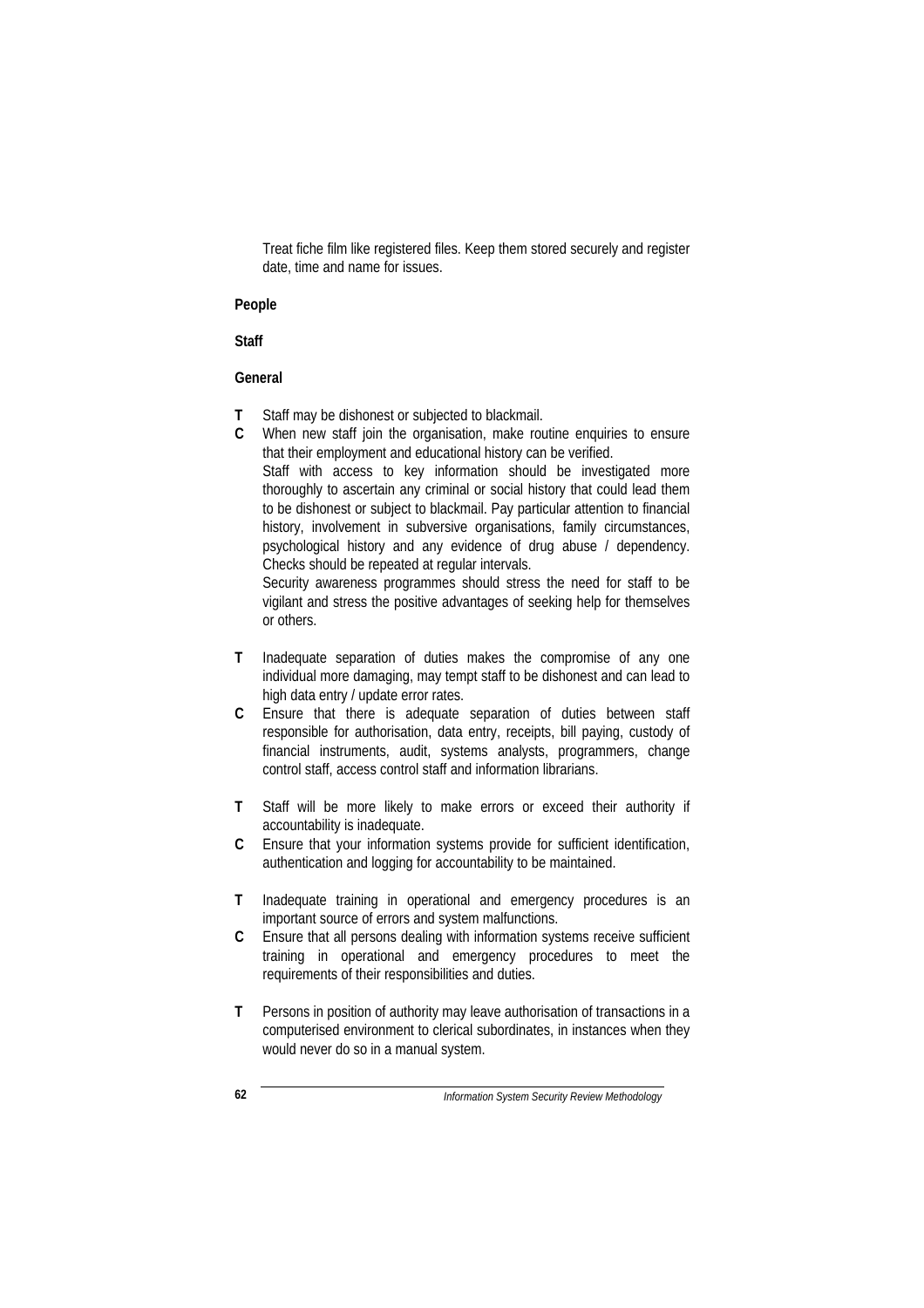**C** Set up adequate authorisation schemes for electronic documents. Improve the general control environment with education and programs that enhance awareness, management involvement and supervision.

## **Key personnel**

- **T** Key personnel who play an important role because of their duties or special skills may be absent for a long period of time.
- **C** Consider alternative or backup personnel to replace key personnel should the need arise.

## **Data entry**

- **T** Data may be deleted, amended or created incorrectly.
- **C** Software should incorporate validation checks for all key fields, identification and authentication checks. Consider the introduction of authorisation and batching where possible.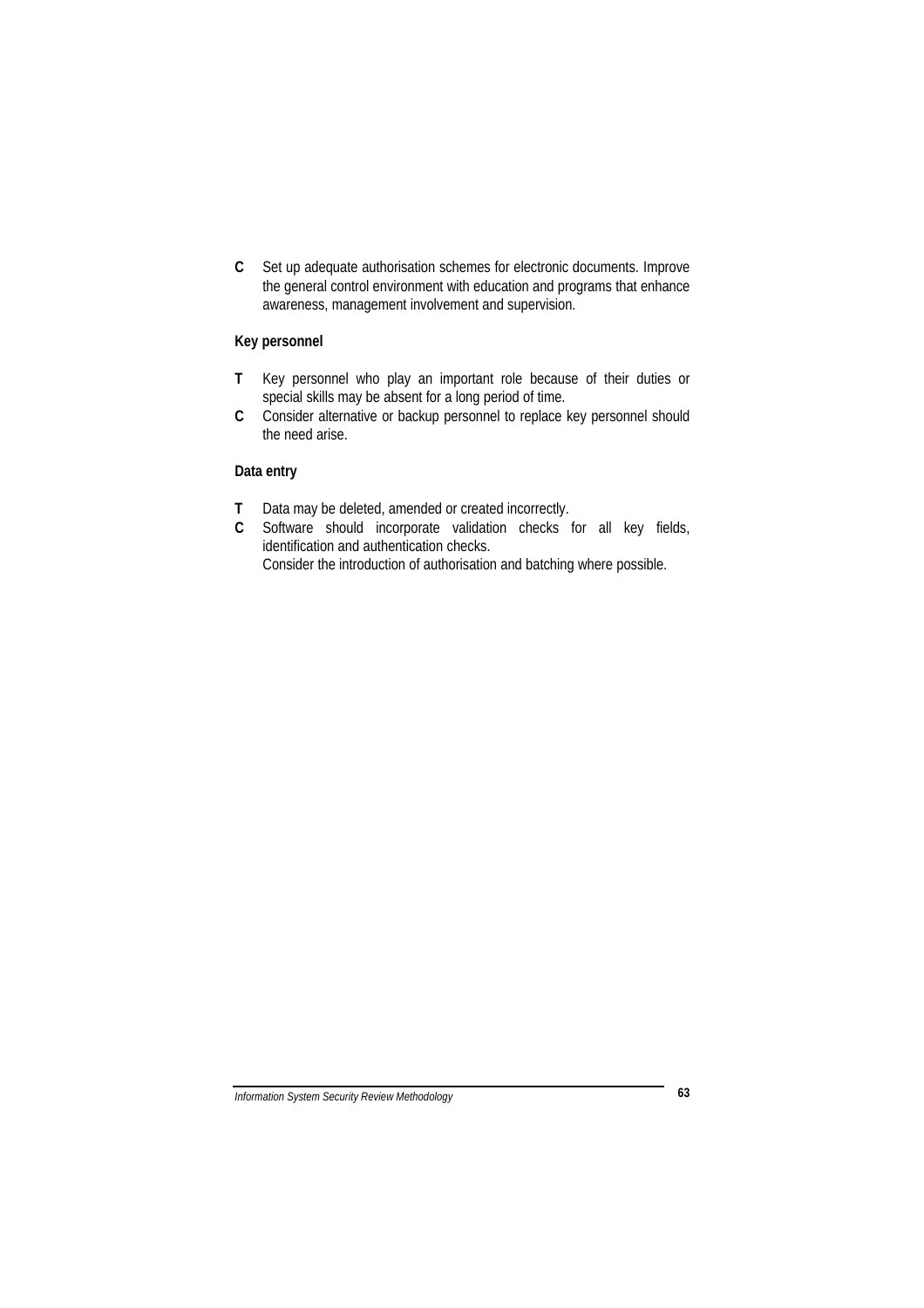## **Enquiries**

- **T** Anyone who gains enquiry rights within the system could become a source of unauthorised disclosure of information.
- **C** Accountability and supervision are the main defence against unauthorised disclosure. The system can help by clearly marking printed output with appropriate privacy markings and ensuring that it is routed through an output control section who can log any sensitive output.

Individuals should have the minimum access rights consistent with their jobs.

Any failed access attempts should be logged and investigated by internal audit. Where 100% check is impracticable a statistical sample should be selected to ensure that testing is evenly spread over time. Internal audit or the systems audit team should undertake the checks.

## **Output handling**

- **T** There is a risk that output handling staff could copy output, lose it or route it to unauthorised staff / outsiders.
- **C** All sensitive output should be routed through independent output handling sections but the staff in output handling should have no access to copiers and no rights to initiate output. Their sole role should be to record the production of sensitive output and route it to the correct recipient.

#### **Programmers**

- **T** Programmers could compromise the controls of live information systems.
- **C** Programmers should not have access to live information systems. Change control staff should be responsible for copying new software from the development environment to the live system.
- **T** Programmers could introduce covert functionality into their software such as time bombs or logic bombs.
- **C** Programming should be modularised. Each unit should be subjected to peer review to guard against the introduction of unintended functions.
- **T** Programs may compromise the integrity or availability of information systems if they are not thoroughly tested.
- **C** All programs should be subjected to unit testing to ensure that expected outputs result from expected inputs. Testing should be undertaken by staff independent of the programmer and should be formally documented as part of the quality control procedures. Once a unit has been tested the programmer should have no further access to it.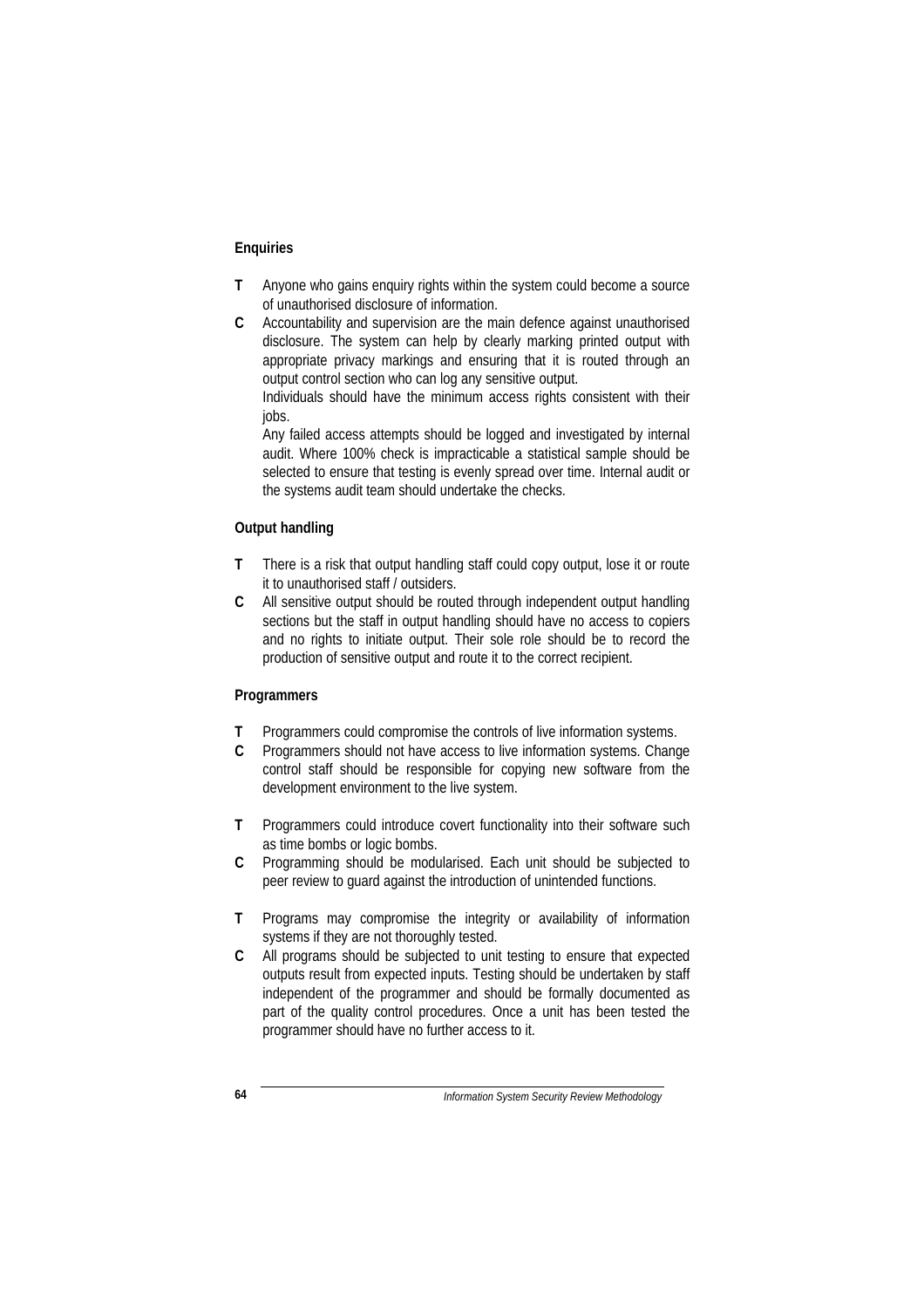- **T** Poorly documented programs can be difficult to maintain which may compromise the availability or integrity of dependent information systems.
- **C** Documentation should be included in the quality control procedures. No unit should be passed to change control until the documentation is complete.
- **T** Availability of information systems could be compromised if user instructions get out of step with the live information system programs.
- **C** Completion of changes to user documentation should be a necessary prerequisite of a new unit being copied to the live system.

#### **Analysts**

- **T** Availability and integrity may be compromised if analysts make design errors.
- **C** Design documentation should include specifications that are intelligible to the clients. Clients should be required to sign off each stage in the design process. Prototypes may be a useful means of firming up client requirements before proceeding to a full functional design.
- **T** Analysts have a broader perspective on the interaction of information systems than programmers. There is a risk that they might exploit their understanding to circumvent controls.
- **C** Analysts should not have any write access to source code. They should not have access to compilers or assemblers that would enable them to develop their own applications.

Analysts should have no authority to initiate or authorise sensitive transactions.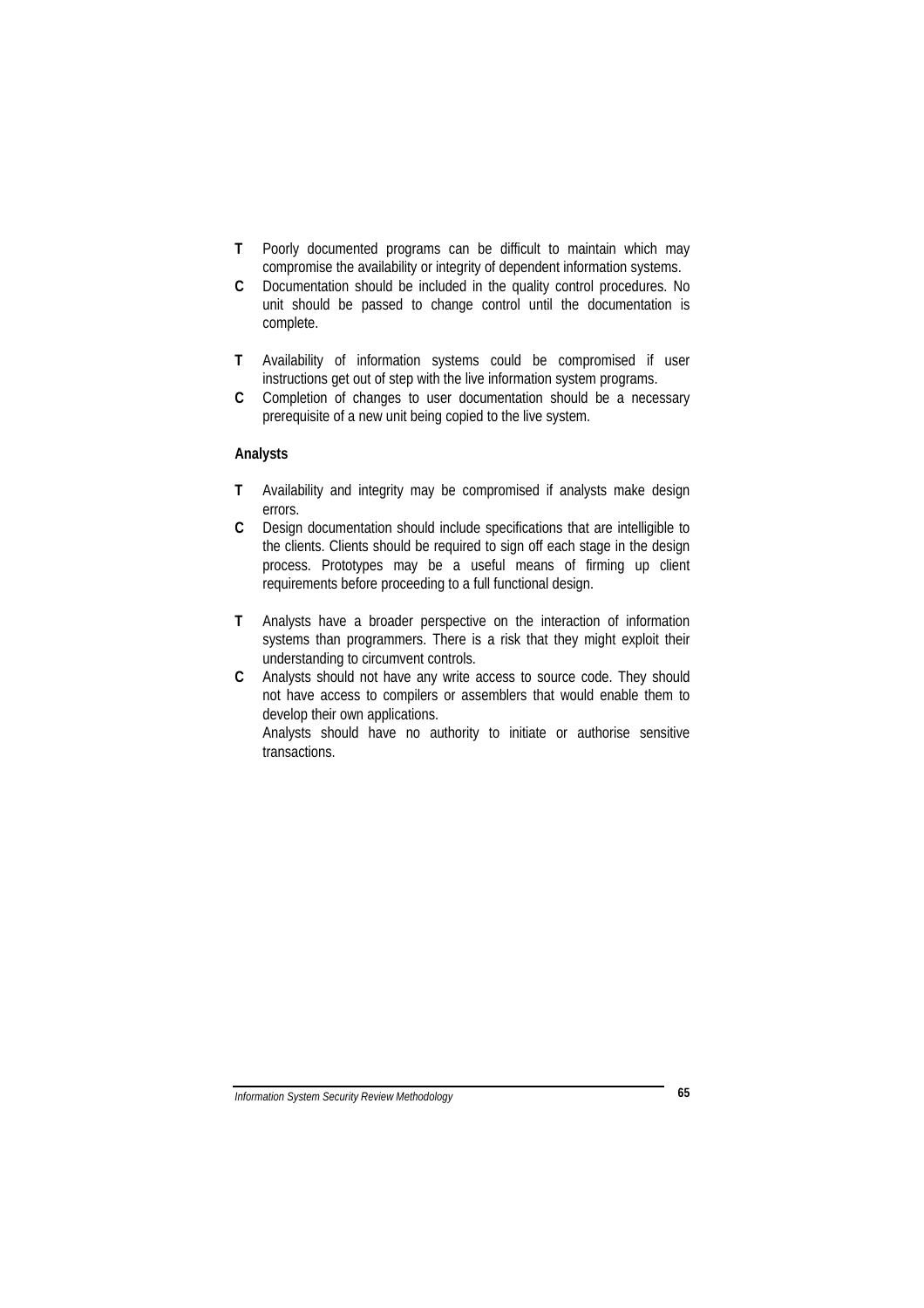### **System support**

- **T** Support staff act as custodians of information which belongs to others. There is a risk that they could initiate changes to the information or programs or produce unauthorised output.
- **C** Support staff should not have access to compilers or assemblers that would enable them to develop their own programs. They should have no access to the source code of the live information systems. Powerful amendment facilities are often provided by operating system vendors to directly amend programs or data. Seek advice from the vendors about utilities that can be used to circumvent system controls and store them offline. Use of system amendment utilities should require the entry of a password known only to the shift leader. The media librarian should keep note of occasions when the restricted utilities are issued. All usage of restricted utilities should be logged and the internal / systems audit staff should review the logs kept by the operations supervisor and the media librarian.

If the operating system access control package is sophisticated enough to impose access, copy and execute controls over named utilities then this mechanism can be relied upon rather than keeping the utilities offline. If this course is adopted, the internal / systems audit staff should review access rights at regular intervals and insist that privileged users have their passwords changed frequently. Every time system amendment facilities are used the execute password should be changed.

#### **Systems Programmers**

- **T** System programmers are responsible for maintaining the operating system environment. This will include the operating system and may additionally include network management software, database management systems, transaction processing software and storage management software. The work of systems programmers is often poorly understood which may lead to poor control over their activities. Systems programmers could accidentally or deliberately destroy the entire system.
- **C** Systems programmers should not have access to the source code or data structures of any live information systems. They should not have access to compilers or assemblers in the live environment.

The access control software should restrict systems programmers to files which they have a legitimate reason to change. All activities by systems programmers should be logged.

Systems programmers should not have any access to the access control software or data files.

All changes to operating system software should be undertaken in a development environment and should be subjected to peer review.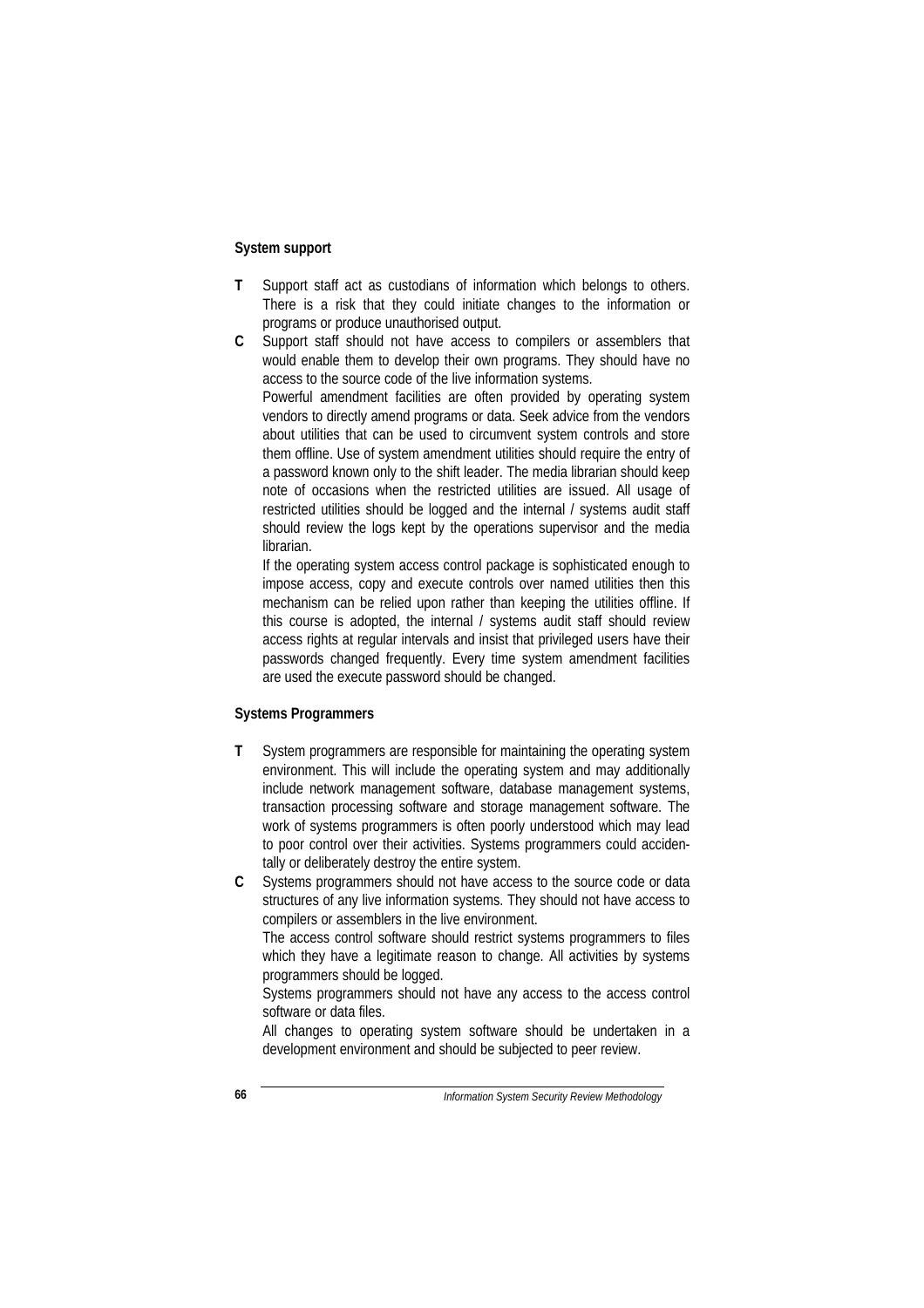In the rare event that emergency changes have to be made without formal quality control the review process should take place after the event.

#### **Change control**

- **T** Change control staff are responsible for copying programs and data from the development environment to the live environment. There is a risk that they could abuse their access to the live environment by altering live programs or data.
- **C** Change control staff should not have access to program development tools that would enable them to compile their own programs. Their activities should be carefully monitored by internal / systems audit staff.

#### **Media librarian**

- **T** Media librarians are responsible for maintaining and issuing offline data and programs. If they have access to the system there is a risk that they will alter the information that they control.
- **C** Media librarians should not have access to any software that would enable them to manipulate the contents of the media in their charge.

#### **Logical access control**

- **T** The access control staff are responsible for maintaining user profiles which determine who has access to what. There is a risk that they will give themselves rights that are inconsistent with their functions.
- **C** Changes to access profiles should be logged and the access control staff should be unable to switch the log off or to alter its contents. Internal / systems audit staff should review access profiles paying particular attention to access rights of knowledgeable users and the users who have access to particularly sensitive programs / data.

#### **Physical access control**

- **T** Security guards necessarily have access to secure areas during quiet hours. There is a risk that they will abuse the privilege.
- **C** Security staff should have no access rights to information systems. Sensitive output should be locked away during quiet hours and all terminals logged out and switched off.

## **Auditors**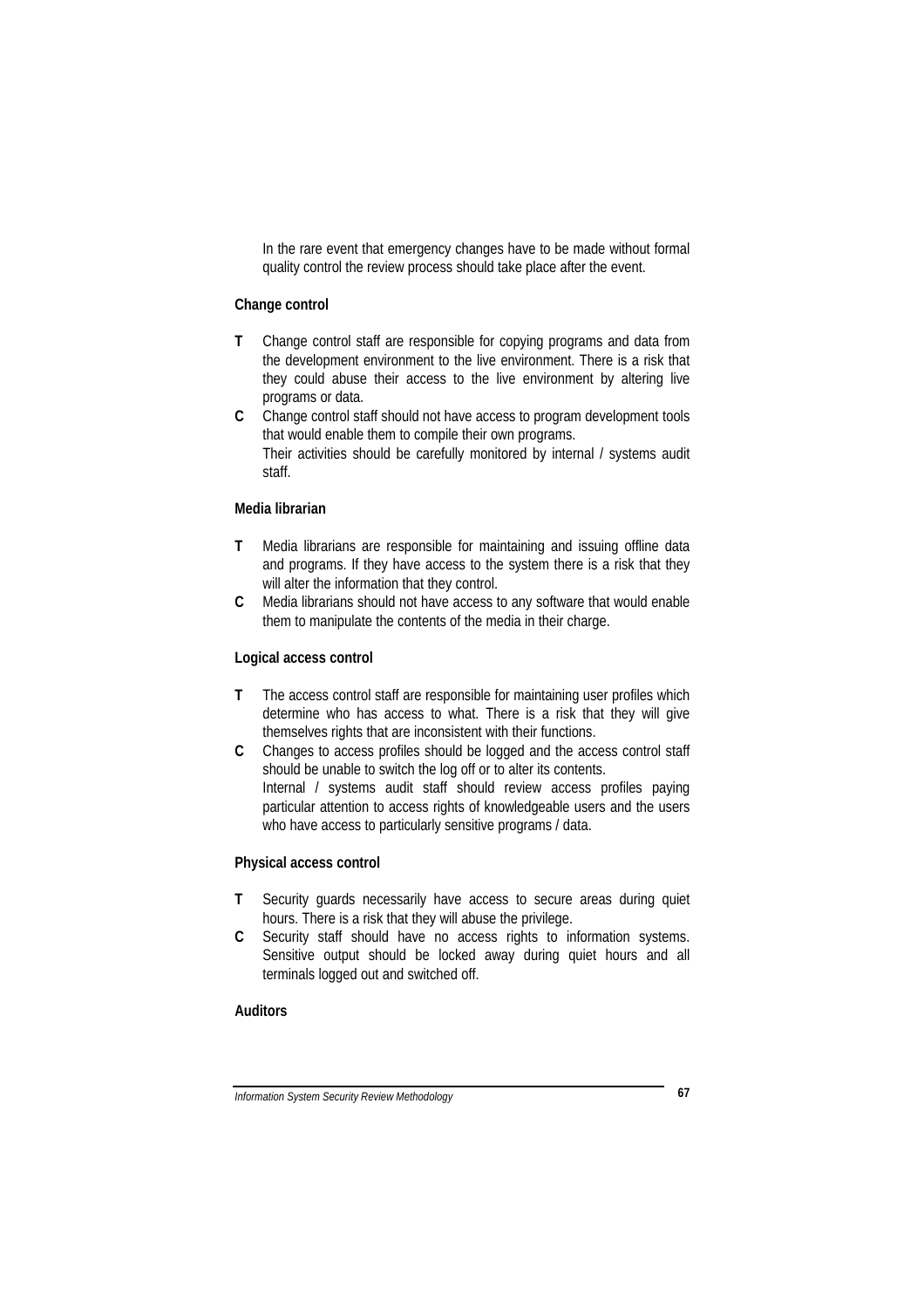- **T** Auditors require extensive access to information systems and to logs. There is a danger that auditors could compromise system integrity either deliberately or accidentally.
- **C** Auditors should not need write access to any areas other than their own. They should be given read only access to other areas on a need to know basis.

### **Data owners**

- **T** The owners of a set of information should be the staff who are responsible for maintaining it. Owners should be primarily responsible for the security of their own data. There is a risk that owners will abuse their privileges.
- **C** Separation of duties within the staff comprising the owners should ensure that alteration, destruction, creation or output of sensitive information requires the co-operation of more than one person.

#### **Data users**

- **T** Data users are given access rights to information by data owners. There is a risk that they will exceed the authority conferred on them by the owners.
- **C** Data users should be given the minimum rights consistent with their legitimate need to access information. Access to sensitive information should be logged and any unusual patterns investigated.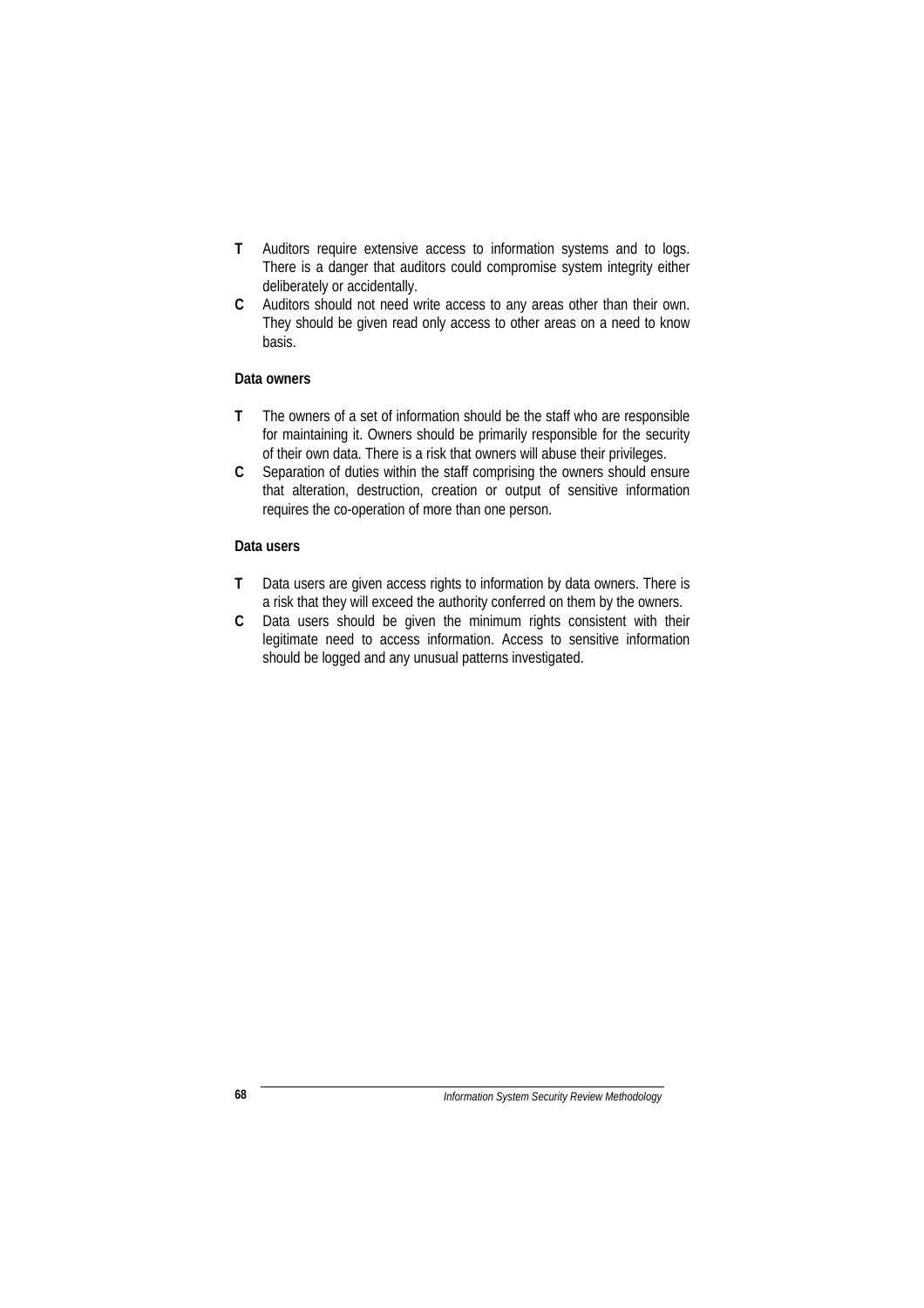#### **Data custodians**

- **T** Data custodians are those responsible for maintaining the infrastructure which supports access to information and the security measures specified by the owners. There is a risk that they will exceed their authority by accidentally or deliberately destroying, disclosing or modifying the information in their care.
- **C** Custodians should have minimal access rights to the information in their care. Operations staff do not need to be able to read or modify information in order to maintain access to it. They only need to know that process X requires data sets A, B and **C** which are stored on device Q. It is not necessary or desirable for them to know the details of the function of the processes they support. Special classes of custodians such as systems programmers, data administrators and network administrators may need read or write access to live data. Particularly sensitive information should be encrypted so that it is not revealed to support staff in the course of monitoring the network or maintaining the system.

It is wise to avoid employing staff in the operations area who have a knowledge of systems or applications programming. Individuals with knowledge of machine code are particularly dangerous because they could develop small programs without using an assembler or compiler.

Where possible, make it impossible for operations staff to create an executable file. This is only an option where the operating system can distinguish executable from other files and the access control system can control the ability of users to change the status of files that they create or modify.

## **Contractors**

#### **Maintenance**

- **T** Maintenance engineers often have an intimate knowledge of the operating system as well as the hardware. This can enable then to exploit "trap doors" to compromise security.
- **C** Maintenance engineers should not be left to work unattended and should not be allowed to take any files containing sensitive information off site.
- **T** Many systems have "maintenance users" with a default password. This can be used to gain unauthorised access to the system.
- **C** Seek the vendor's advice on default users and passwords and change them regularly and, in particular, after every visit by an engineer.

## **Consultants**

*Information System Security Review Methodology* **69**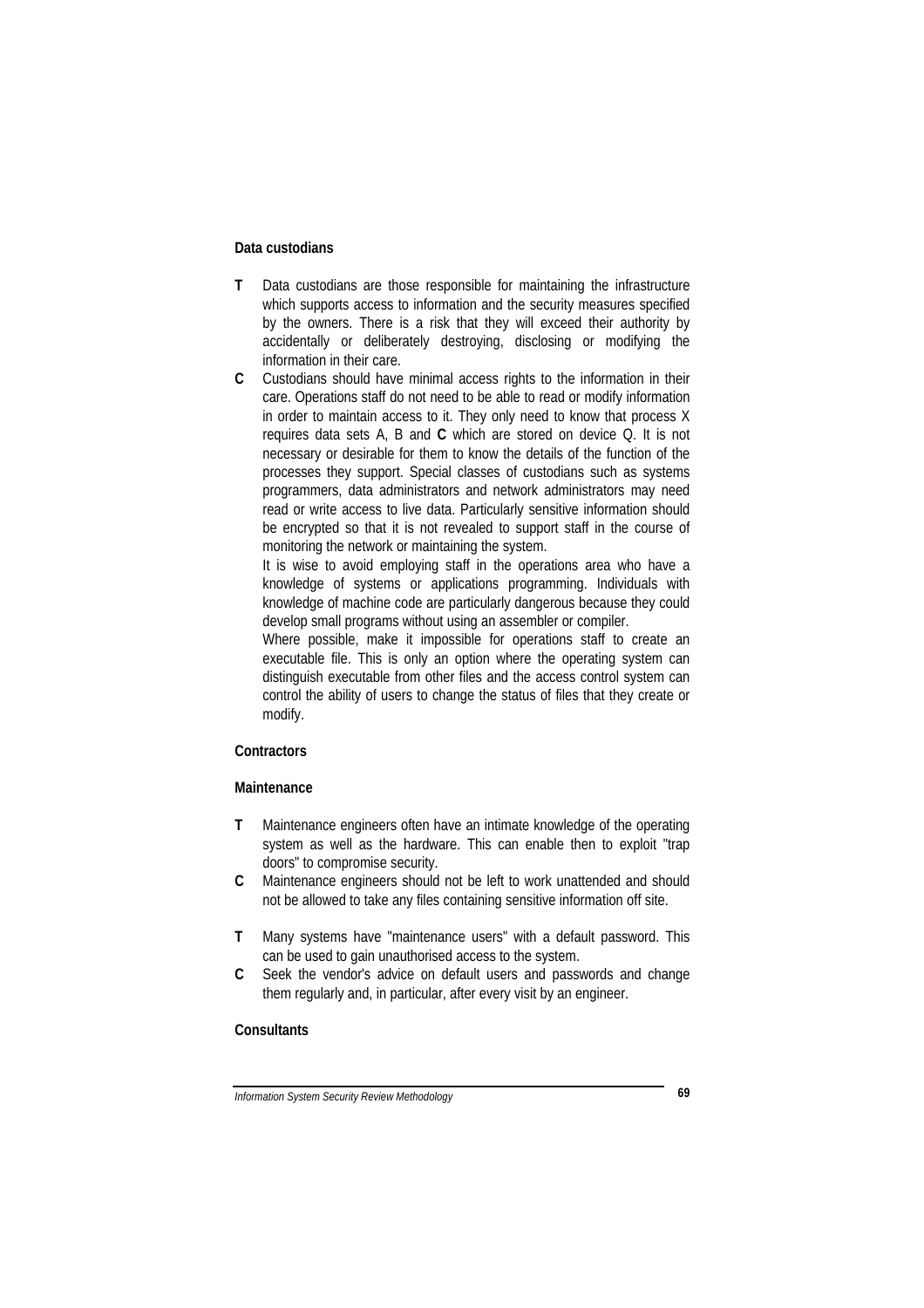- **T** Consultants will inevitably gain inside knowledge of your organisation.
- **C** Consultants should be required to sign a non disclosure agreement. If they need to access particularly sensitive systems, then get them to submit to "vetting".

Change any passwords / user identities that are known to the consultant when their contract ceases.

## **Outsiders**

#### **Visitors**

- **T** If visitors are allowed to see areas where sensitive information or processing takes place this may compromise security.
- **C** Visitors should be required to wear identity badges and staff should be instructed to challenge anyone whom they do not recognise or who is not wearing a badge. In secure environments visitors should be escorted at all times.

Keep visitors away from sensitive areas. If they do need to see sensitive information then require them to sign non disclosure agreements and make sure that they do not see more than is necessary.

## **Intruders**

- **T** Intruders can compromise information system confidentiality, integrity and availability.
- **C** Multiple layers of security offer the best protection. Avoid publicity. Make penetration of the perimeter difficult. Install intruder detection equipment. Lock rooms that give access to sensitive facilities. Use access control to make it difficult to make use of information systems even if an intruder gains access to a terminal.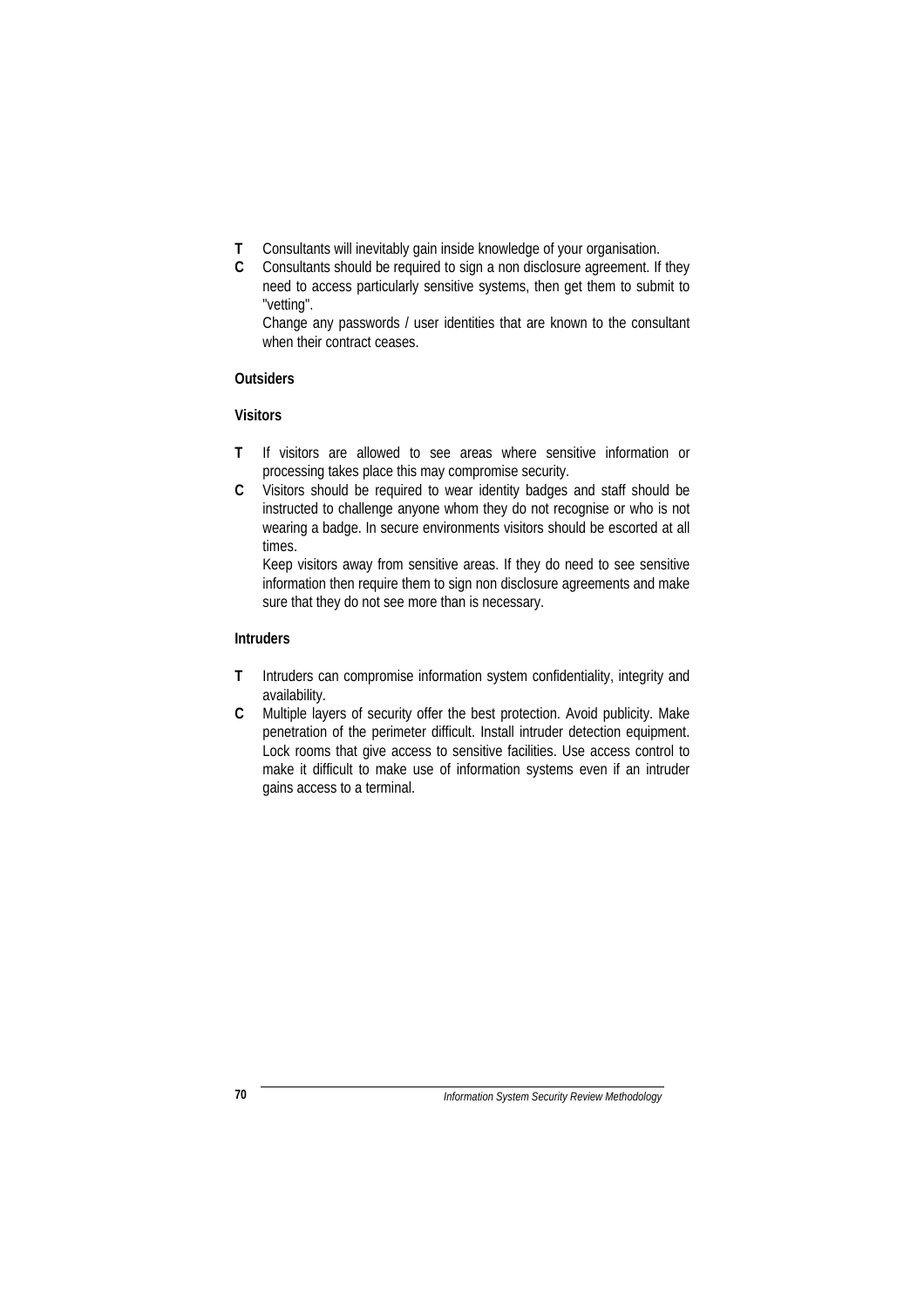## **Physical**

## **Buildings**

#### **Site**

- **T** There is a risk that the site will be physically damaged. The specific risks that affect your site will depend upon local circumstances.
- **C** Contingency plans should be developed, which include a plan for the continuation of critical functions in the event of damage to or destruction of the site. Contingency plans should be tested annually.
- **T** Intruders may penetrate your site which could compromise availability, integrity or confidentiality of your information systems.
- **C** Site level physical security should be consistent with the average value of your information systems. Particularly sensitive applications can be further secured by providing higher levels of security for the locations necessary to support them. Basic site security should include security guards who monitor people entering and leaving the site. Ground floor windows should be kept locked when rooms are unattended and fitted with intruder alarms. Public parking should not be allowed in areas adjacent to critical facilities. Fire doors should open outward and be fitted with glass bolts and alarms linked to a central control panel in the security guards office.
- **T** Sites which are used to support well publicised critical functions are particularly vulnerable.
- **C** Keep the location of assets which support critical functions vague. Try to avoid unnecessary publicity. If the details of the site do become widely known then more extensive security measures will be required to compensate for the increased risks.
- **T** Sites near to areas of dense population are more likely to suffer from the effects of civil disturbance.
- **C** Key information system support sites should be situated away form conurbations if possible.
- **T** Educational sites are particularly vulnerable to theft and attempted system penetration.
- **C** Physical and logical access controls are often weak in educational sites. Ensure that areas which contain assets that are attractive and portable are secured to higher than base level. Accountability controls should be given a high priority for key systems accessible from educational sites.

#### **Key rooms**

*Information System Security Review Methodology* **71**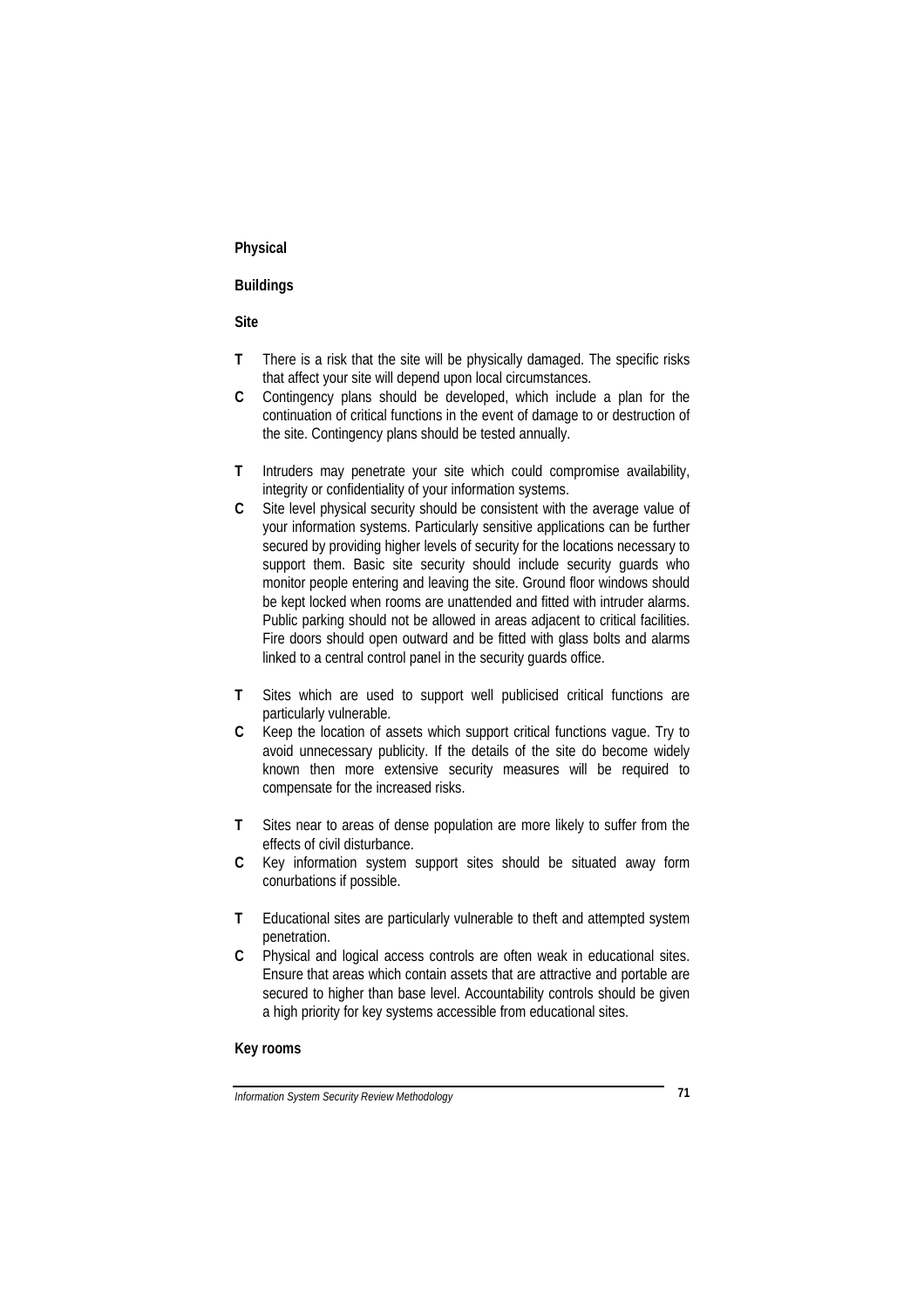## **Data entry / update**

- **T** Areas where information is entered or maintained are focal points for threats to the confidentiality and integrity of your information systems.
- **C** Data entry areas should, where possible, be inaccessible to staff without a legitimate need to go there.

Terminals with access to facilities for updating critical information should not be visible from public areas. They should not be left logged in and unattended.

Applications which update key information should close down sessions where there has been no keyboard activity for more than a few minutes. Where the information has critical implications for key information systems the application should repeat identification and authentication checks at regular intervals and log all changes that are made. For particularly sensitive information, consider setting up applications so that changes cannot be finalised until confirmed by an authorising officer.

## **Processing**

- **T** Areas where information is processed may provide extensive opportunities to corrupt, disrupt or gain access to information systems.
- **C** Restrict access to enforce separation of duties where possible.
- **T** Mainframe computers often have exacting environmental requirements. This led to a natural isolation of key machines from staff who were not involved in operating them. As small machines have become more powerful so key applications have been moved onto them. Small machines can usually operate in a normal office environment. The use of distributed processing has in some cases led to information systems becoming reliant on a large number of geographically dispersed small machines. Downsizing has led to a neglect of the need to protect key machines leaving them vulnerable to physical abuse and environmental failure.
- **C** Machines which support key functions should be physically isolated from the general office environment. Consider the need to protect the power supply of any machines that play an essential part in critical information systems.

#### **Printing**

**T** Sensitive output should be routed through secure areas so that it can be monitored and possibly logged. In the case of financial stationery material loss could arise from theft of output. Where the value of the output lies in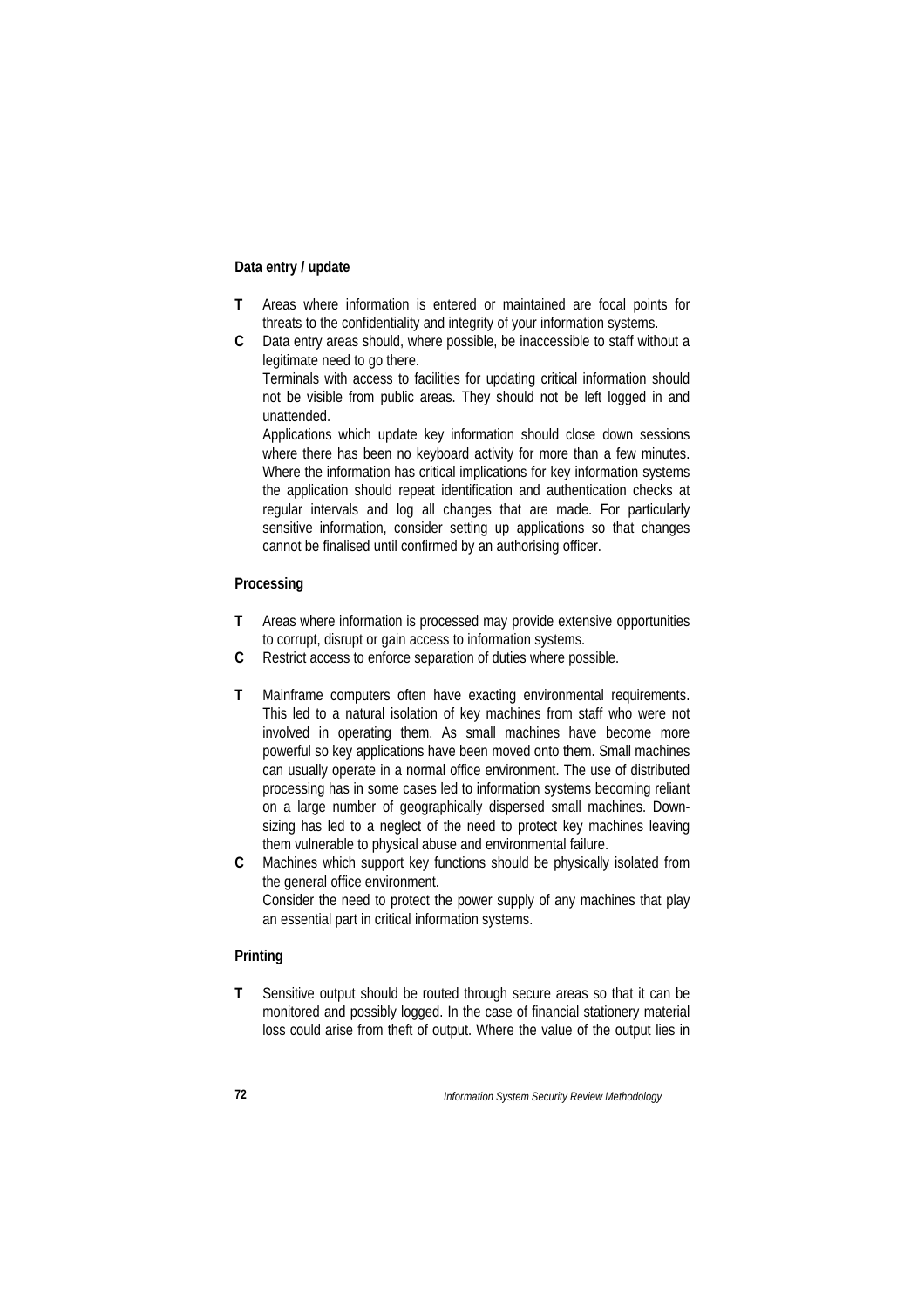the need for confidentiality losses may be incurred by someone merely seeing the output without necessarily removing it.

**C** Access to rooms used for the output of valuable or sensitive information should be restricted to output handling staff. Physical and logical access control should enforce a separation of duties between those responsible for handling and registering output and those responsible for initiating or authorising it.

## **Storage**

- **T** Areas where information is stored may present an attractive target to someone trying to gain unauthorised access because a lot of information is gathered together.
- **C** Sensitive information should be stored in secure archives / libraries. Access should be restricted to librarians who should check the clearance of staff who request access and log information which is issued.
- **T** Reliance upon unique archived copies of information renders you vulnerable to losses of the integrity and availability of your information.
- **C** Adopt a backup policy which ensures that at least two copies of key information are held at geographically dispersed locations. The integrity of machine readable archives should be checked at regular intervals and any magnetic media archives should be copied at least every three years.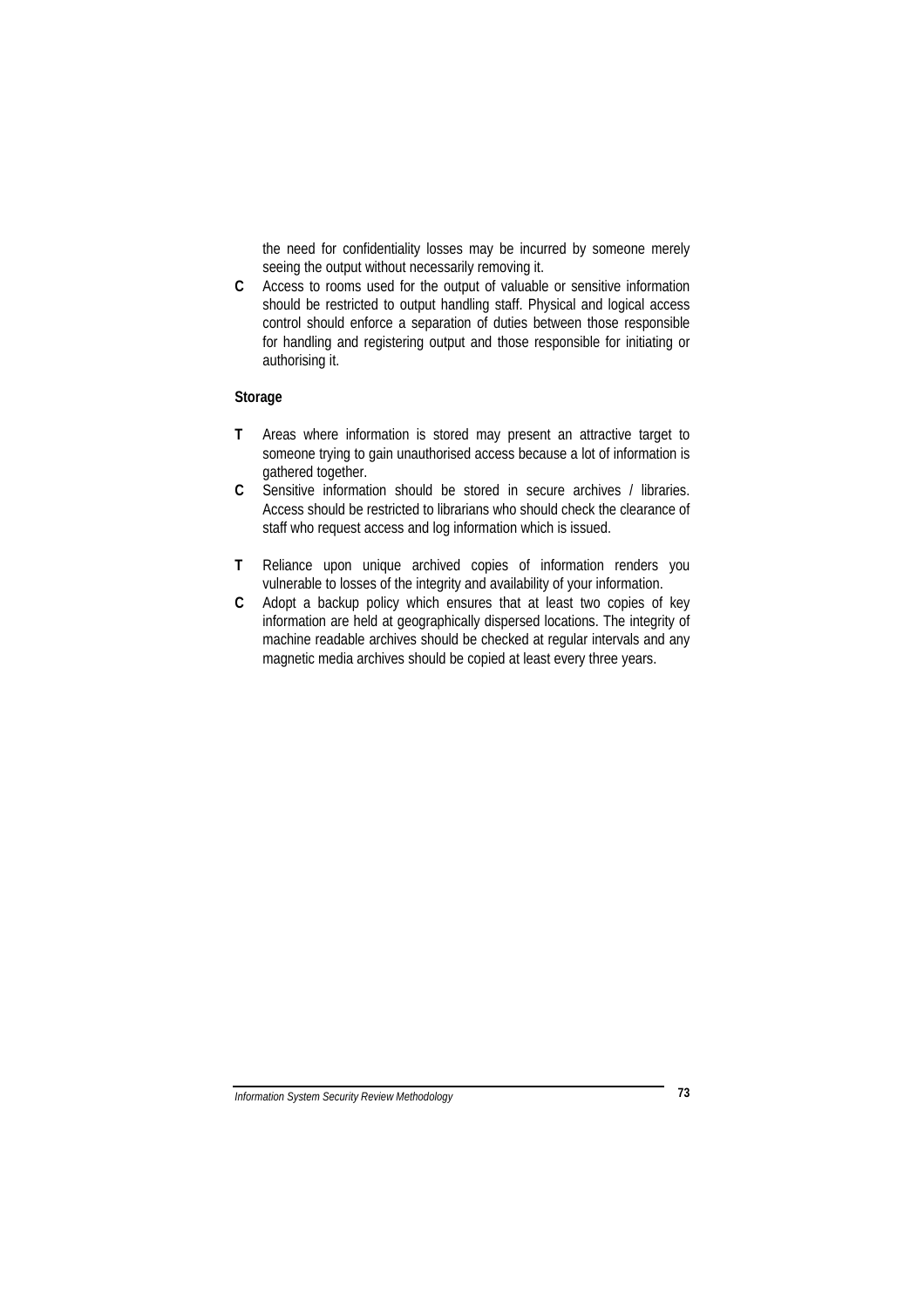#### **Enquiries**

- **T** Rooms that handle enquiries are particularly vulnerable to threats which could compromise availability or integrity of the information systems.
- **C** Consider contingency plans that would enable staff who deal with enquiries to continue to satisfy critical requirements if the information systems, or the hardware supporting them, failed.
- **T** Rooms that are used as centres for handling enquiries may be particularly vulnerable to threats to confidentiality of information.
- **C** Procedures should set out the conditions for providing each class of information and any need to register the issue of information. Access to areas which deal with sensitive enquiries should be restricted. Software should automatically log off staff if there is no keyboard activity within a specified period. Accountability is an essential aspect of controlling enquiries. It can be just as important to be able to ascertain what individuals did as to restrict the activities that they can undertake. It may reduce threats to confidentiality if enquiry facilities are physically dispersed. For example, make one group of staff responsible for answering all enquiries about individuals whose surnames began with the letters A through D and other groups responsible for other letters. Fragmenting the ability to access and collate information can reduce vulnerability to abuse. Particularly sensitive information should require authorisation from a second operator / supervisor before it is revealed.

Enquiry terminals should be situated so that they cannot be looked over from public areas and so that operators cannot read each others' screens.

## **Communications**

- **T** Rooms which house network junction boxes, modem racks, telephone branch exchanges, or patch boxes provide an opportunity for unauthorised staff to identify equipment associated with sensitive facilities and disrupt the service or tap into it.
- **C** Information systems cables and communications equipment should not be labelled in human readable form. Coded cable labels are preferable. The key to the cabling coding system should be locked away. If any cables are labelled they should all be labelled to make it more difficult to spot the route taken by key connections.

Junction boxes, modem racks and telephone exchanges should be secured. Access should be restricted to maintenance staff and network administrators.

## **Application live system operations**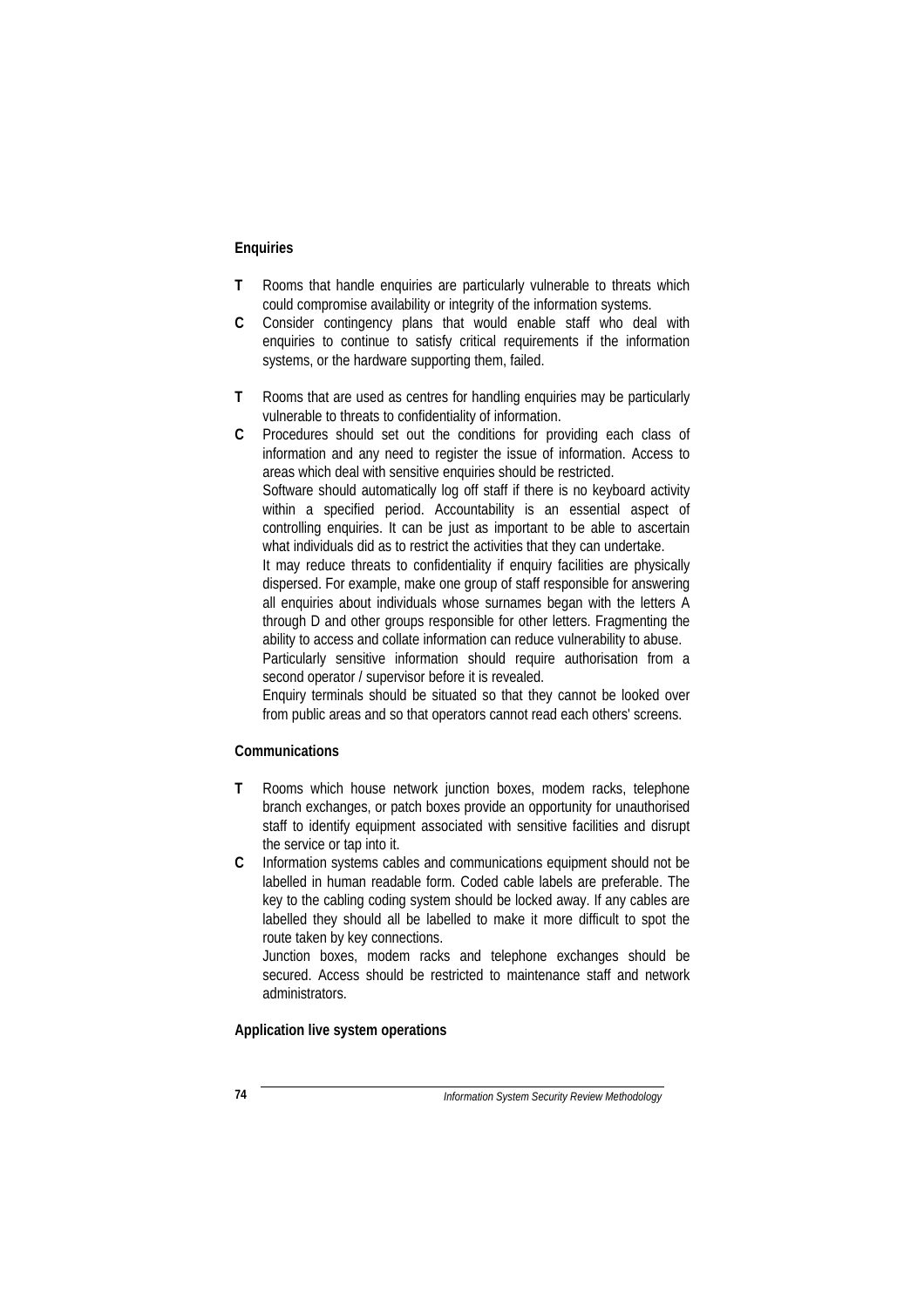- **T** Access to machines which are running live applications can facilitate the circumvention of measures designed to maintain the integrity, availability and confidentiality of the systems.
- **C** Rooms which house machines which are key parts of live information systems should be accessible only to operations staff. Separation of duties should ensure that operations staff are unable to originate transactions, design or develop programs or access sensitive output produced by the systems that they operate. The latter is made easier if secure output is possible only to devices outside of the operations area and operations staff are barred from entry to it.

## **Application development**

- **T** Application software is potentially the most powerful means of compromising the integrity of information systems. Programmers or others with access to the development environment can introduce covert actions into the system.
- **C** Programmers should be assigned work on a modular basis. Each module should have defined inputs and outputs. Peer review and unit testing should guard against the introduction of covert functionality. Change control staff should be separate from application programmers both physically and managerially.

Access to rooms which are used for application development of secure systems should be limited to the programmers. Analysts and change control staff should not be allowed access.

Strict accountability controls and a strong version control system should ensure that there is always a record of who did what and when.

Development tools should be made unavailable during quiet hours.

## **Systems functions**

- **T** Systems diagnostics and management tools can be used to intercept network traffic and to circumvent controls.
- **C** Access should be restricted to designated terminals and accountability controls used to monitor usage in much the same way as for application programmers. Physical access to systems terminals should be restricted to systems support staff and they should preferably work in pairs.

### **Plant**

**T** Power supply is a key resource for information systems. Disruption to the power supply could destroy information and, in the case of power surges, the hardware that supports the system.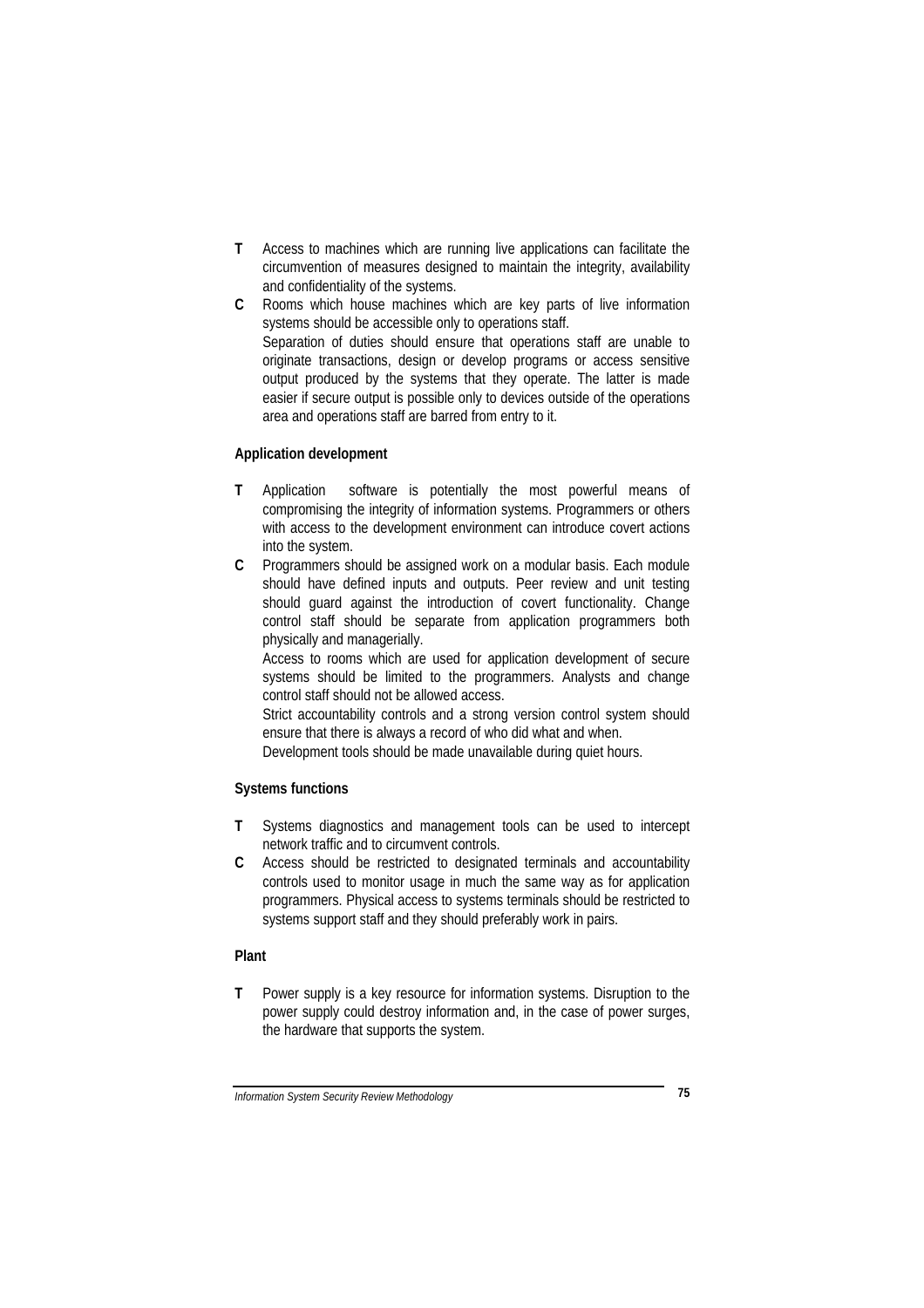**C** All information system assets should have smoothed power supplies capable of eliminating harmful surges in the supply. Key machinery such as file servers will need an uninterruptible power supply unit to ensure that they can at least close down gracefully in the event of disruption of the supply. Access to plant rooms should be restricted to maintenance personnel.

### **Stationery**

- **T** Blank forms may be essential for the continued operations of some systems. Licenses and certificates are two examples. Destruction of stocks would disrupt the service.
- **C** Backup supplies of essential forms should be held at any remote processing site and at an alternative location within the main site. Stocks should be held to the same level of security as the main stock and the storeholder should regularly check the completeness / usability of backup stocks.

#### **Cooking / smoking**

- **T** Cooking and smoking are the main sources of information system unavailability due to fire.
- **C** Both smoking and cooking should be banned in areas adjacent to key assets. Rooms where either are allowed should be provided with fire fighting equipment. In particular flame proof ash trays and bins should be used in rooms where smoking is allowed.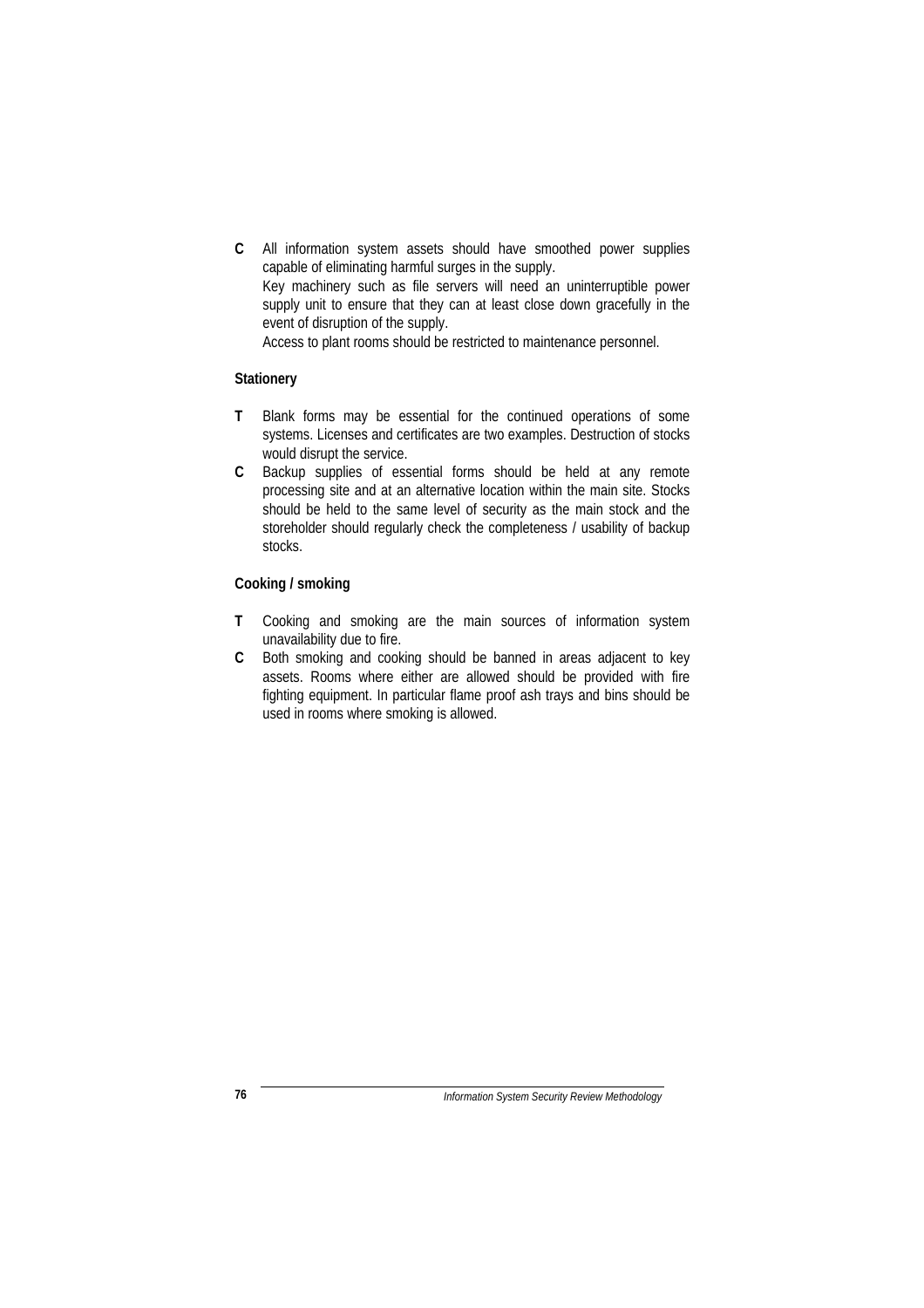#### **Valuable stationery**

- **T** Stationery which can be used for financial gain or as the basis for gaining rights, such as blank passes, payable orders or cheques, is an attractive target for theft.
- **C** Sensitive stationery should be serially numbered and kept in locked storage. The storekeeper(s) should account for issues including any wastage. Endeavour to ensure that a reconciliation can be undertaken which can account for all usage in terms of authorised issues and spoilage. Store rooms holding valuable stationery should be secured and accessible only to designated accountable staff.

## **Documentation**

## **Software**

- **T** Documentation is essential if software is to be maintained. There is a risk that it will be lost, destroyed or stolen. There may be a strong motivation for theft where the software performs functions which have a commercial value or disclose proprietary or sensitive information.
- **C** Documentation should be examined as part of the quality control procedures. Once it has been approved registered copies should be filed by change control staff.

Backup copies of the documentation of the live system should be held at a remote site.

Documentation of sensitive systems should be treated like a registered file. Copies should be numbered, copying banned and issues should be on a need to know basis. Copies should be locked away when not in use.

#### **Hardware**

- **T** Information systems assets are often both attractive, portable and easily damaged.
- **C** A full inventory of all material information system assets should be kept, maintained and audited.
- **T** Manuals for hardware are infrequently required but essential on the occasions that they are required. They are often difficult to replace and may contain information that would be of use to a system infiltrator.
- **C** Keep hardware manuals in locked libraries or within secure areas. Issues of manuals should be registered especially where approval is granted to take the manual away from the room that houses the equipment. Keep copies of essential hardware manuals at a remote site.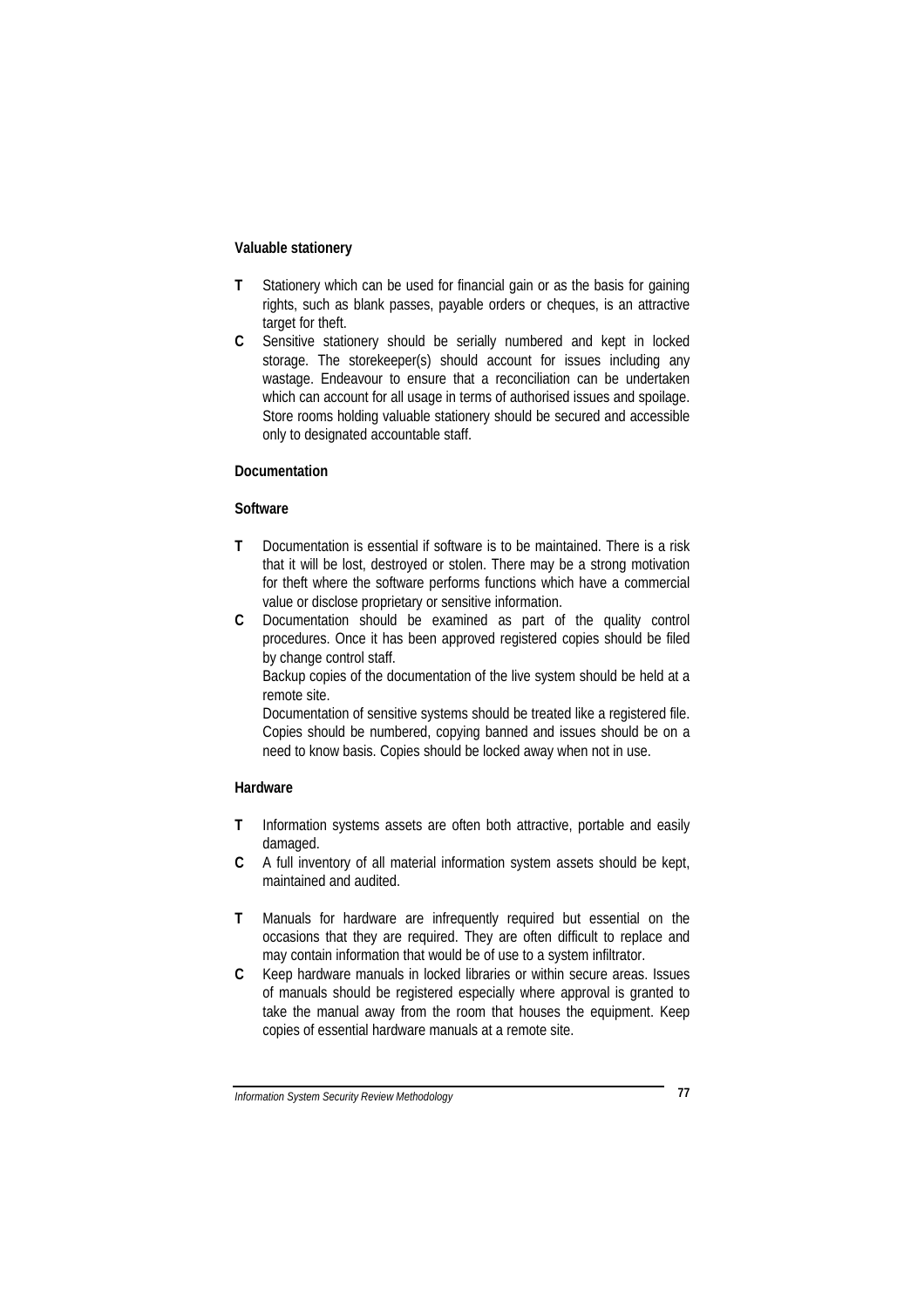#### **Procedures**

- **T** Office manuals provide staff with essential information and may provide others with an undesirable insight into the way that your systems work.
- **C** Procedures guides should be issued to named individuals, registered and kept securely. All manuals should be privacy marked on each page and sensitive manuals should have instructions on each page which make it clear that copying is not allowed.

Keep copies of procedure manuals off site.

## **Contingency plan**

- **T** By their nature contingency plans are needed infrequently and at a time when the organisation is under stress. There is a risk that they will become out of date or be unavailable when an emergency arises. In addition they may be of use to someone who intends to disrupt the service.
- **C** Contingency plans should be reviewed and tested at regular intervals, every year in most situations but more frequently where availability is very critical. Copies of relevant sections should be held securely at backup sites.

## **Floor plans**

- **T** Floor plans are extremely useful documents for a potential intruder.
- **C** Keep architectural drawings locked away. This is particularly important where the drawings have functional information overlaid.

### **Cabling diagrams**

- **T** Cabling diagrams are essential to the maintenance of networked systems. Loss could compromise the ability to maintain information systems or diagnose network faults. The diagrams are also very useful to anyone with an interest in infiltrating or disrupting the information services provided by the network.
- **C** Network diagrams should be prepared and updated whenever a new routing or connection is introduced. Copies of cabling diagrams should be kept at backup sites to facilitate recovery if the main site is damaged.

Access to cabling diagrams should be restricted to staff with a legitimate interest in cabling management / network administration.

## **Data dictionary**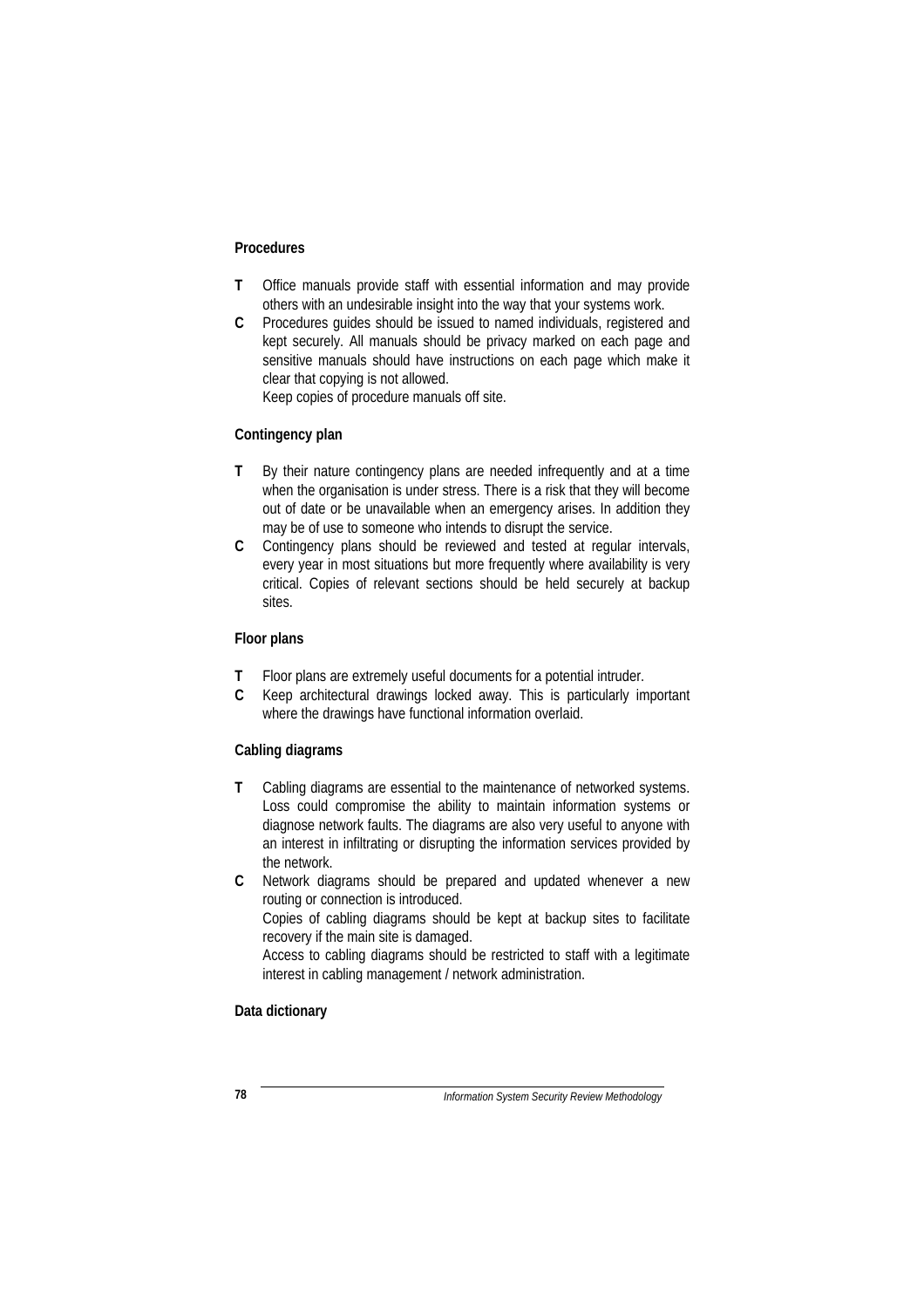- **T** The data dictionary should provide an index to the structure of all permanent information systems. It is an essential tool for the development of new information systems. It can be an invaluable aid to anyone wishing to infiltrate your information systems.
- **C** Integrate the maintenance of the data dictionary with the change control procedures to ensure that it reflects the current structure of data held by your information systems.

Keep copies at remote sites.

Maintain a register of copies of documents which are derived from the data dictionary and treat sensitive extracts like registered files.

## **Environment**

## **Air conditioning**

- **T** Large computers and their peripherals often have exacting environmental requirements. Failing to comply with the environmental conditions specified by the manufacturer may lead to machine failure and disputes over maintenance.
- **C** Set up a regular maintenance programme for essential air conditioning equipment.

Consider the need for backup of air conditioning equipment where key assets would be affected by failure.

## **Power**

- **T** Information systems assets can be affected adversely by reduction or increase in the voltage or frequency of power supplies.
- **C** All computers should be protected by surge suppressing power supplies. Key assets should be protected by uninterruptible supplies.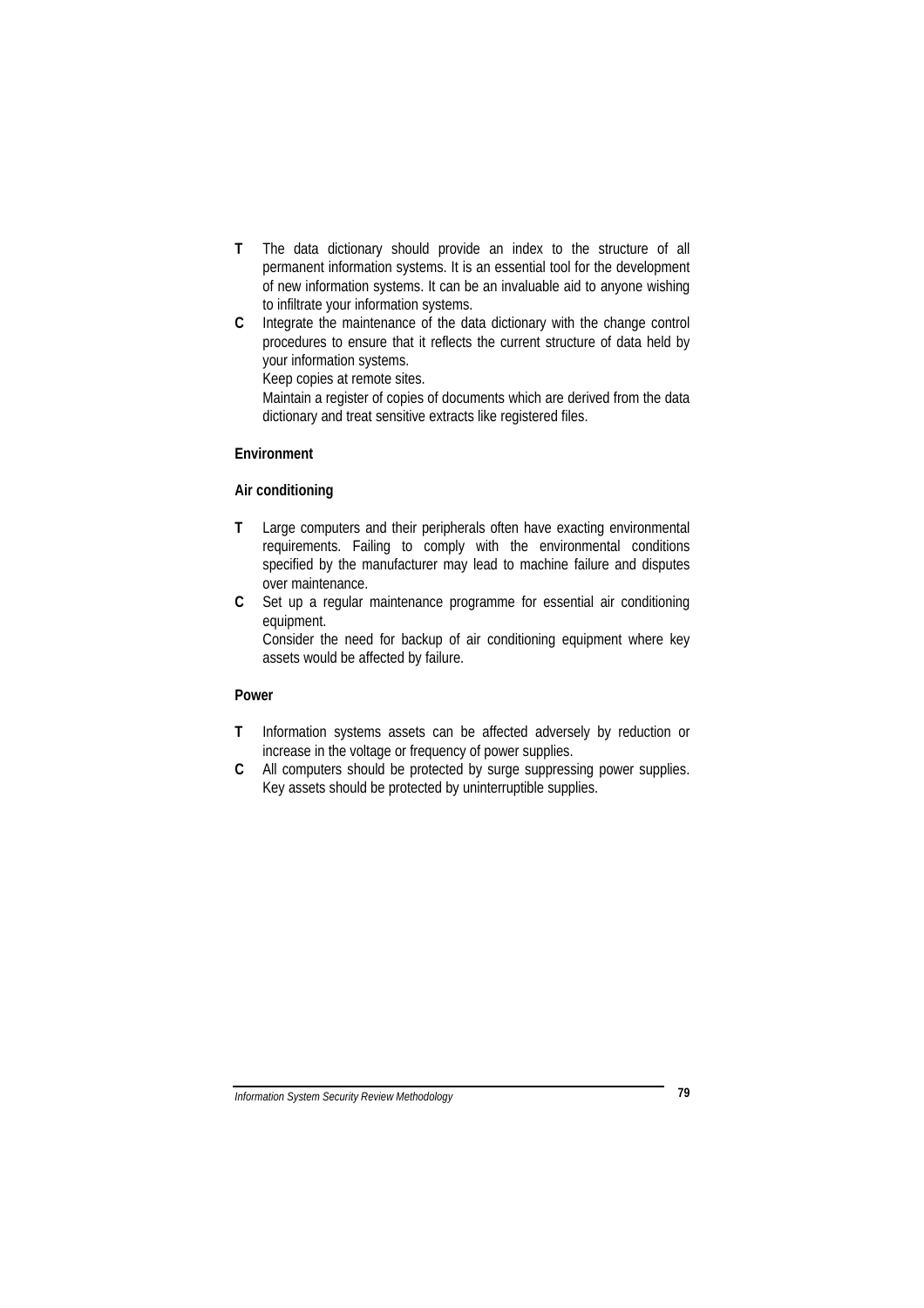#### **Water**

- **T** Some mainframe computers require supplies of cooled water. Failure of the water supply can lead to serious damage to the computer.
- **C** Ensure that the continuation of the water supply is under the control of operations staff and not building maintenance staff. It is not unknown for maintenance staff to inadvertently switch off chilled water supplies during holiday / quiet periods. Consider backup supplies of chilled water or automatic, orderly, shutdown of dependent computers in the event of the failure of the supply.

#### **Lighting**

- **T** Darkness can seriously disrupt plans for dealing with emergencies.
- **C** Consider the need for backup lighting.

#### **Waste**

#### **Paper**

- **T** Information systems often produce prodigious quantities of waste paper. This can be a source of leakage of information from the organisation.
- **C** All paper output should be security marked as appropriate. Consider shredding material of particular sensitivity. "Confidential waste" sacks should be used for material awaiting incineration. The security of waste is often overlooked. A waste sack containing material that would have been put on a registered file should be subject to the same level of security as would have been applied to the file.

#### **Magnetic media**

- **T** Magnetic media retain fragments of the files that have been copied to them even after the files have been erased.
- **C** Waste magnetic media should be security erased, degaussed or destroyed.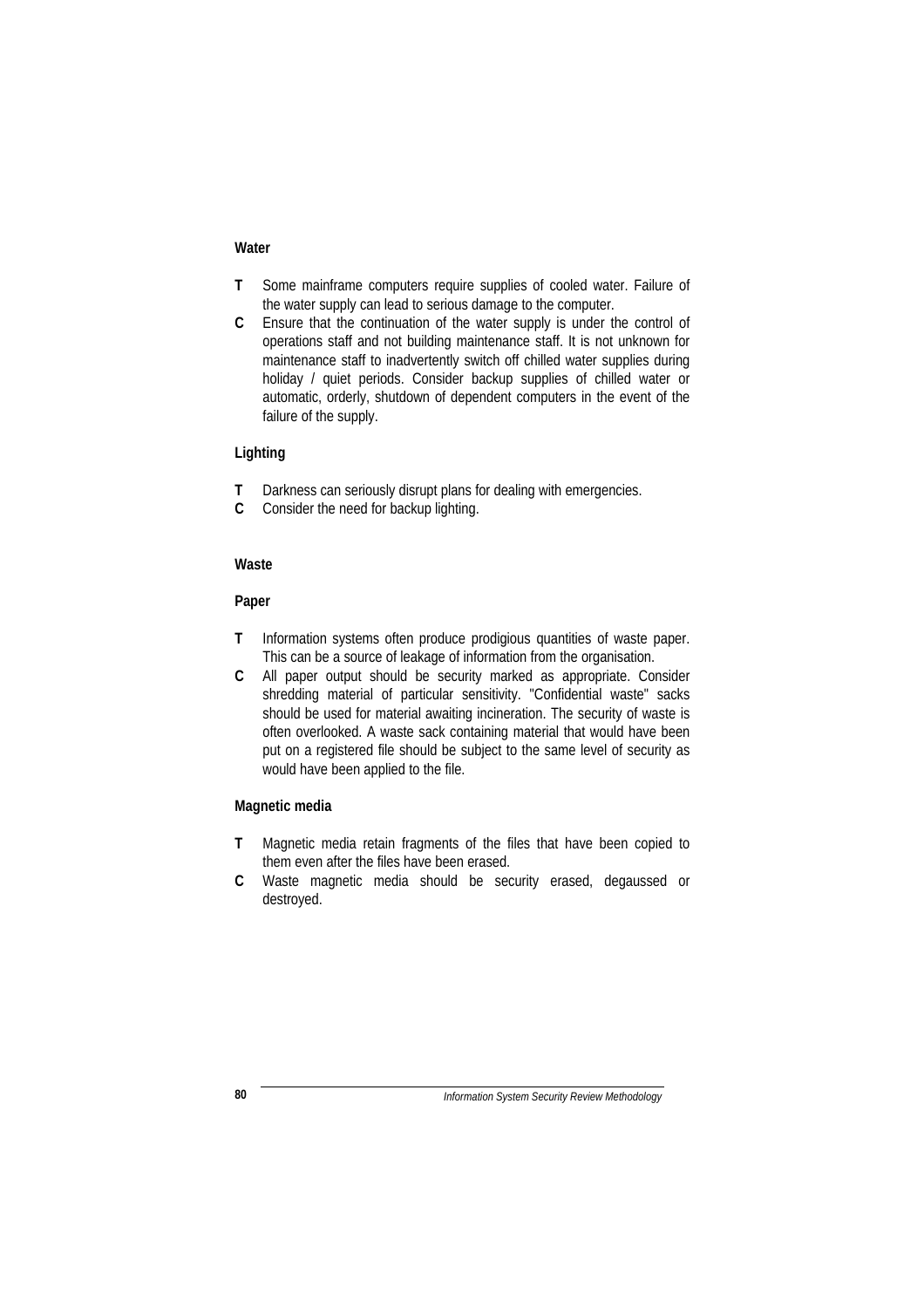## **Optical media**

- **T** Optical media cannot usually be effectively erased.
- **C** Incineration is the best way to destroy waste optical storage devices.

## **Stationery**

- **T** Waste financial stationery may be used illicitly.
- **C** Obsolete financial stationery should be formally written off and disposed of as confidential waste.

Make sure that accounting records take account of the disposal of prenumbered stationery.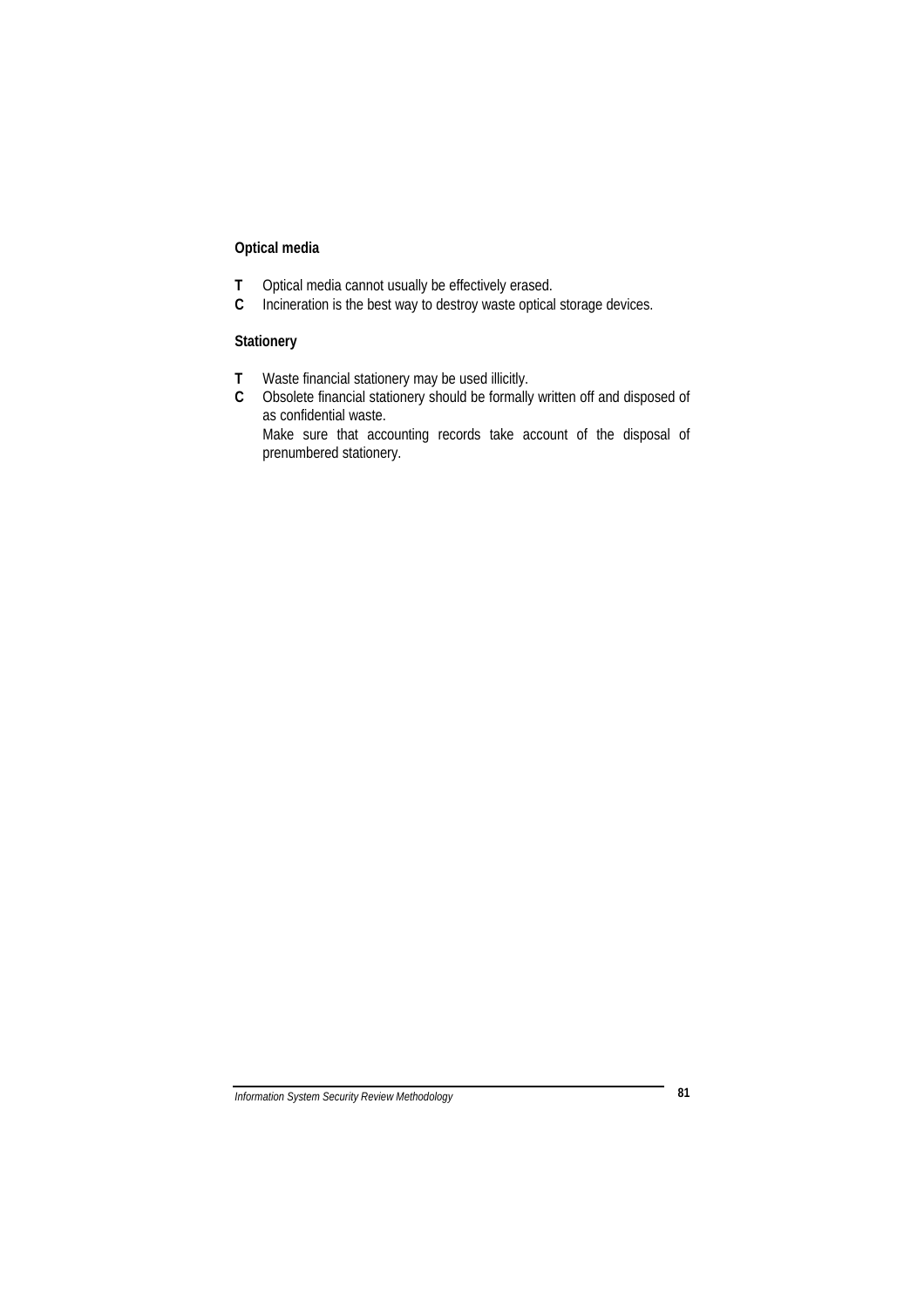## **Index**

| ×<br>e e<br>I<br>×<br>۰. |
|--------------------------|
|--------------------------|

| Air conditioning                   | 81 |
|------------------------------------|----|
| Analysts                           | 67 |
| Application development            | 77 |
| Application live system operations | 77 |
| Auditors                           | 70 |
| <b>Buildings</b>                   | 73 |
| <b>Bulletin Boards</b>             | 54 |
| <b>Burster</b>                     | 59 |
| Cabling diagrams                   | 80 |
| Change control                     | 69 |
| Communications                     | 53 |
| Communications                     | 76 |
| Computers                          | 55 |
| Consultants                        | 72 |
| Contingency plan                   | 80 |
| Contractors                        | 71 |
| Cooking / smoking                  | 78 |
| Data custodians                    | 71 |
| Data dictionary                    | 81 |
| Data entry                         | 65 |
| Data entry / update                | 74 |
| Data owners                        | 70 |
| Data users                         | 70 |
| Diskless workstations              | 57 |
| Documentation                      | 79 |
| Electronic mail                    | 54 |
| Enquiries                          | 66 |
| Enquiries                          | 76 |
| Enveloper                          | 59 |
| Environment                        | 81 |
| File servers                       | 58 |
| Fixed magnetic media               | 62 |
| Fixed optical media                | 63 |
| Floor plans                        | 80 |
| General                            | 59 |
| General                            | 64 |
| Hardware                           | 53 |
| Hardware                           | 79 |
| Impact printer                     | 60 |
| Input                              | 58 |
|                                    |    |

*Information System Security Review Methodology* **83**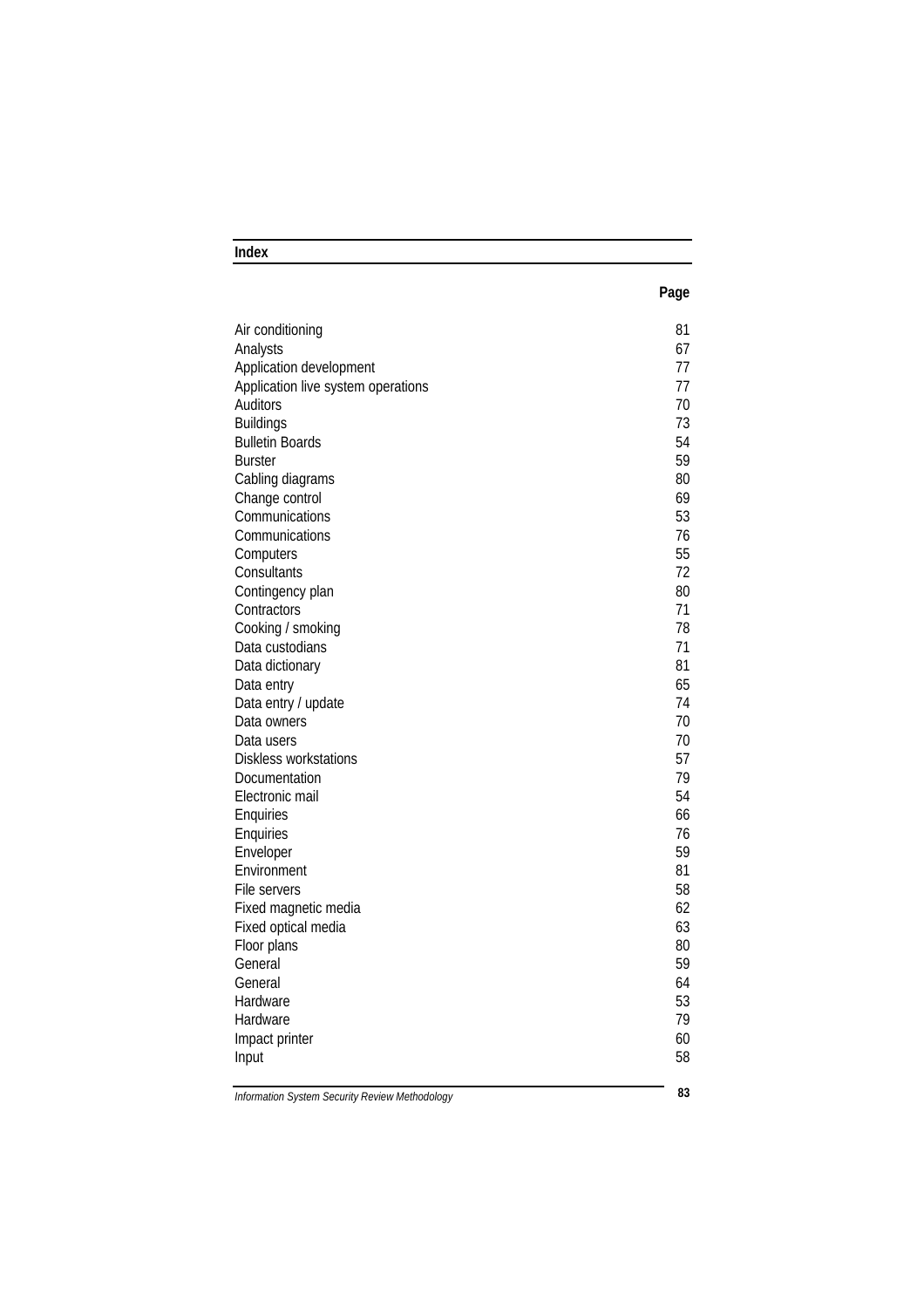|                                 | 53 |
|---------------------------------|----|
| Input/output ports<br>Intruders | 72 |
| Key personnel                   | 65 |
|                                 | 74 |
| Key rooms<br>Laser printer      | 60 |
|                                 | 82 |
| Lighting                        | 69 |
| Logical access control          |    |
| Magnetic media                  | 82 |
| Maintenance                     | 71 |
| Media librarian                 | 69 |
| Microcomputers                  | 56 |
| Microfilm / fiche               | 64 |
| Mini and mainframe computers    | 58 |
| <b>Modems</b>                   | 53 |
| Network cabling                 | 55 |
| Optical media                   | 83 |
| Output                          | 59 |
| Output handling                 | 66 |
| Output queues                   | 60 |
| Outsiders                       | 72 |
| Paper                           | 82 |
| Paper files                     | 61 |
| People                          | 64 |
| Photocopier                     | 61 |
| Physical                        | 73 |
| Physical access control         | 70 |
| Plant                           | 78 |
| Plotter                         | 60 |
| Postal Service                  | 55 |
| Power                           | 81 |
| Printing                        | 75 |
| Procedures                      | 80 |
| Processing                      | 74 |
| Programmers                     | 66 |
| Removable magnetic media        | 61 |
| Removable optical media         | 63 |
| <b>Scanners</b>                 | 58 |
| Site                            | 73 |
| Software                        | 79 |
| <b>Staff</b>                    | 64 |
| Stationery                      | 78 |
| Stationery                      | 83 |
| Storage                         | 61 |
| Storage                         | 75 |
|                                 |    |

**84** *Information System Security Review Methodology*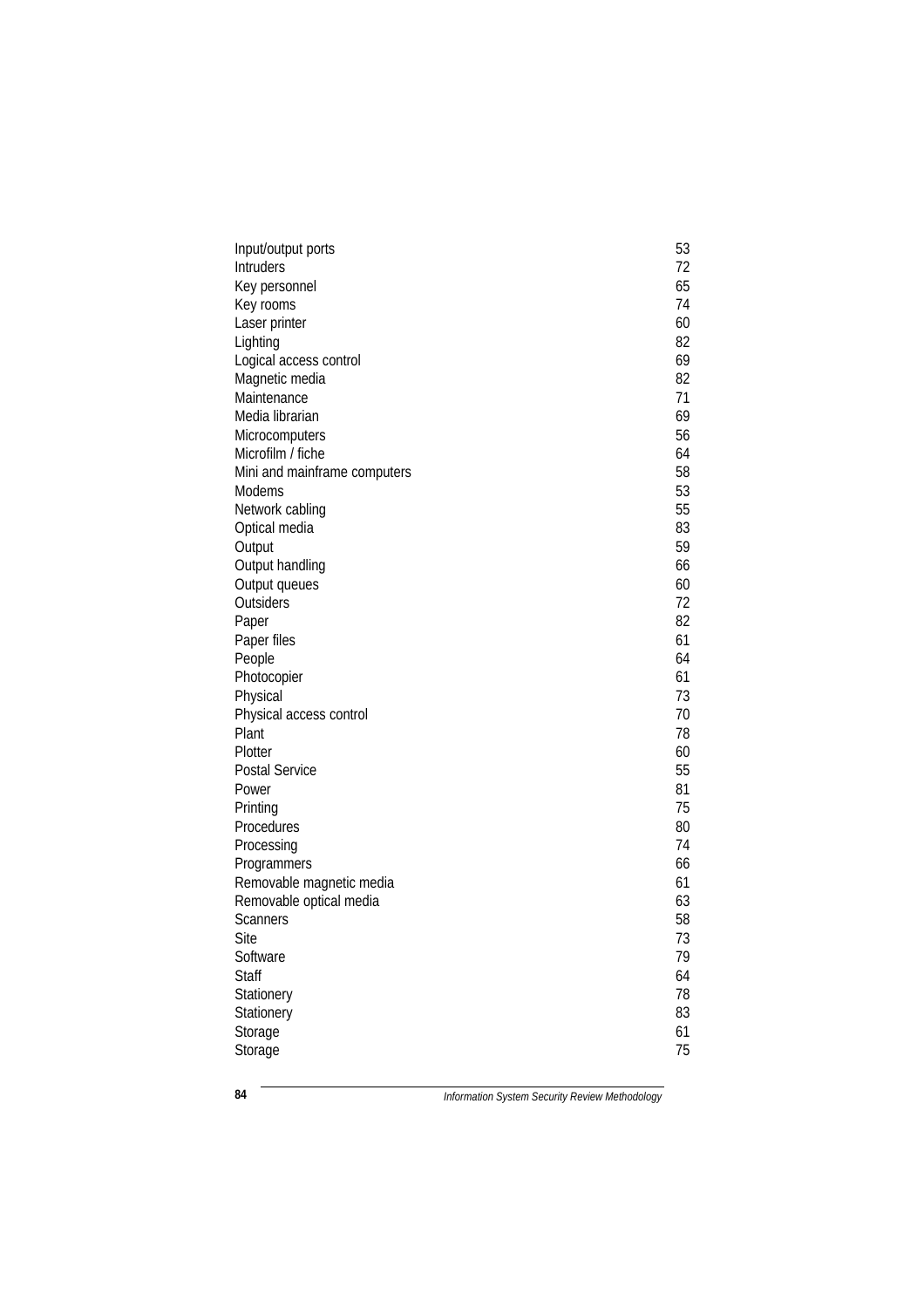| System support             | 68 |
|----------------------------|----|
| Systems functions          | 77 |
| <b>Systems Programmers</b> | 68 |
| Telephone lines            | 53 |
| Terminals                  | 55 |
| Typewriter                 | 61 |
| Valuable stationery        | 79 |
| <b>Visitors</b>            | 72 |
| Visual Display Unit        | 60 |
| Waste                      | 82 |
| Water                      | 82 |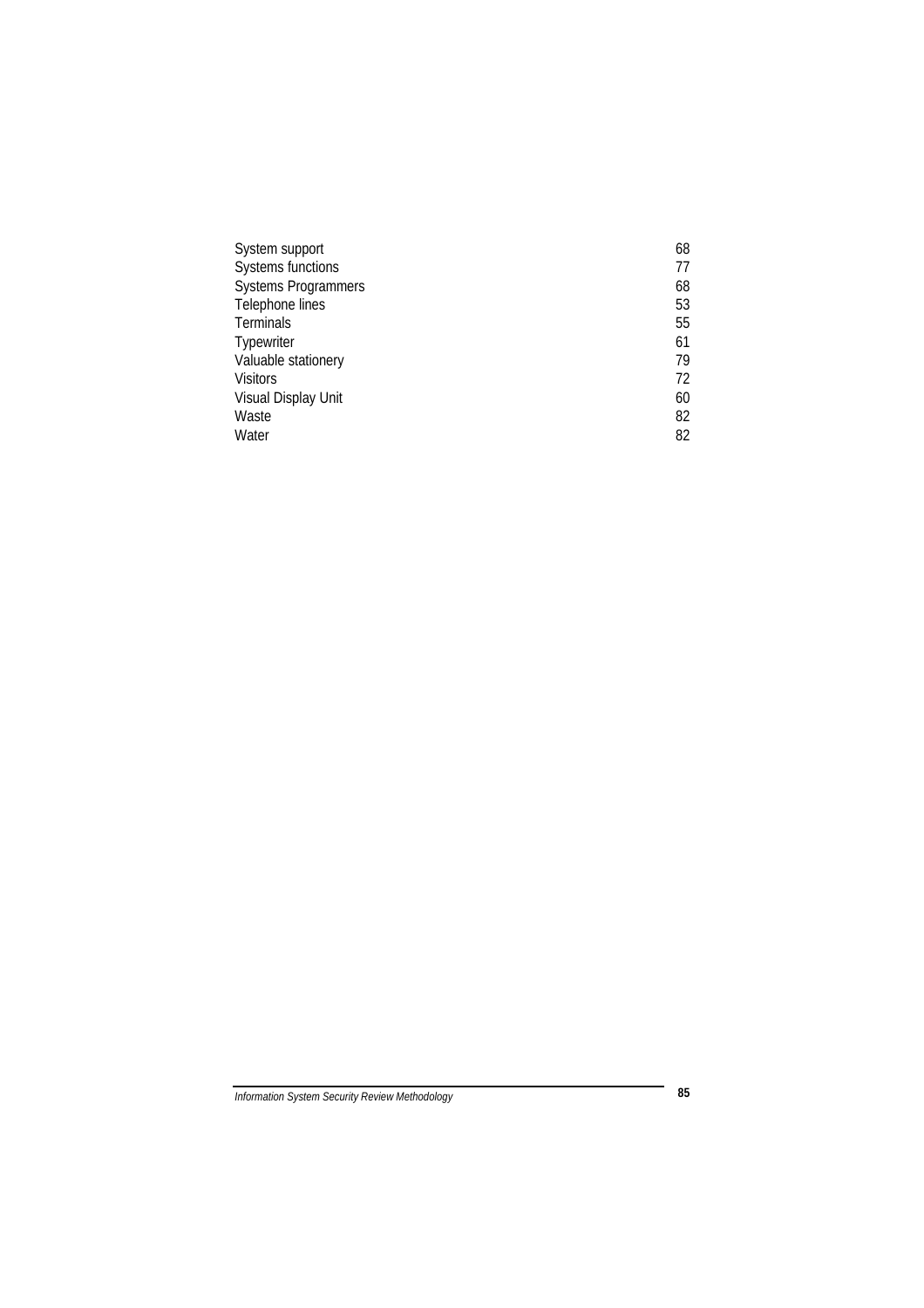#### **Appendix I - A Few Definitions**

## **Classification of information:**

**Undesignated information:** information not otherwise designated or classified where safeguards of normal good management practices are sufficient. Information that is publicly available. **For example:** Time Reporting, Staff Scheduling, Manuals and Publications, General Administration, released Chapters, released Positions, released Opinions, etc.

**Designated information:** information related to other than the national interest that is designated as needing protection.

**Classified information:** information related to the national interest.

#### **Information System / Application:**

"The application of specific software to complete specific work. Any set of steps followed in doing financial, administrative, or program work", for instance an Accounts Payable System.

In a microcomputer environment, applications may be very simple, such as a WordPerfect report - keying, setting format, and printing, **or** complex, a CAAT down loading client data, extracting samples, analysing the results, and printing samples or results.

The software used, such as CAAT programs, Lotus, or WP, should not be confused with the application of the software, audit sampling or annual chapter. An application's name is usually a combination of the software used and the application developed, such as CAAT Audit Sample, Lotus Financial Analysis, WP Audit Chapter.

For security assessment purposes, similar applications may be grouped together.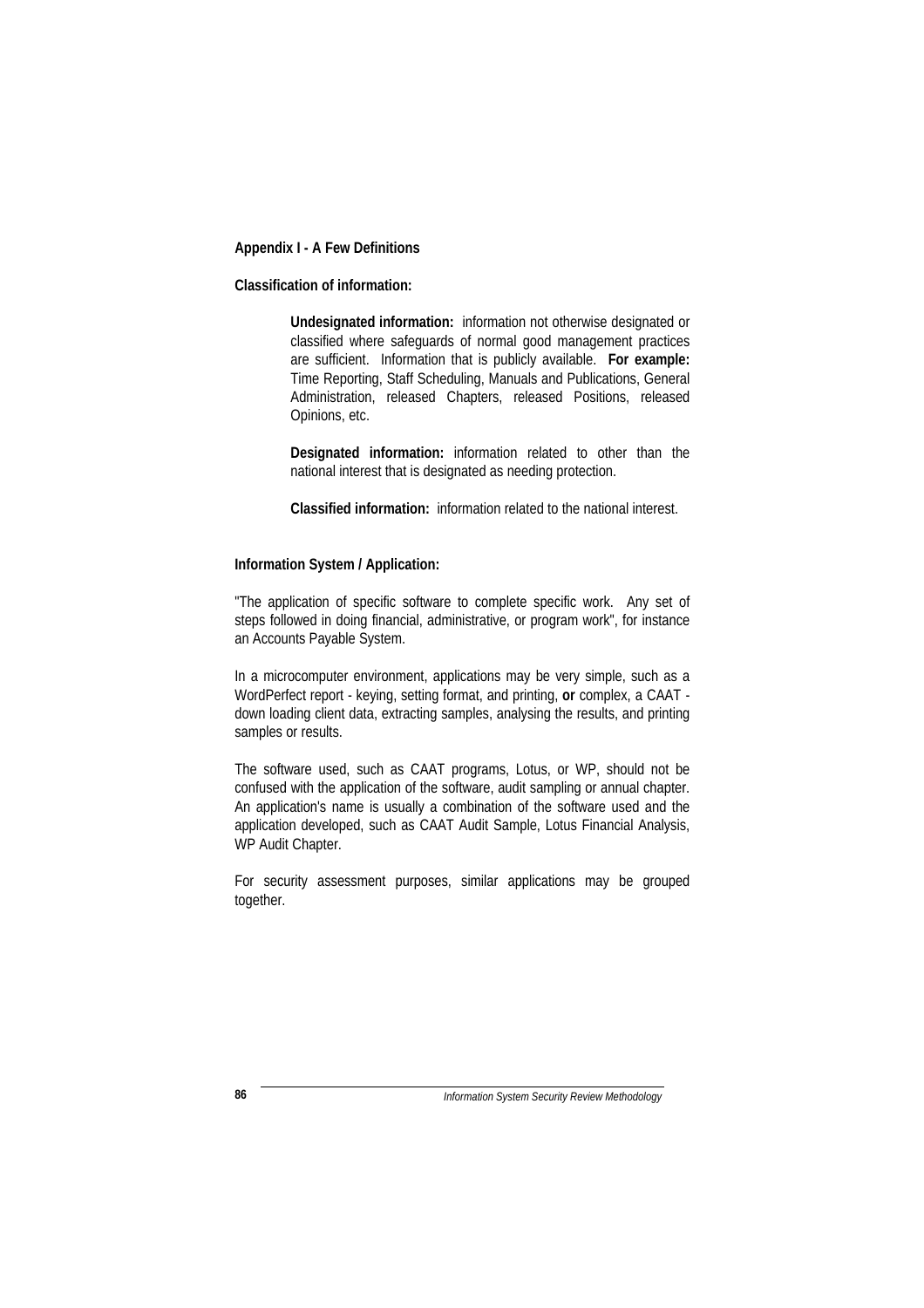### **"Logical" Access Control and Accountability as part of a Security System**

"Logical" access control using IDs and passwords enforces restricted access to **data** on an individual user basis. This is achieved through a security system which determines what the user can access and do, and maintains **accountability** through the creation of an **audit trail** which records the user's use of the computer.

Access control, as any other control, is not considered effective and reliable unless the control can be demonstrated to be working as intended and can be monitored. An **audit trail** serves as evidence that the access control measure is working as intended and provides the means to investigate irregularities and to identify areas where controls could be improved. Within a computer security system, the **audit trail** is a history file created and protected by the system through password and encryption controls. The use of an **audit trail** is transparent to the user. Under many security systems, the security administrator has access to all users' **audit trail** history files. Individual users have read access to their own **audit trail**.

### **Need to Know Principle**

A fundamental principle of security policy is to restrict access to **data** and **assets** to those who need such access, which involves defining the specifications of sharing the data and assets. Within a computer environment this involves physically and/or logically (Security System ) controlling access to **data** and **assets**. For example, in an Audit Office, users protect client, audit and administrative **information** to keep others from accidentally reading, modifying or erasing the **information**.

### **Sensitivity of information:**

**Availability:** the quality or condition of information, services, systems, and programs being available in a timely manner ("at the Organisation level").

**Confidentiality:** the quality or condition of being sensitive ("may cause injury if information is disclosed").

**Integrity:** the quality or condition of being accurate and complete ("may cause injury if information is modified, incorrect, or incomplete").

## **Security Exposure Assessment**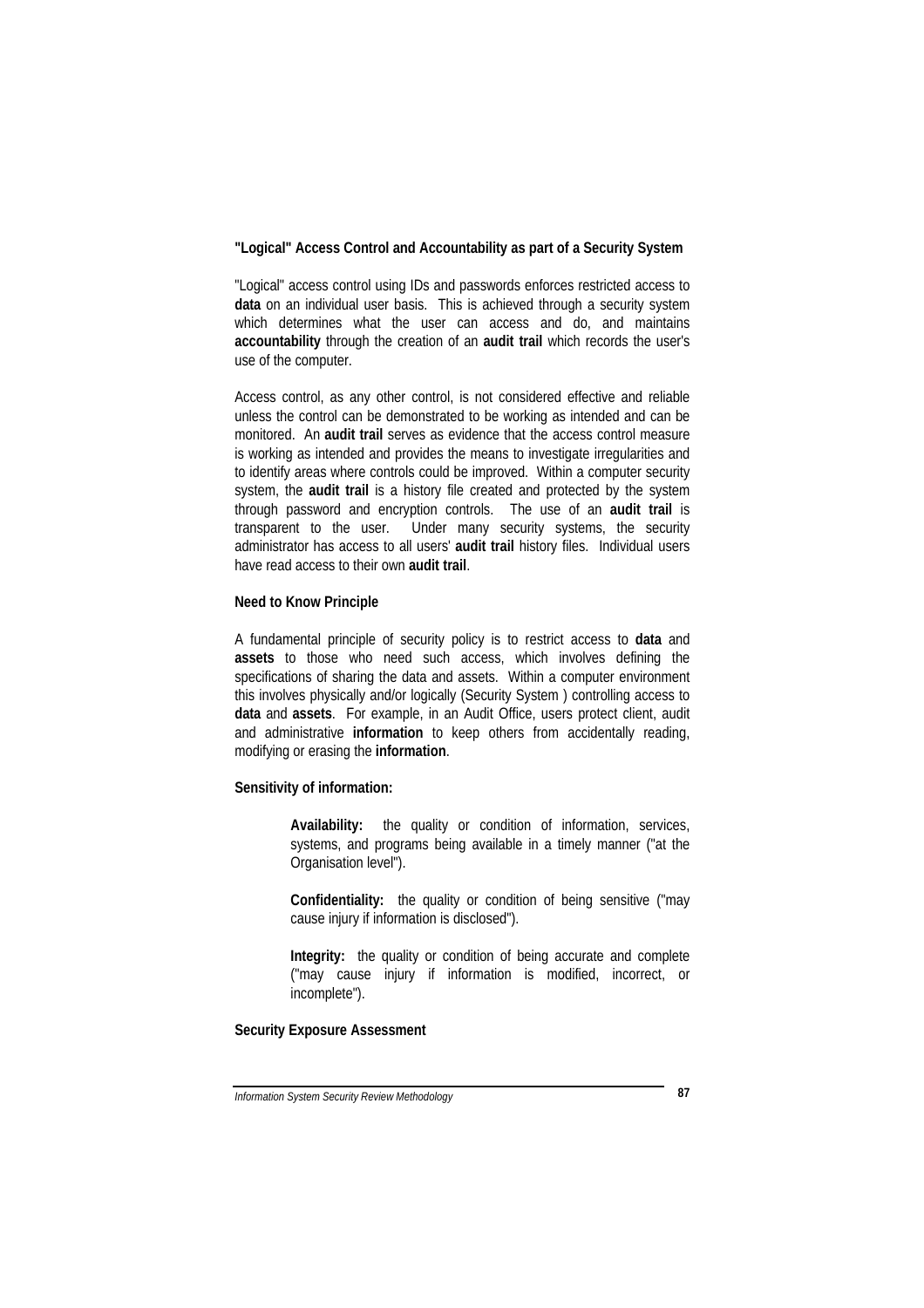A security exposure assessment is the result of combining a business impact assessment with a threat risk/probability assessment. A security exposure assessment is rated as:

> **High:** Dramatic impact - reasonable probability. Those events that have enough probability of occurrence and such strong business impact that it is prudent to take preventive and recovery steps. The expectation of damage is high enough that you don't have to agonise over precise predictions of probability.

> **Medium:** Significant impact - unknown probability. The business impact is such that steps should be taken. A review of the threats and their probability is required to reduce the threats to a manageable level.

> **Low:** Low impact - any probability. The so-what category. If it happens, it won't hurt that much. If you feel comfortable that the potential for damage is low, these are the threats you accept. There is no need to undertake detail probability analysis.

### **Security Infrastructure**

Typically, in many government organisations, under similar or different titles, security administration is delegated in the following manner:

- **Chief Security Officer:** A Senior Executive, who has overall responsibility for security in the organisation. He is the liaison with all other government entities and is fully accountable for all matters of security within his own organisation.
- **Director of Security:** A senior manager, with delegated authority from the Chief Security Officer, who has the day to day responsibility for the administration of all security matters within the organisation.
- **Person in charge of computer security:** A senior manager, with delegated authority from the Chief Security Officer and reporting to the Director of Security, who has the day to day responsibility for the administration of computer and technology security matters within the organisation.
- **Security Team:** A team of individuals built from as wide a cross section of the organisation as possible. The team needs the full support and commitment of senior management to perform the security review and gain the acceptance of its results. For instance, it is preferable that the user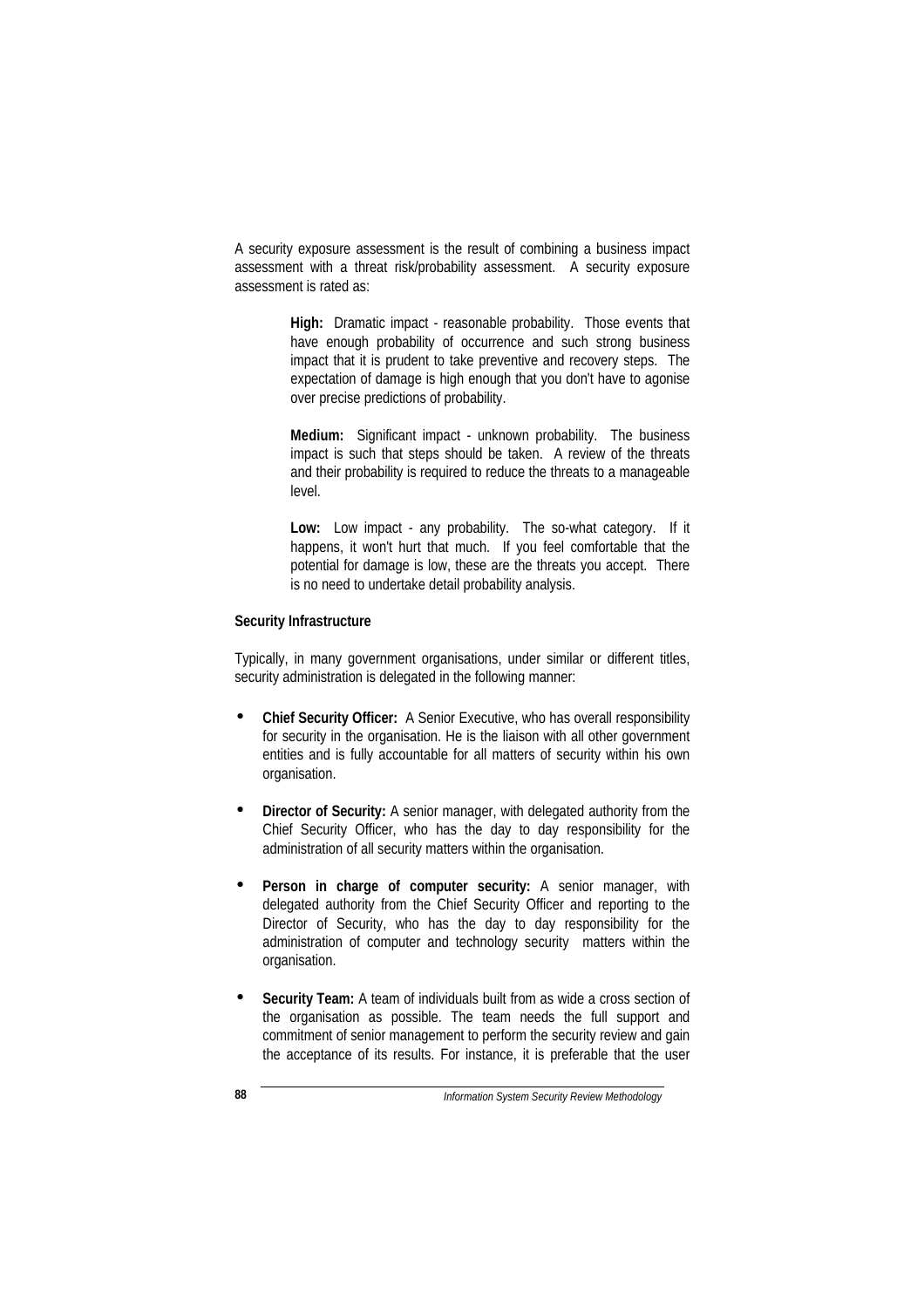representative be an influential member of the user community and be the team leader. Users and senior management are more likely to accept security recommendations from the team as they are usually suspicious of reports produced by "technical specialists".

A corporate security policy, approved by senior management, is put in place to support the information system strategy which, itself, is based upon the mission and objectives identified in the statement of corporate policy.

Typically also, an **I**nformation **S**ystems **S**teering **C**ommittee (**ISSC**), chaired by a senior executive, plays an important role to ensure that all information systems in the organisation are developed and used in line with corporate objectives and strategies. ISSC oversees the implementation of the information systems policy and of the security policy.

### **Security Management Principles**

- 1. Security protection should be consistent with the sensitivity of the **data** being protected:
- 2. Security protection should remain with the **data** at all times as it is moved or processed; and
- 3. Security protection should be continuous in all situations.

These principles are implemented by determining **data** sensitivity from the view of integrity, confidentiality & availability and the application of specific elements of a **Security Scheme** which includes people, physical, practice & procedures, hardware, software, applications, and back up elements of protection.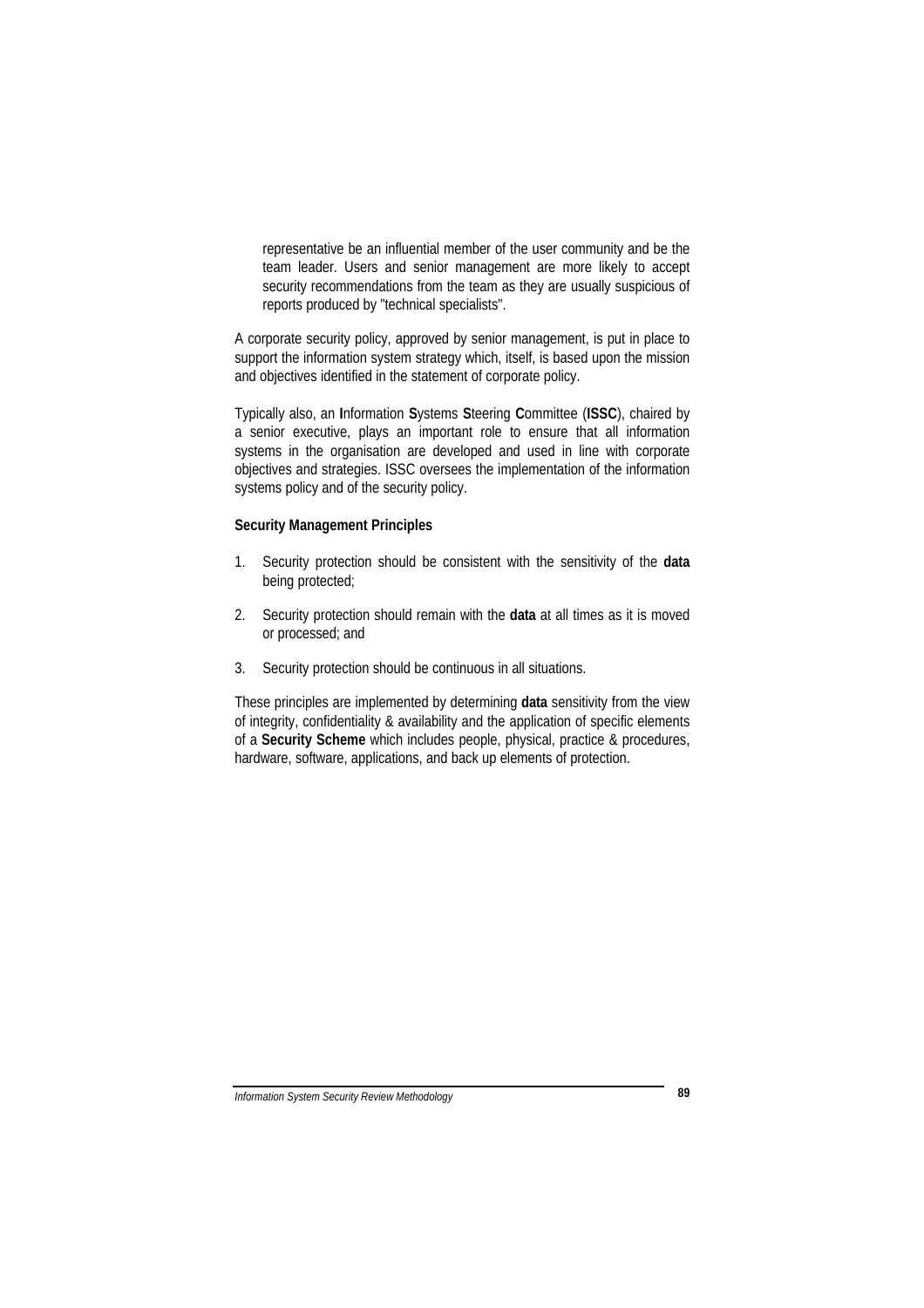**Information System Security Review Methodology**

**A Guide for Reviewing Information System Security in Government Organisations**

**Volume 3 : A Detailed Information System Security Method**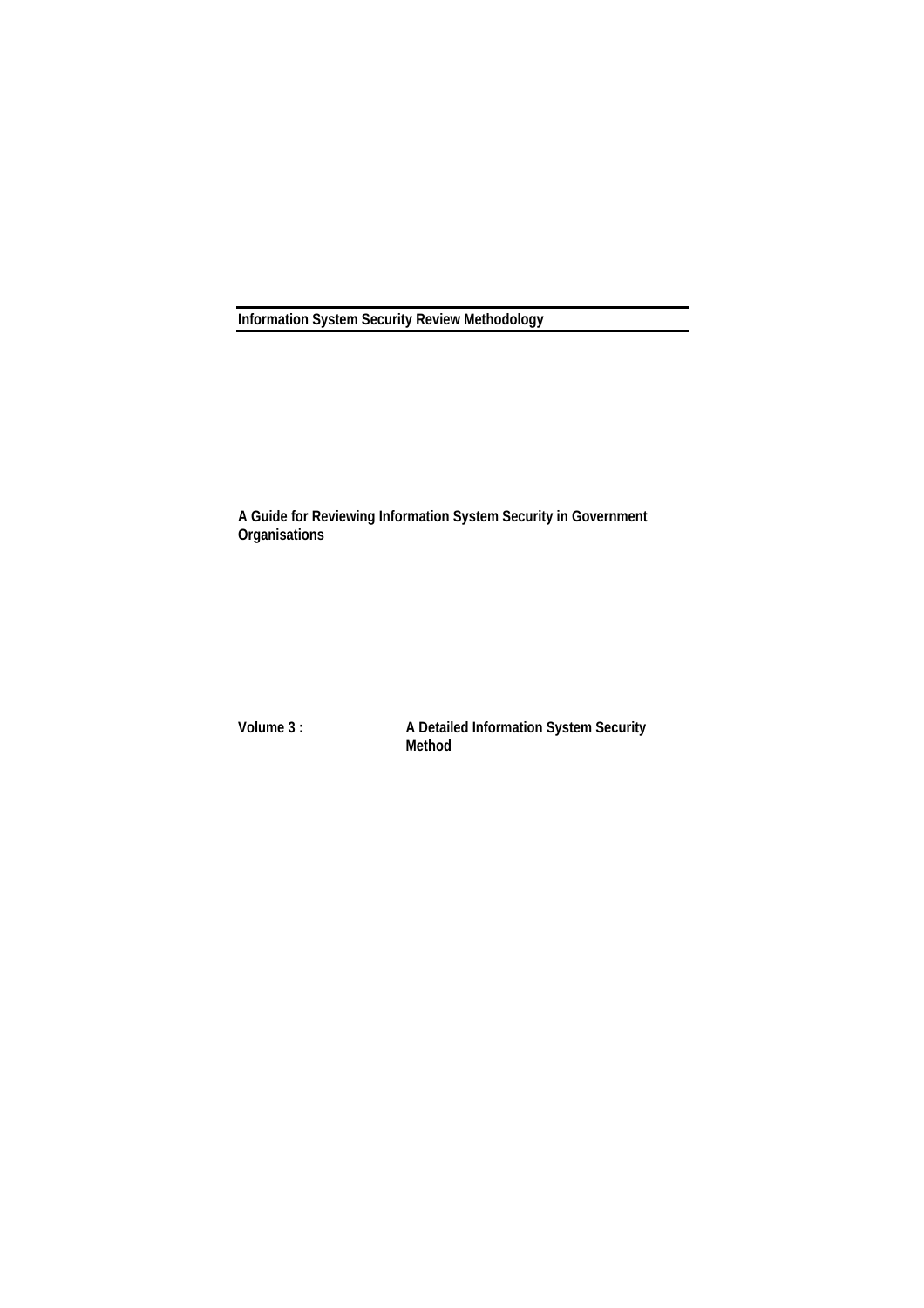### **A Manual Quantitative Approach to Information System Security** <sup>9</sup>

### **1. Overview**

- 1.1 The objective of an information system security programme is to reduce the risk of loss of confidentiality, integrity and availability of information to an acceptable level.
- 1.2 The aim of an information system security method is to facilitate the establishment of a comprehensive, cost effective, security programme covering all key information systems. The method should assist users to establish a level of security commensurate with their requirements. Finding an appropriate level of security involves risk analysis and risk management.
- 1.3 **Risk analysis** is used to establish the degree to which information systems are exposed to risks. It entails examining the threats facing information systems, estimating the frequency with which they are expected to occur and then evaluating the impact that the organisation would suffer if threats do occur. "Exposure" is calculated by combining the valuation of impact and the estimated frequency of threats.
- 1.4 **Risk management** involves the choice of the cheapest countermeasures which reduce the organisation's exposure to risk to an acceptable level. Countermeasures are steps taken by the organisation to reduce the frequency of a threats or to reduce the impact when threats do occur.
- 1.5 Valuation is the key to establishing an appropriate level of security and users are the key to valuation. It follows that groups of users must be established at an early stage. Each system can be valued by reference to its users. A system with no users or one where the users place no value on the information received is worthless and should not be maintained let alone secured.
- 1.6 If systems faced no threats then security would not be required. The method should help identify threats to the confidentiality, integrity or availability of information systems. This involves identifying all of the

 $\overline{a}$ 

Adapted from a methodology developed by the National Audit Office, UK. This document aims only at providing a general description of a detailed and quantitative risk analysis method which is used in various ways by most commercial risk analysis packages. It is strongly recommended that a microcomputer software package be used with this detailed risk analysis method.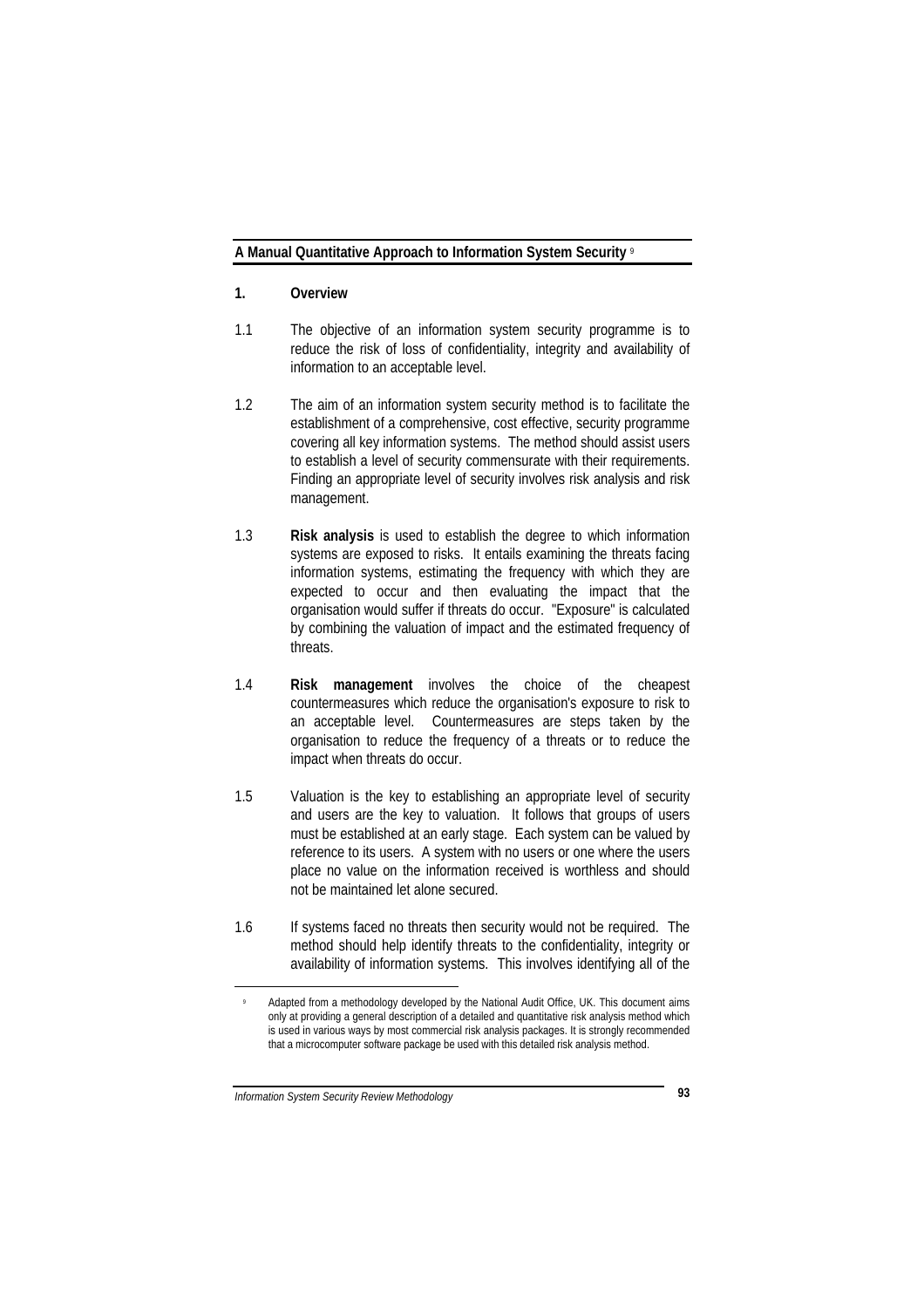components that must be in place if the users are to continue to receive a reliable service and then looking at events which would adversely affect each component. It also involves the identification of ways that information can leak from each component of the information system.

- 1.7 Once the value of a system and the threats that face it have been established a security requirement can be formulated. This will take the form of a list of measures that are necessary to reduce the risks faced by users to an acceptable level. Putting these measures in place and maintaining them is the job of the staff which make up the security infrastructure.
- 1.8 The stages of an information system security method are:
	- (1) Establish a security policy
	- (2) Build up the security infrastructure
	- (3) Identify information systems
	- (4) Identify threats / weaknesses
	- (5) Value the systems
	- (6) Assess the security requirement for each system
	- (7) Implement and maintain a security programme and procedures consistent with the security policy

# **2. Infrastructure**

- 2.1 The security policy should reflect the information system strategy which should itself be based upon the mission and objectives identified in the statement of corporate policy. It is not appropriate to begin designing an information system security strategy before the corporate or information system strategy. The senior management board should devise a security policy. The policy should be endorsed by the head of the organisation. A **S**ecurity **O**fficer (**SO**) should be appointed to oversee the implementation of the security policy.
- 2.2 If you have, or plan to have, extensive information systems you should set up an **I**nformation **S**ystems **S**teering **C**ommittee (**ISSC**). A member of the senior management board should chair the ISSC. The role of the ISSC is to ensure that the information system strategy develops in line with corporate objectives and that the security strategy keeps up to date. You should appoint an **I**nformation **S**ystem **S**ecurity **O**fficer (**ISSO**) and consider establishing an **I**nformation **S**ystem **S**ecurity **G**roup (**ISSG**). Information system security is a speciality. The role of the security group is to act as a focus for information system security development work.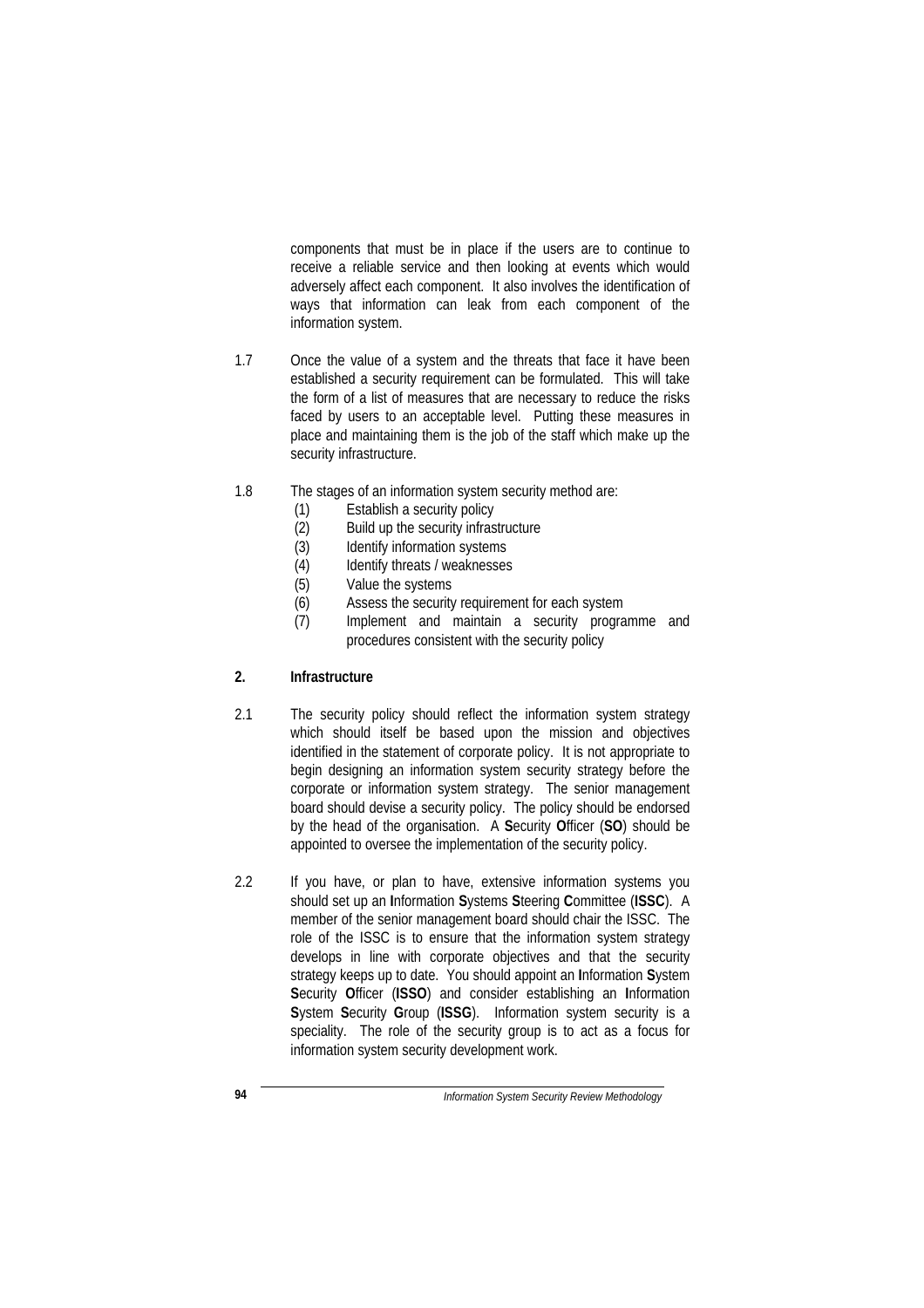- 2.3 The security policy statement should provide a framework for the security programmes dealing with each major information system. Large organisations often produce security guidelines which set out security standards in great detail. The guidelines are intended to help staff translate the requirements of the security policy into a security programme for their systems.
- 2.4 **S**ecurity **O**perating **P**rocedures (**SOP**s) take the form of manuals which give details of the procedures necessary to support the security programme. The SOPs are particularly important as many security measures are ineffective unless staff both understand and comply with supporting procedures.
- 2.5 Staff training and awareness programmes are an essential part of the security infrastructure. You should include security awareness training as part of staff induction and follow this up with refresher courses at regular intervals. The use of posters, booklets and manuals can further reinforce the main elements of the security programme.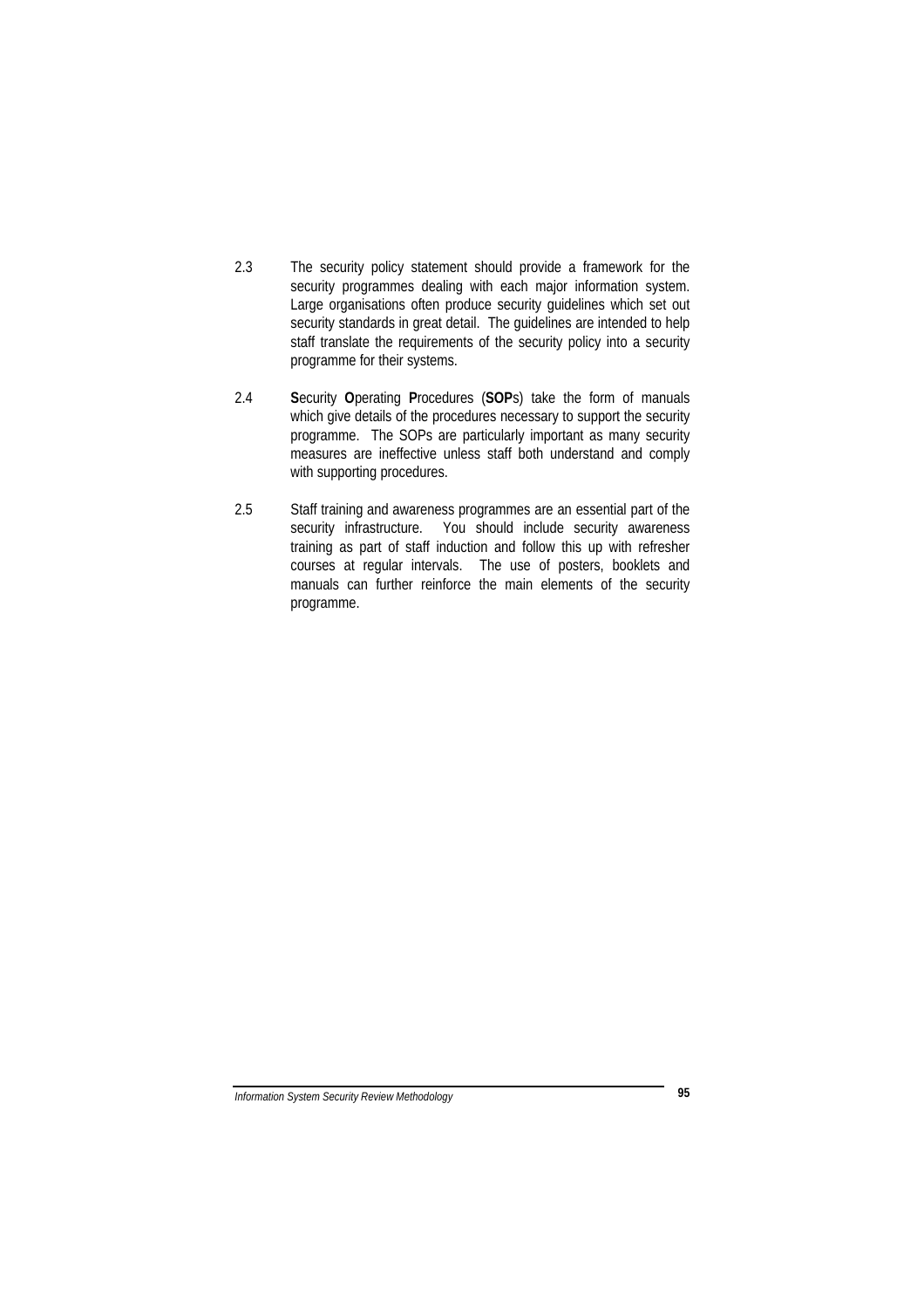## **3. Boundary**

- 3.1 The first stage in any information system security review is to establish the boundaries of the system under review. This can be achieved by identifying a community of users.
- 3.2 Where there is little interaction between information systems this is quite easy as users of the output from the system can be readily identified. In highly integrated systems an artificial boundary has to be agreed in order to keep the review to a reasonable scale.
- 3.3 It is important to gain Senior Management commitment to the review and, in particular, to ensure that they agree the boundaries of it.
- 3.4 Ideally you should start with a complete information model of the organisation in which the review is to take place. This should show the flow of information both within the organisation and between the organisation and others outside. This model can act as the basis for an information system security programme which will cover all key systems when completed.

# **4. The Team**

- 4.1 The first manifestation of senior management commitment to information system security should be the establishment of an **I**nformation **S**ystem **S**ecurity **G**roup (**ISSG**). The security group should be responsible for the implementation of the security policy set out by senior management and identifying changes made necessary by developments in the organisation's information systems or the threats that face them.
- 4.2 If the findings of a review are to be accepted throughout the organisation it is important to ensure that the security team is built from as wide a cross section of the organisation as possible. This is particularly important if you are undertaking the review as an external consultant.
- 4.3 The internal audit team should have built up a deep understanding of the information systems within the organisation and will have a major part to play in ensuring that the security recommendations are implemented effectively. The security team may be able to use internal audit working papers to assist their understanding of the information systems in the organisation but it is unlikely that members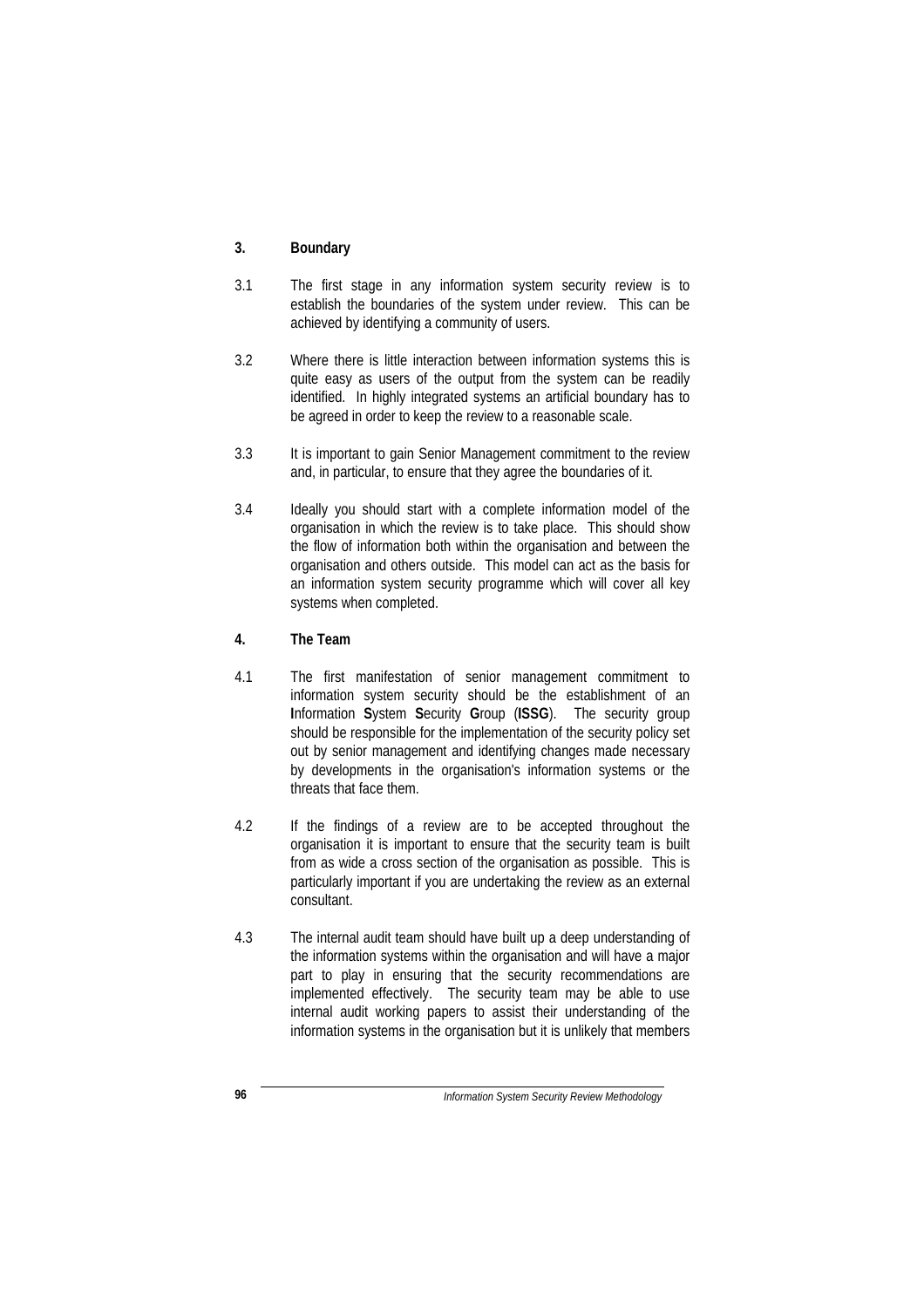of the internal audit section will want to play an active role as this would compromise their independence at the review stage.

- 4.4 Users of an information system have a key role to play in explaining how the system works and in valuing the information gained from it. The co-operation of users is essential if the information security programme is to be implemented successfully. Users are much more likely to accept security recommendations if an influential member of the user community is a member of the team. The user representative often makes a good team leader as this reassures both senior management and users who are often deeply suspicious of reports produced by "technical specialists".
- 4.5 If the system is heavily computerised then a systems analyst should be included on the team to help explain how the computer system works and to advise on a clear and consistent method of documenting the flows of information.
- 4.6 Computer Security specialists may not be required at all if the system is simple but for complex computerised systems their help will be required both in evaluating the threats to the system and formulating countermeasures.

# **5. Threats / Vulnerability**

- 5.1 The first stage in assessing the threats facing a system is to establish the chain of assets which are involved in the supply of information to each major user. Remember the information security objectives of confidentiality, integrity and availability and think of all of the points in the system where any one of these objectives could be compromised. The list of assets will be longer for a networked application than for a manual or stand alone one. A stand alone word processor will be vulnerable through the screen, printer, keyboard and via any storage device such as floppy disks, paper or tapes. A networked system may be vulnerable at many other points including terminals, printers, telecommunications equipment linked to the network, the network cabling and both central and local disks.
- 5.2 Create a form for each asset or group of assets that you identify and then make a list of all of the events which could compromise integrity, availability or confidentiality of information systems that are connected to the asset. For each event you will have to make an estimate of the likelihood of the event occurring in any one year. This can be very difficult if there have been no occurrences of the event in the history

*Information System Security Review Methodology* **97**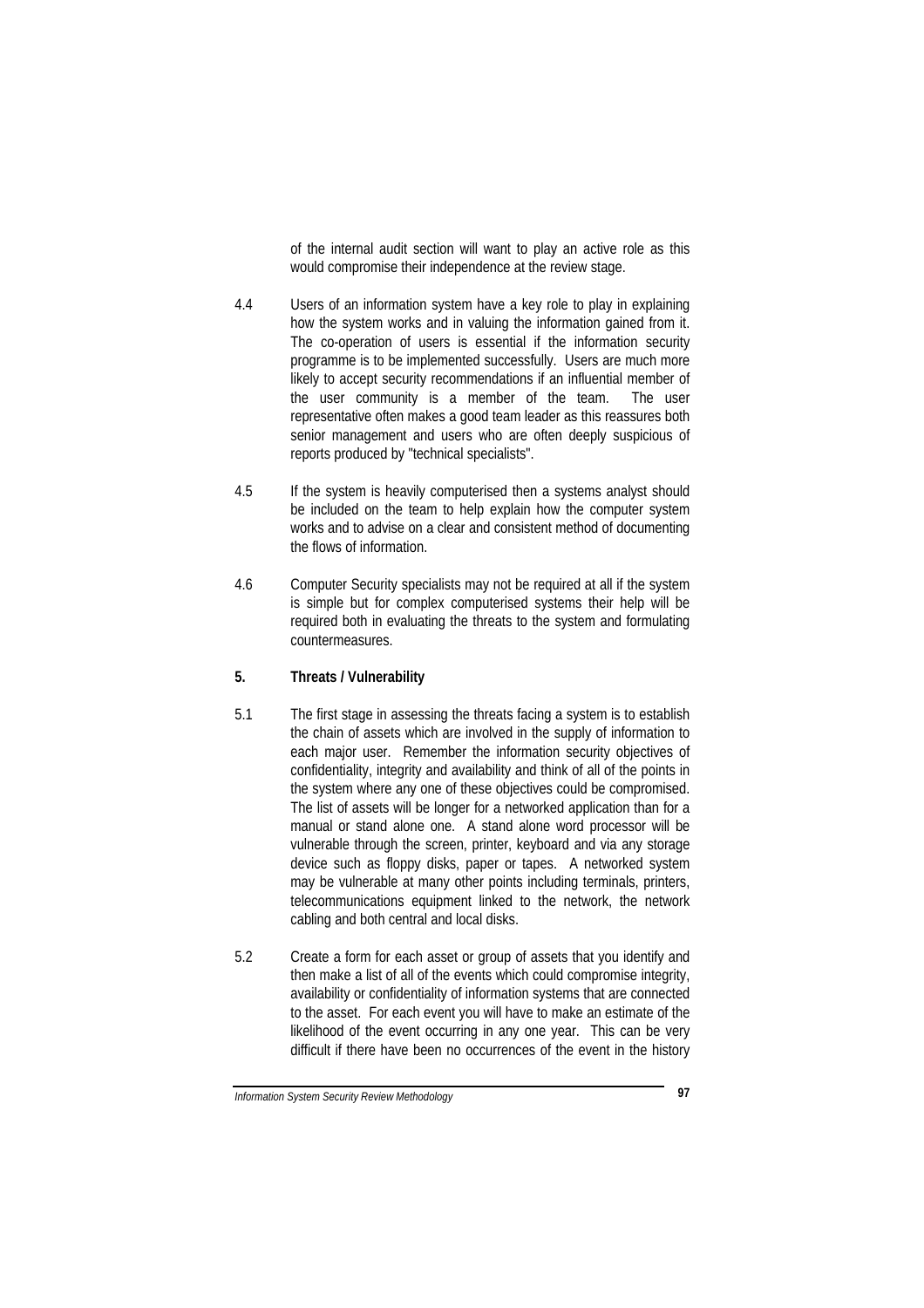of your information systems. Actuarial statistics from insurance companies may help you to make a realistic estimate of the frequency of unusual events. Whichever approach you adopt there will be an element of uncertainty. Records of past experience relate only to detected events; the security of the system may have been compromised but not detected. In addition there is no guarantee that events will occur with the same frequency that they have in the past.

- 5.3 The judgement of the expected frequency of events which could compromise security of your information systems plays an important part in the cost justification of measures to protect the system. If you do not gain senior management commitment to the strategy that you adopt for assessing the frequency of events you are unlikely to gain commitment to your recommendations.
- 5.4 If there are already measures in place to reduce the likelihood that the information system will be compromised you should note them and make an assessment of the annual cost of keeping them in place as well as the effect that they are judged to have on the frequency of events which could adversely affect the information systems. This information can be used later to decide whether the existing measures should be replaced with more effective ones.

# **6. Valuation**

- 6.1 Analysis of the threats and vulnerabilities of the system results in a list of events that could adversely affect the information system. You should have agreed an expected frequency for each event. The next stage is to discuss the impact of each event with the users.
- 6.2 The values that users identify for the impact of each threat will be used as part of the cost justification for security measures. It is important that impacts can be expressed in monetary terms and that they are assessed on a consistent basis. Many impacts that can result from the compromise of an information system have no direct financial impact. In these cases it is necessary to construct scales which can be used to translate non financial impacts into monetary terms.
- 6.3 The key scale deals with financial loss and might look like the one shown below: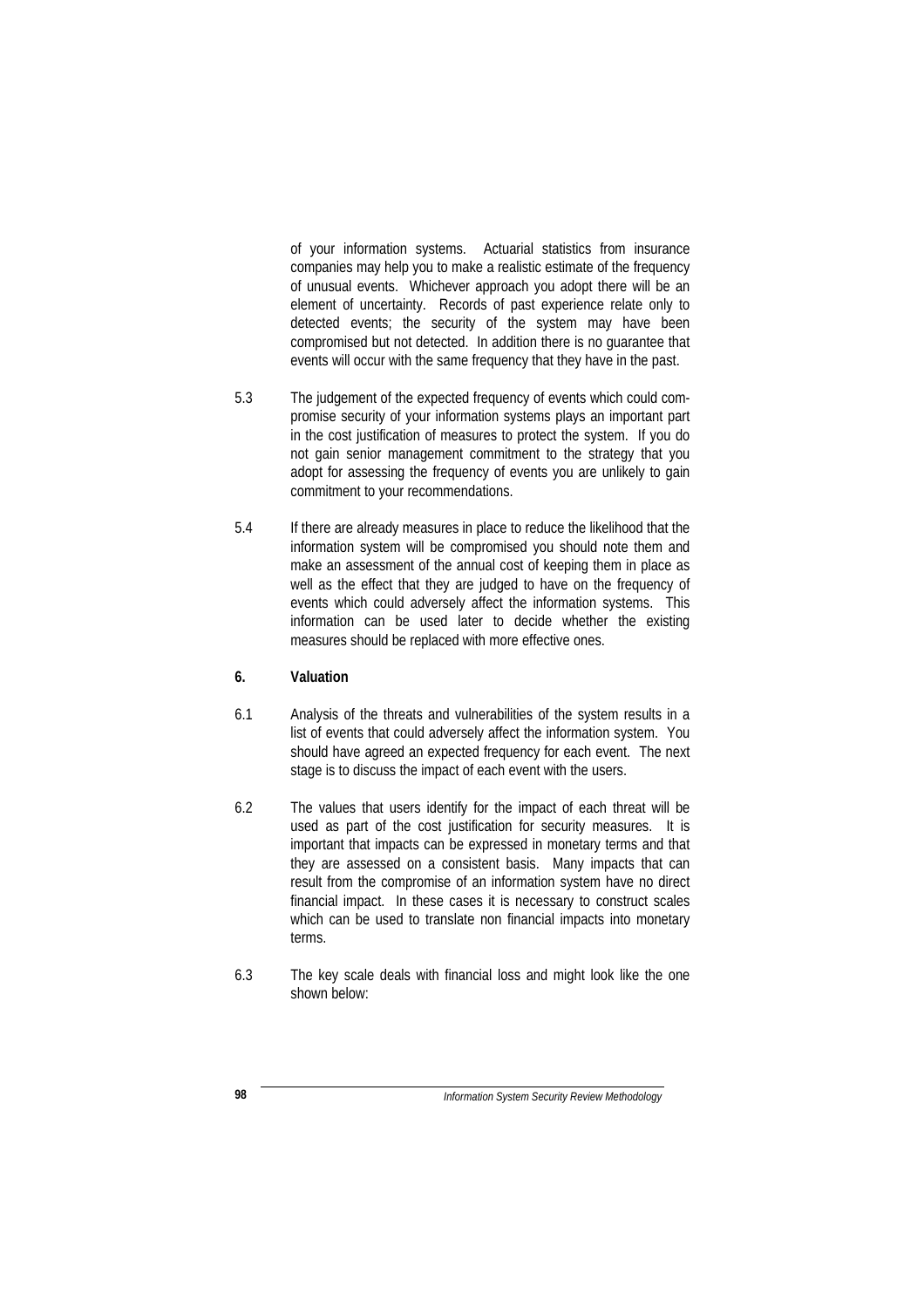|     | Loss<br>10                                              |                | <b>Points</b>  |  |
|-----|---------------------------------------------------------|----------------|----------------|--|
|     | $£10m+$                                                 | 10             |                |  |
|     | $f4m-f10m$                                              |                | 9              |  |
|     | $f2m-f4m$                                               | 8              |                |  |
|     | £1m-£2m                                                 | $\overline{1}$ |                |  |
|     | £500,000-£1m                                            |                | 6              |  |
|     | £250,000-£500,000                                       | 5              |                |  |
|     | £100,000-£250,000                                       | 4              |                |  |
|     | £50,000-£100,000                                        | 3              |                |  |
|     | £10,000-£50,000                                         | $\overline{2}$ |                |  |
|     | £1,000-£10,000                                          |                | 1              |  |
| 6.4 | Another scale to apply might deal with personal safety: |                |                |  |
|     | Result                                                  | <b>Points</b>  |                |  |
|     | Loss of $100+$ lives                                    | 10             |                |  |
|     | Loss of $50+$ lives                                     | 9              |                |  |
|     | Loss of 25+ lives                                       | 8              |                |  |
|     | Loss of 10+ lives                                       | $\overline{7}$ |                |  |
|     | Loss of 5+ lives                                        |                | 6              |  |
|     | Loss of 1-5 lives                                       |                | 5              |  |
|     | Loss of 1 life                                          |                | 4              |  |
|     | Loss of sight or $2+$ limbs                             |                | 3              |  |
|     | Loss of limb or hearing                                 |                | $\overline{2}$ |  |
|     | Minor injury                                            |                | 1              |  |

- 6.5 The scales above are examples. Many more could be constructed such as legal liability, political embarrassment and organisational disruption. The scales that you construct should be consistent with each other and should cover all of the main impacts that could result from the loss of your information systems.
- 6.6 Once the scales have been agreed with Senior Management you can proceed to interview users of the information systems. You should ask them to consider the impact of each of the events identified during threat / vulnerability analysis. They may be able to identify impacts on more than one scale. Be careful to avoid double counting. If destruction of the information could lead to loss of a life and this could lead to a court case with damages of £100,000 being awarded but only £5,000 other expenses then you would score 4 on the personal safety scale, which would be equated to a mid-point value of

 $\overline{a}$ 

In this document, the pound symbol (£) represents any national monetary unit. The scale ranges may need to be adapted to each country's currency and agreed levels of materiality.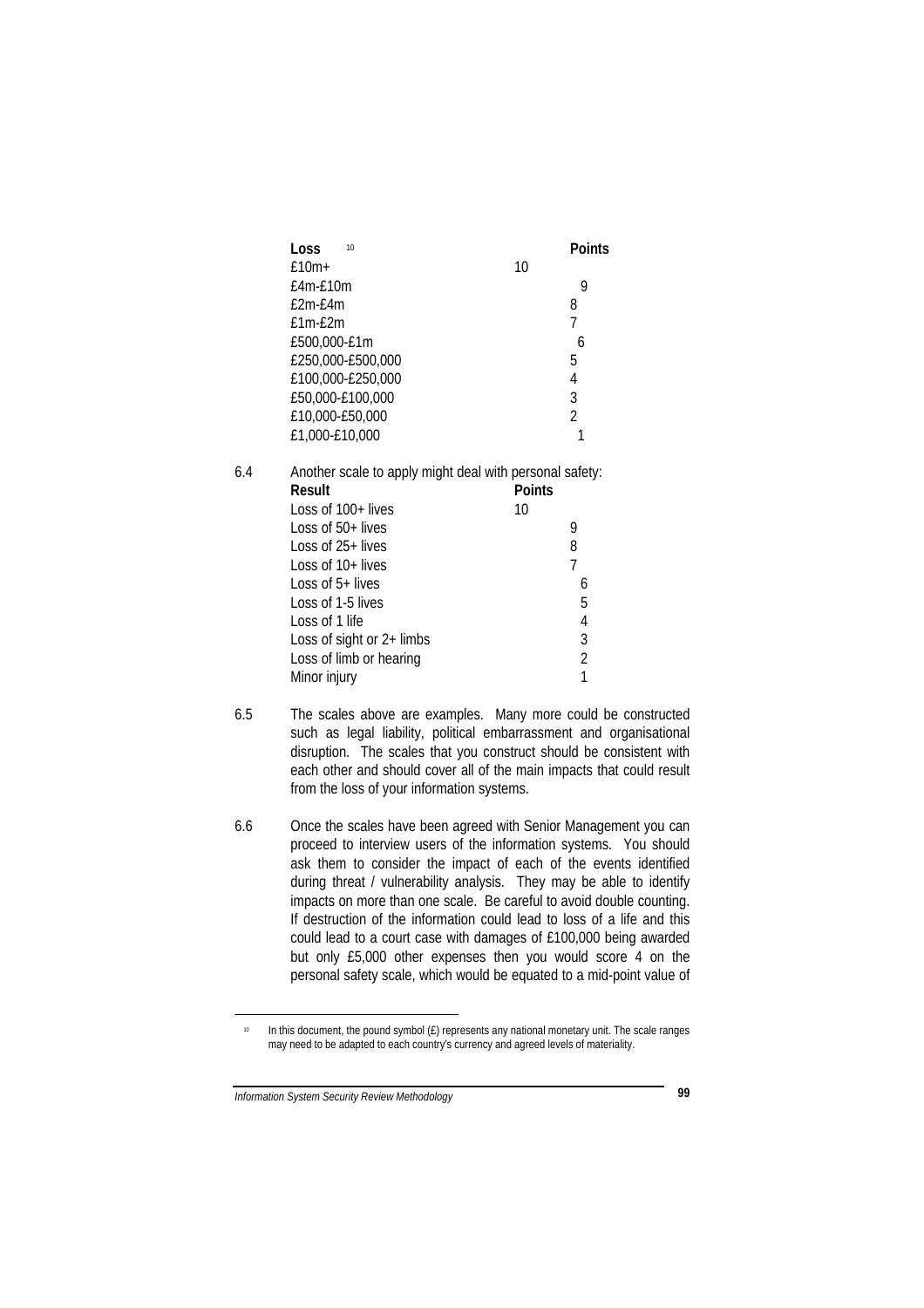£175,000 on the financial loss scale. Adding other expenses of £5000 to this figure results in a total loss in financial terms of £180,000, equivalent to a total score of 4 on the financial loss scale.

6.7 When you have interviewed the key users of the system you will have a series of scores. The scores may need to be adjusted by Senior Management if the impacts identified by the users are considered unreasonable. The score for an event can then be established by compiling a list of all of the impacts identified by the users for each event.

## **7. Security Requirement**

- 7.1 The security requirement is a statement of how much it is worth spending on the protection of each asset in the system. This is derived from the valuation and frequency assessments for each adverse event. The user valuations should be converted to monetary values by using the mid points of the financial scale. Frequencies should be expressed in terms of the number of times that the event is expected to occur in any one year. This will be less than one where an event is rare. Collect together all of the impacts identified by users for each event and exclude any duplicates. If you then add the financial values of the impacts and multiply by the frequency of the event this will give the **A**nnual **L**oss **E**xpectancy (**ALE**) for one particular event affecting one particular asset.
- 7.2 The calculation of ALE has to be repeated for each event that could significantly adversely affect each asset that is connected to each of the information systems under review. When this job has been completed the assets can be sorted by ALE. The sorted list should form the basis for an action plan to develop the security programme.

## **8. Countermeasures**

- 8.1 The security requirement will highlight assets that represent a significant risk to the confidentiality, integrity or availability of the information systems under review. Countermeasures are steps taken to reduce the frequency of threats to information system assets or the impact when the threats occur.
- 8.2 You should begin by installing countermeasures to protect the assets with the greatest ALE. Consider steps that could be taken to reduce the frequency or impact of events that would have the greatest impact. Find out their costs including any training, maintenance and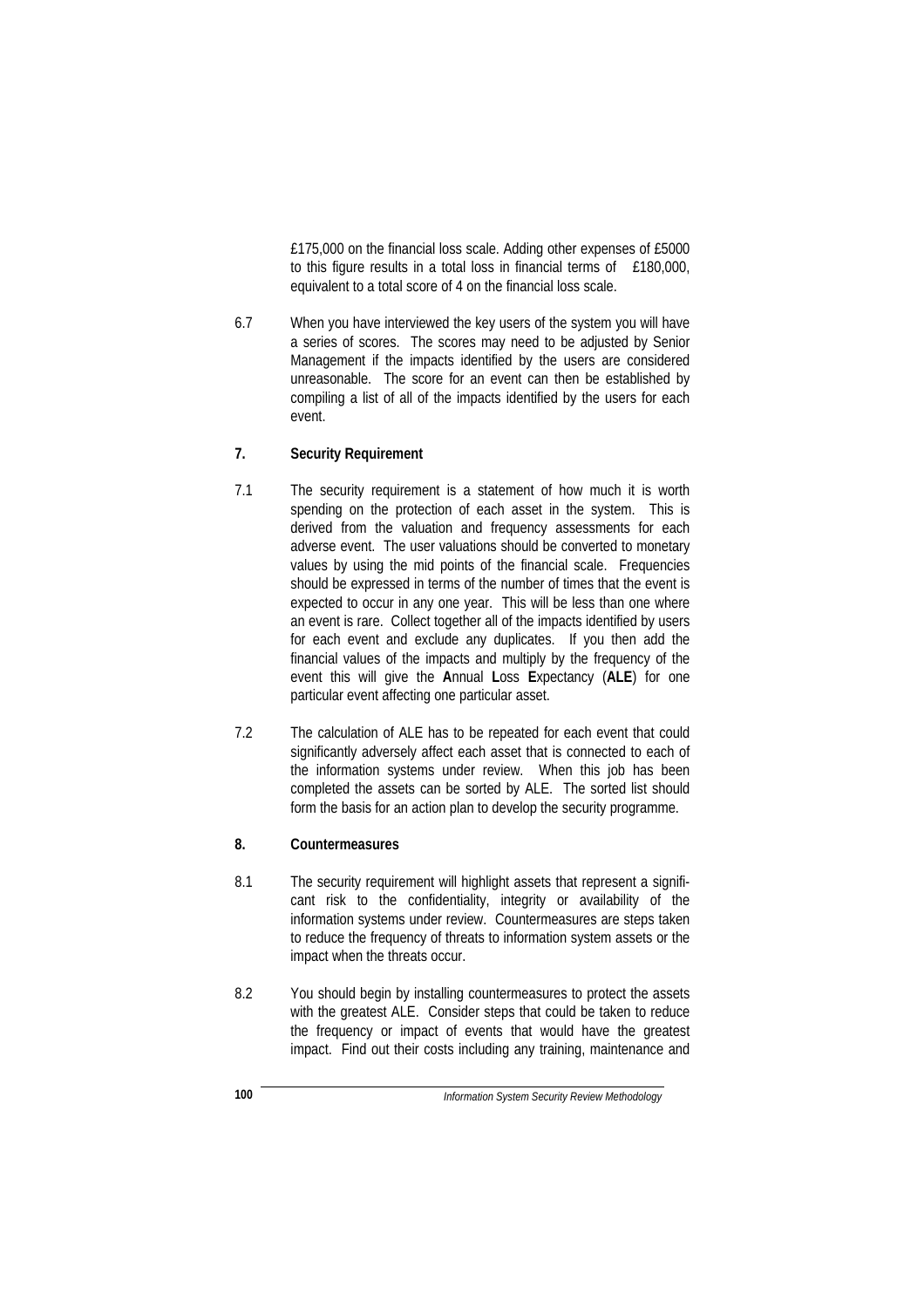disruption that they would cause. Once you have evaluated the measures that could be introduced consider the reduction in ALE that they would be expected to achieve.

- 8.3 A single countermeasure, such as the introduction of a security guard at the entrance to the site, may reduce the ALE associated with many events affecting many assets. You will need to make sure that all of the benefits of the measure are reflected in the case for introducing each measure. For each countermeasure keep an **impact list** of the events / assets whose ALEs are affected and the magnitude of the expected change.
- 8.4 Once you have identified countermeasures that would reduce the largest ALE to the level of the next largest ALE you should switch your attention to the next event / asset in the list.
- 8.5 Each time you select a countermeasure you will have to adjust the ALEs of any other events / assets which are affected by the countermeasure. As you move down the list the remaining ALEs will get smaller. You should stop when the remaining ALEs are below the threshold that you think management will accept.
- 8.6 Recommendations to management should highlight those countermeasures which yield the greatest reduction in ALE at the least cost. Management may decide to accept the risk of any event affecting any asset in the information system but they should do this explicitly in the light of ALE analysis so that they are aware of the magnitude of the risks that they are accepting. If management do decide not to install a countermeasure then you will have to readjust the list of ALEs using the impact list for the countermeasure.

## **9. Security Administration**

- 9.1 Once a list of countermeasures has been agreed these will have to be carried forward into the security programmes and the security operational procedures. The information system security group should be responsible for implementing the selected countermeasures.
- 9.2 Internal audit should review the risk assessment and risk management working papers and monitor the implementation and effectiveness of the countermeasures selected.

*Information System Security Review Methodology* **101**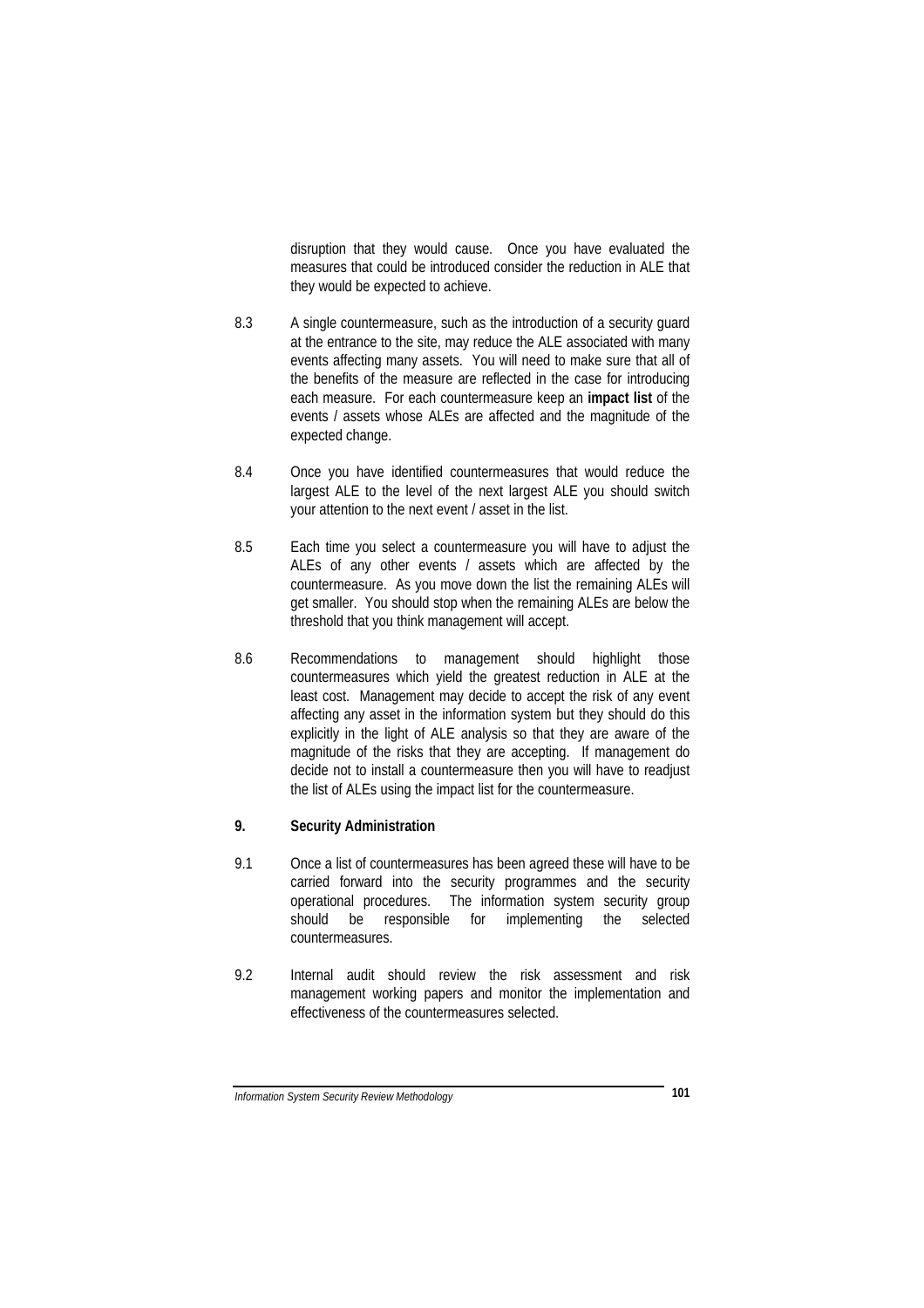9.3 The security programme and procedures will need to be updated to take account of changes in the security environment and the information systems. The information system security group should keep themselves informed of developments in information system security and be informed of all significant developments in the organisation's information systems. They should continuously monitor the need for updating the security programme.